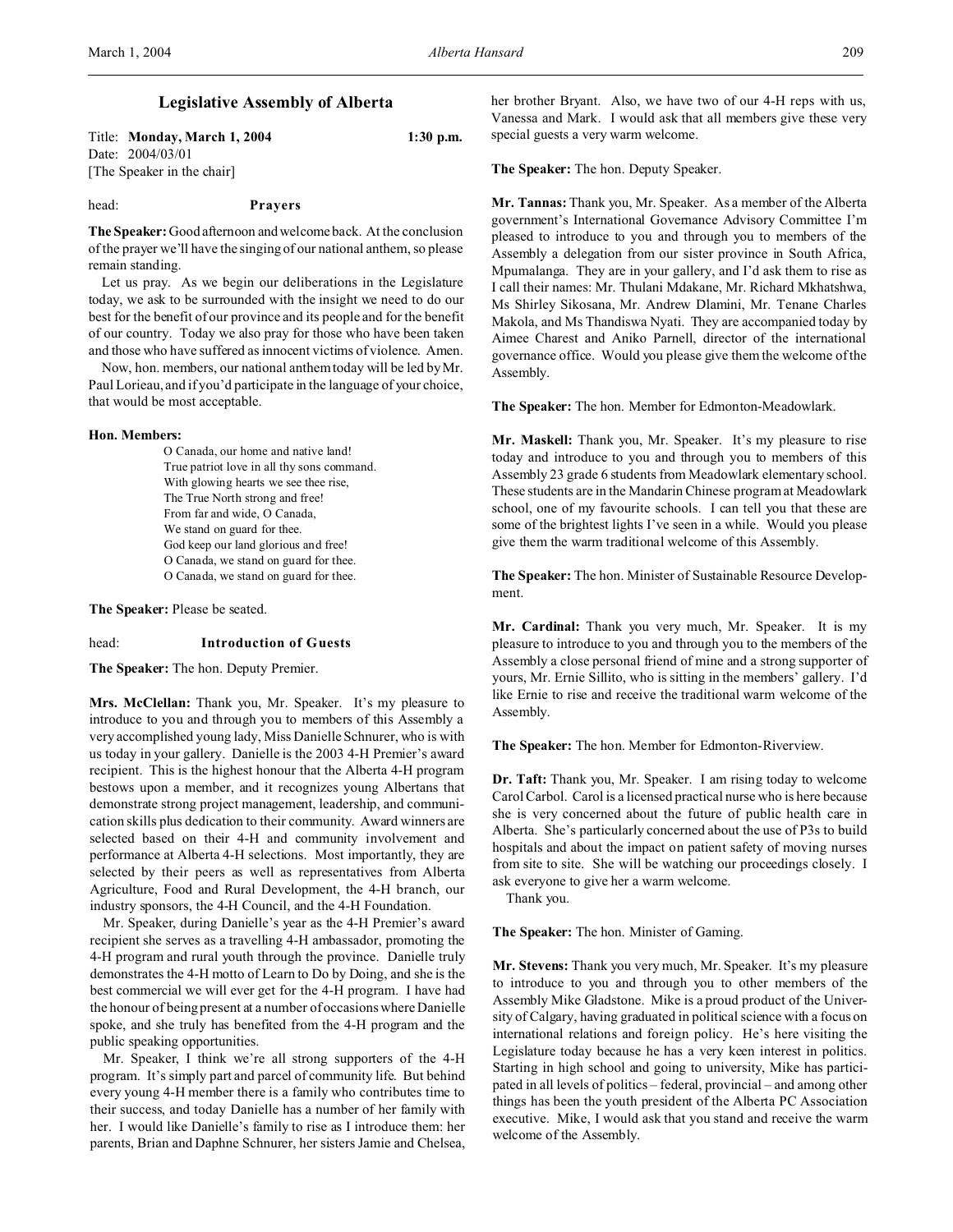# head: **Oral Question Period**

**The Speaker:** First Official Opposition main question. The hon. Member for Edmonton-Centre.

## **Government Expense Claims**

**Ms Blakeman:** Thank you. Mr. Speaker, today the Alberta Liberal opposition sent Premier Klein a letter calling for a detailed explanation of Executive Council expenses and also demanding that Alberta pass rules on expense claims that equal or surpass those of Ontario. My first question is to the Premier. How long before we get answers to these questions, Mr. Premier?

# *1:40*

**Mr. Klein:** Mr. Speaker, I received the letter about 15 minutes ago, which is typical of Liberal tactics: first, hold a news conference, release the letter to the media, and then say, "Oh, we'll give the letter to the Premier as well."

The letter contains 23 questions. Here are the questions.

- What are the rules and guidelines governing the approval of expenses for members and staff of Executive Council? Can we have a copy of those rules?
- Who is responsible for approving expenses for the Office of the Premier, including staff expenses and credit card statements?
- What role, if any, does the Premier play in controlling expenses in the Office of the Premier?
- Who is responsible for the Premier's travel plans and for publicly circulating those travel plans?
- What are the rules and guidelines for publicly circulating the Premier's travel plans?
- What are the rules and guidelines for publicly circulating the travel plans of members of cabinet and government MLAs?

We're up to about \$5,000 or \$6,000 right now in staff time to examine this, and we're only at item 6.

**The Speaker:** Perhaps, hon. Premier, the letter could be tabled. We do have other sections called Written Questions, Motions for Returns on the Order Paper as well.

The hon. member.

**Ms Blakeman:** Thank you. I'm happy to table it later.

Again to the Premier: could the Premier narrow that timeline a little bit and perhaps answer whether he could give us answers by the end of the week?

**Mr. Klein:** Mr. Speaker, I would ask the opposition party to do as you have suggested, and that is to put it on the Order Paper as motions for returns or written questions. They are more appropriately put there than they are in this Legislature.

**The Speaker:** The hon. member.

**Ms Blakeman:** Thank you. Again to the Premier: given that Alberta seeks to be better than every other province . . . [some applause] I'm glad you're up to the challenge. Given that Alberta seeks to be better than every other province, why aren't our rules on expenses as stringent as those passed by your Conservative cousins in Ontario way back in July 2003?

**Mr. Klein:** Mr. Speaker, I have no idea what the rules are in Ontario.

**Ms Blakeman:** We gave them to you.

**Mr. Klein:** I still have no idea. Mr. Speaker, I'm going to make this quite clear: I don't pay much attention to what the Liberals give us, because, you know, it is so convoluted sometimes and so misinterpreted as to not be believable.

Relative to this province leading, I would remind the hon. member that we are number one in economic growth, we are number one in employment rates, we are number one in low taxes, we are number one in debt reduction, we are number one in business competitiveness, we are number one in salary growth, we are number one in student achievement, and we're the only province in Canada right now not running a deficit.

**The Speaker:** Second Official Opposition main question. The hon. Member for Edmonton-Centre.

# **Auditor General's Powers**

**Ms Blakeman:** Thank you. The Premier says that the Auditor General is okay with his expenses, but the Auditor General doesn't even have the authority to review and make public any investigation into Executive Council's spending. My question is to the Premier. Will the government introduce legislation to give Alberta's Auditor General the same powers as the federal Auditor General?

**Mr. Klein:** Mr. Speaker, I think that the Auditor General has tremendous latitude to examine and investigate anything he wants. In addition, there is the Ethics Commissioner, and I've indicated to the Ethics Commissioner to come in and examine our procedures. If he finds anything wrong with those procedures, we'll move to strengthen and to correct any deficiencies in the procedures we may have.

**The Speaker:** The hon. member.

**Ms Blakeman:** Thank you. Again to the Premier: why won't this government bring in legislation authorizing Alberta's Auditor General to investigate any potential abuse of taxpayers' money?

**Mr. Klein:** Mr. Speaker, as far as I know, the Auditor General has every latitude to investigate abuse of taxpayers' dollars including, you know, abuse by any member of government, all government officials, members of the opposition, anyone who handles a taxpayer's dollar.

**The Speaker:** The hon. member.

**Ms Blakeman:** Thank you. He needs to read the legislation.

Again to the Premier: will this government bring in legislation authorizing the Auditor General to publish separate reports on his investigations? Right now he can only do one report. Let's have it all.

**Mr. Klein:** Mr. Speaker, it's my understanding that if the Auditor General is requested to examine a particular issue, he can report on that issue. That, I believe, has been done before, where we have asked the Auditor General – I'm trying to recall the case. It was when Mr. Valentine was the Auditor General, and he was asked specifically to investigate a particular issue and issue a report on that matter. I believe it was an issue involving myself, an issue related to Multi-Corp. He conducted an examination and issued a report on that . . .

**Ms Blakeman:** That was the Ethics Commissioner, not the Auditor General.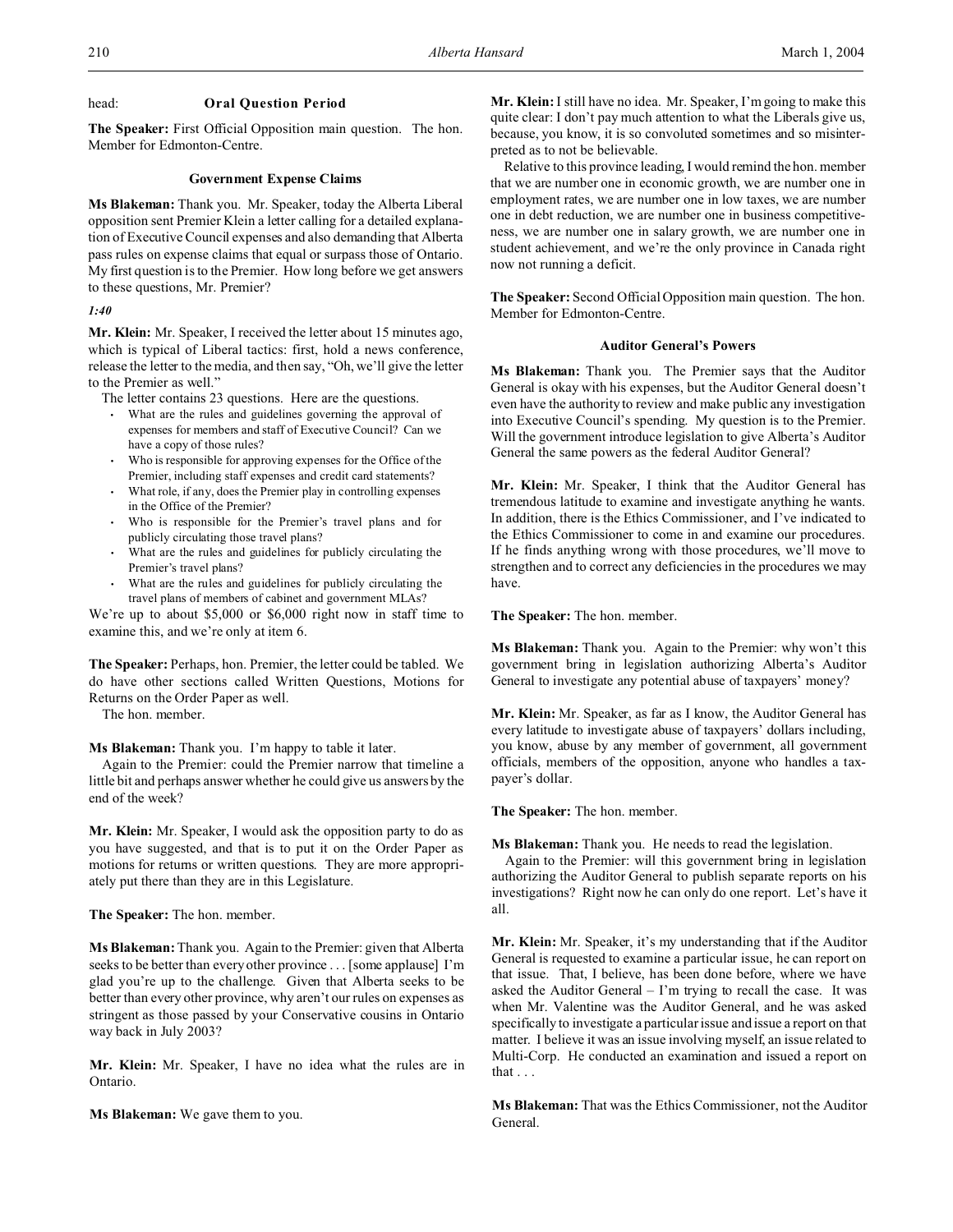**Mr. Klein:** Mr. Speaker, will you tell her to quit chirping and listen to the answer?

Mr. Speaker, if I recall, the Auditor General did a report, a very thorough report, issued his report in this Legislature. So I see no reason to raise the issue of the Auditor General being able to investigate certain and specific matters, because it has been done in the past, and I don't see why it can't be done in the future.

**The Speaker:** Third Official Opposition main question. The hon. Member for Edmonton-Gold Bar.

# **Deregulation**

**Mr. MacDonald:** Thank you, Mr. Speaker. Dr. West, the former Minister of Energy, produced and directed a scheme which certainly could be made into a horror film, the disaster of electricity deregulation. Last week the Premier announced that the Eight Billion Dollar Man is back in town. My first question is to the Premier. Given that electricity deregulation has failed and Albertans are tired of this government's false promises of savings, when will the government admit that \$8 billion spent on electricity deregulation is enough and you're simply going to do the right thing, and that's unplug deregulation of electricity?

**Mr. Klein:** Mr. Speaker, I'm glad that the hon. Minister of Energy is here because he can supplement my answer.

It is wrong, false, untrue, inaccurate, a misrepresentation to say that deregulation has failed. His assertion that this is an \$8 billion boondoggle – I don't know where he gets that figure, but it's not a boondoggle at all. It has been a success.

Mr. Speaker, as an example of the misinformation and misrepresentation of the facts, I allude to a situation in Calgary on Thursday where there were brownouts or blackouts imposed by the electric system. The Liberals were immediate to say that this was caused by deregulation and had to withdraw their press release when they found out from the power company that it had nothing to do with deregulation whatsoever. This is a small example of the steps they will go to to misrepresent and not tell the truth about deregulation.

**Mr. MacDonald:** Talk about misrepresentation: the power blackout was on Friday, not Thursday.

# **Speaker's Ruling Oral Question Period Practices**

**The Speaker:** I'm going to read this again. *Beauchesne* 409 with respect to oral questions: "It must be a question, not an expression of an opinion, representation, argumentation, nor debate." So let's proceed with the question.

| 1:50 | <b>Deregulation</b> |
|------|---------------------|
|      |                     |

#### *(continued)*

**Mr. MacDonald:** Thank you, Mr. Speaker. Again to the Premier: is it now government policy to deregulate public health care with, again, the false promise of savings to Alberta now that the Eight Million Dollar Man is back in town?

**Mr. Klein:** Mr. Speaker, I apologize. If he says that it was Friday, it was Friday, but we still didn't issue a press release saying that it was due to deregulation, like they did. That was real misrepresentation.

He also said that Dr. Steve West is now the Eight Million Dollar Man. He has been devalued from \$8 billion to \$8 million.

Mr. Speaker, the answer to the question, quite simply, is no. This

is a serious issue, much more serious than many, if not most, if not all of the issues the Liberals raise, and that is the issue of health care sustainability and what we need to do as Canadians – because all provinces are faced with this difficulty – to bring health care costs in line and to get them under control and to bring about sustainability. That's what it's all about. It's not about following the model of electricity; it's about Alberta taking the lead. When other provinces talk about it and say, "Simply throw more money at the situation," we are saying, "Let's find new and different and more imaginative and innovative ways of doing things." Nothing wrong with that.

I can see the Liberals thinking there is something wrong with it because it involves thinking outside the box. It involves something more than being narrow-minded or myopic. It involves really imaginative thinking, something that is so strange and so foreign to them that all they can do is get up and criticize.

**The Speaker:** The hon. member.

**Mr. MacDonald:** Thank you, Mr. Speaker. Again to the Premier: is it now government policy to deregulate the Alberta civil service with the false promise of savings to Albertans now that the Eight Billion Dollar Man is back in town?

**Mr. Klein:** Mr. Speaker, he went from Eight Billion Dollar to Eight Million Dollar. Now, he's back to Eight Billion Dollar.

Mr. Speaker, it's the government's policy to deregulate where it makes sense to deregulate. If he's talking about deregulation of the public service, in some areas it has happened already. It has happened relative to liquor stores. Certainly, they were taken out of government control and management and privatized. Does he want us to go back to a government-run system?

It was done relative to the franchising of registries, Mr. Speaker: much cheaper, much more efficient. Instead of going to the motor vehicles branch, taking an afternoon off work, and lining up only to be told that they have the wrong documentation, to come back tomorrow, they can actually walk down the block, go to their local registry office, be called by their first name, be served a cup of coffee, get their driver's licence, get their licence plates. Nothing wrong with that.

The Liberals think it's wrong, of course, because it doesn't involve huge bureaucracy. So if we have an opportunity to break down bureaucracy and to privatize and to deregulate and if it makes a lot of sense, we will do it, Mr. Speaker, if it makes sense. That's something they don't understand.

**The Speaker:** The hon. Member for Edmonton-Highlands, followed by the hon. Member for Calgary-Fort.

## **Meat Packing Industry**

**Mr. Mason:** Thank you very much, Mr. Speaker. Approximately \$800 million of Canadian and Alberta taxpayers' dollars have been spent so far on programs to address the BSE crisis. According to a beef industry report that I will be tabling today, while cattle producers are going under, meat packers are making a killing by lowering the price they pay for cattle about the amount of the government subsidy and increasing their margin by selling beef at pre-BSE prices to supermarkets. My questions are to the minister of agriculture and rural development. Will the government hold an independent inquiry into the waste of \$800 million which seems to have ended up in the pockets of U.S. meat packers rather than cattle producers, and if not, why not?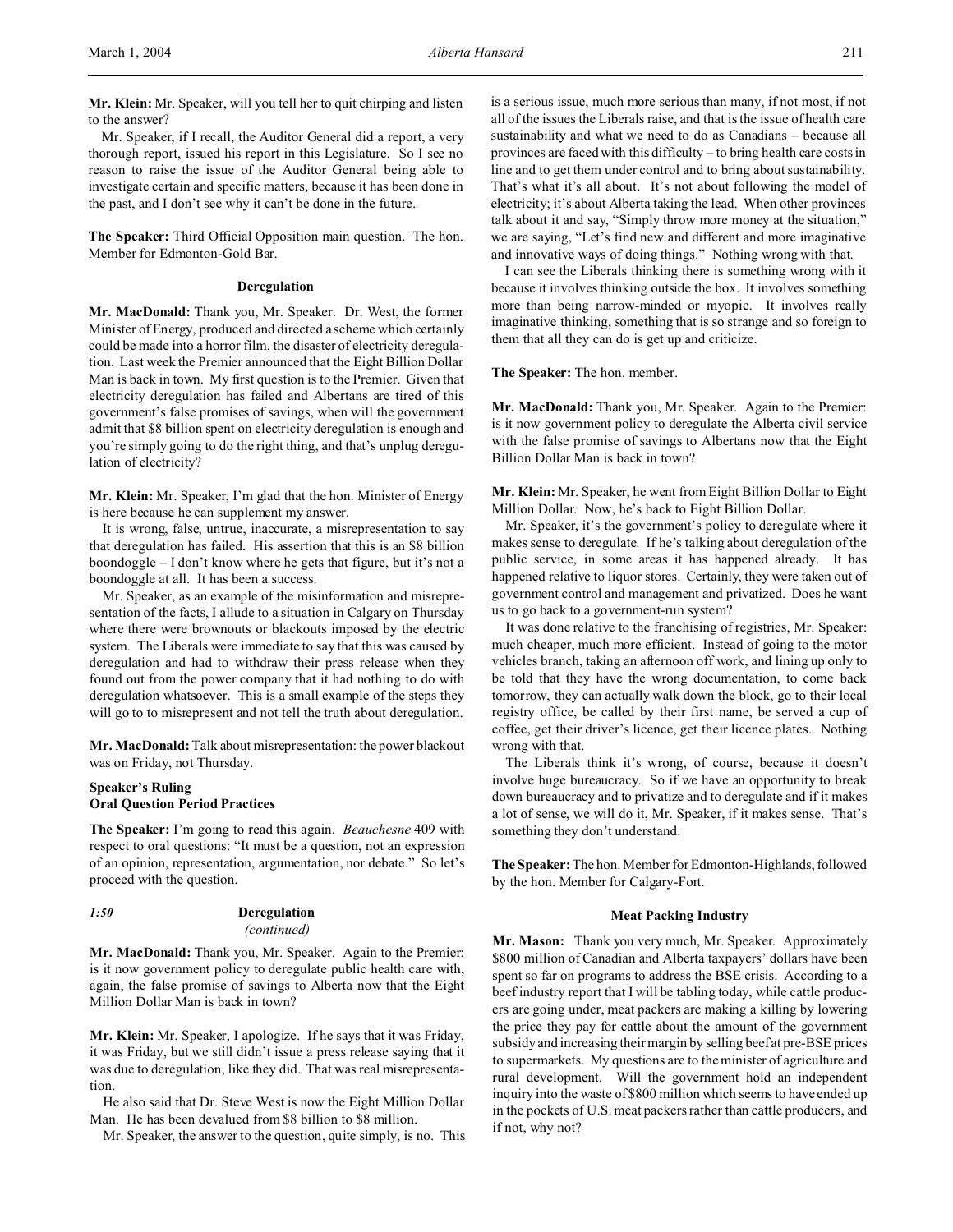**Mrs. McClellan:** Mr. Speaker, I think I have addressed this issue in the House before, but I will again. One thing that this minister will do rather than flinging around wild accusations is be sure of the facts before I do make statements like this. I think that would be responsible. If the hon. member would be more current with the issue, he would know that about two weeks ago I did ask for a carcass evaluation and asked my staff to prepare that because I really don't appreciate in a time of distress in this industry that we have these types of accusations being flung around.

Some months ago it was the big fat feedlots that were being accused of taking all of the profit. Then in the fall it was that cowcalf were getting very high prices for their calves. Now it's the packer issue. The fact is, Mr. Speaker, that the beef industry, the cattle industry in this province and across Canada is under great duress. What we need are solutions to move us through this, and that's what this government is doing with the industry at the table.

Mr. Speaker, this minister will not make those types of accusations without facts. When I receive those facts, I will be very happy to share them.

**The Speaker:** The hon. member.

**Mr. Mason:** Thank you very much, Mr. Speaker. Well, sweeping it under the carpet is not going to do it, and that's exactly what the minister is doing by refusing to call an inquiry. Why is the government sweeping under the carpet the findings of a beef industry report which concluded that meat packing companies have "simply discounted the price they were prepared to pay for the cattle by the amount of the government support payment"? Why won't she have an inquiry?

**Mrs. McClellan:** Well, Mr. Speaker, I could discount that very quickly, and so could the hon. member if he chose to go back and look at what beef prices were prior to any intervention in the industry. I can assure him that prices for the industry improved greatly. If he understood the packing industry at all, he would understand that they suffered great losses the first weeks of the BSE issue, after May 20, operating at about 27 or 28 per cent efficiency.

Now, I don't expect him to have that broad understanding of the industry, but I do think that at a time when this industry is under siege, is suffering great duress, we all have a responsibility to have the facts in front of us and not to be divisive in this industry. The only way that we will work our way through this very serious issue is if we all work together. Mr. Speaker, that is what this minister is going to do.

I can assure the hon. member that at all of the many, many meetings we've had, every part of this industry from the trucking industry, to packers large and small, to cow-calf producers, to feedlot operators, to the grocery retailers, the Canadian grocers' institute, has been at the same table in the same room and addressed all of these issues, not picked them apart one shot here, one shot there. That is totally irresponsible.

**Mr. Mason:** Mr. Speaker, could the minister please tell the House why, if this program has spent \$400 million of Alberta taxpayers' money and an equal amount of federal dollars, packers' margins have increased by 200 per cent over the same period?

**Mrs. McClellan:** Well, Mr. Speaker, I wish the federal government had contributed equally to this program; the cost to Alberta would have been considerably less. I'm still hopeful in my discussions with the federal minister that they will come to the table and help this industry through. This industry contributes a very great deal to the economy of this province and, in fact, provinces across Canada.

If the hon. member is suggesting that the investment that this government made of \$400 million has not assisted the industry, then I suggest that he get out of his desk in this office and go out and visit with the industry and find out how it really is working. I would have suggested that he attend that meeting, Mr. Speaker, where this paper was discussed. I was invited to that. I spoke at the meeting. I answered questions. I spent all day with them. I'm not sure whether the hon. member was invited and couldn't come, but you cannot take a piece of paper and solve the complex issues around this.

Again, Mr. Speaker, this is too important an issue to try and pick sides, pit one part of the industry against the other. The only way we will solve this issue is if this industry works together, and that's what we're going to do: work with them.

**The Speaker:** The hon. Member for Calgary-Fort, followed by the hon. Member for Edmonton-Riverview.

### *2:00* **Community Programs**

**Mr. Cao:** Thank you, Mr. Speaker. Given that the government encourages effective community programs and community groups have responded with their grassroots initiatives and reflecting the requests from my senior constituents – as an example, I want to focus on a particular program in my constituency called mow/snow, that has been effective in its purpose to keep seniors aging in place, in their home, and providing a hand-up work experience for Albertans in social need – my question today is to the hon. Minister of Seniors. What is the government doing to preserve community programs such as the mow and snow program to help seniors who are in need?

**The Speaker:** The hon. minister.

**Mr. Woloshyn:** Thank you, Mr. Speaker. I'd like to point out that the Ministry of Seniors does not have a grant program that would be specific to mow and snow as a program. However, our responsibility towards seniors is to ensure that the folks who do need help receive help, and we, in fact, do that. The special-needs assistance program will support seniors who are eligible and who have a requirement for some yard maintenance, as it is in clearing sidewalks or whatever. Also, for other people who have mobility problems, we have things such as the home adaptation program.

I would like to say that I'd like to commend the people, the volunteers in the member's constituency, for such a program and would hopefully like to see it continue. Like I say, we do our level best to look after the seniors who are eligible for our support.

**The Speaker:** The hon. member.

**Mr. Cao:** Thank you, Mr. Speaker. My first supplemental question is to the hon. Minister of Human Resources and Employment. Given that the ACE program provided some seed funding for just such a community program for grass cutting and snow removal for seniors in need, I want to ask you a question. What are you doing to preserve such a cost-effective program?

**Mr. Dunford:** Mr. Speaker, the program that was referred to was developed in 1993, and as we know, there has been substantial change in the Alberta situation since that time. In 1993, to use round numbers, I guess, there were something like 90,000 people that were on our welfare rolls. Ninety thousand. What we've been able to do in the intervening time is cut that by two-thirds. We're under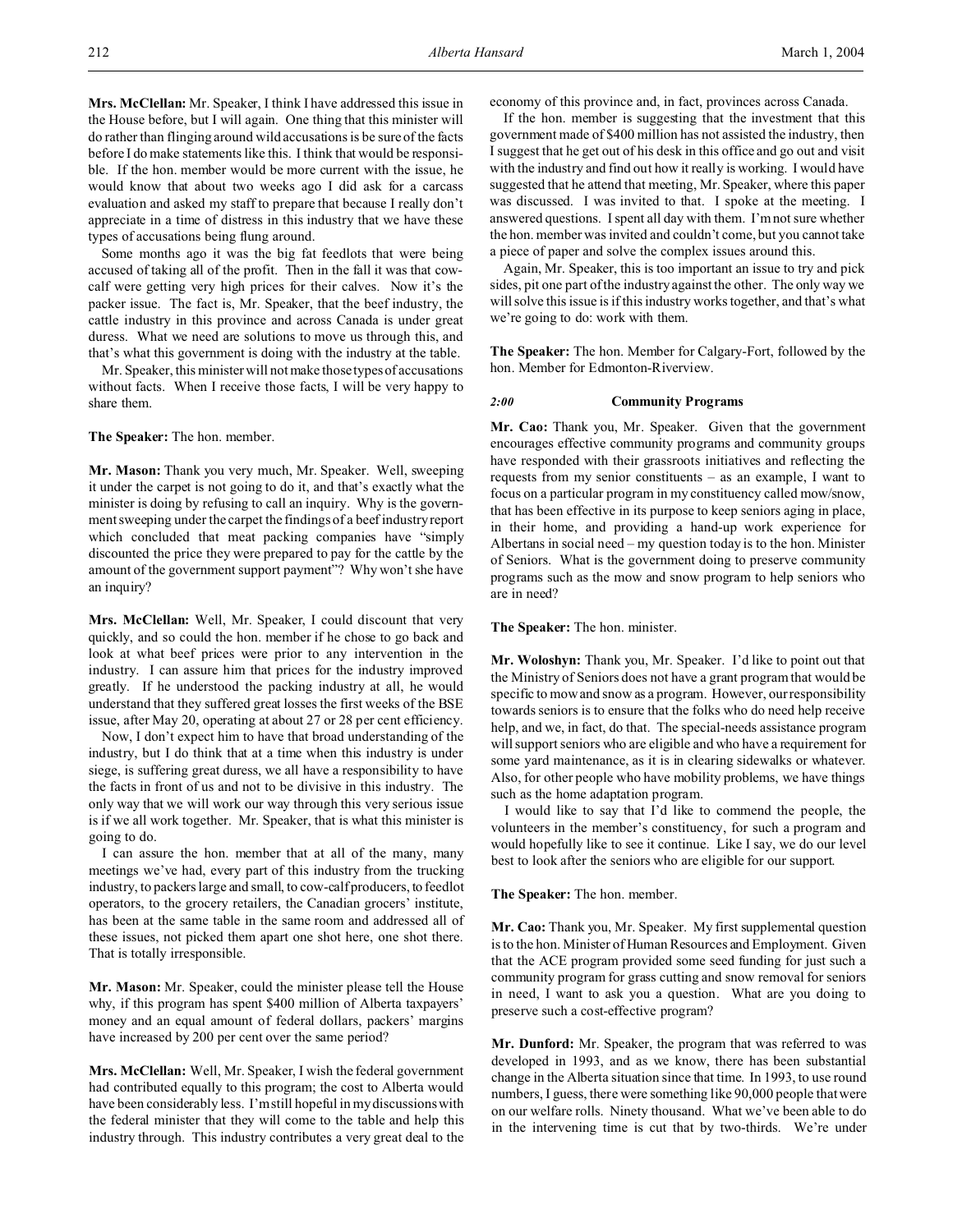30,000, but we're not going to, you know, get into the exact numbers.

In any case, I think that, clearly, one could see that the type of skill training that's required in today's terms would be significantly different than what we were required to do 10 years ago. Really, what we've done with our skills investment program is we've removed, actually, the ACE program as one of our key components in our skills training situation. We've informed all of the community organizations that we've worked with in the past that at the end of this March that program will cease to exist.

# **The Speaker:** The hon. member.

**Mr. Cao:** Thank you, Mr. Speaker. My second supplemental question is to the Minister of Human Resources and Employment. Given that the mow and snow program for the seniors in my community had 90 clients in the summer of 2003, now that the ACE program has been cancelled, when is the new program to come into place to continue that effective community program to help people?

**Mr. Dunford:** Well, as I've indicated, of course, all of the programs that were in existence have come under review, and many have been revised. In this particular case, ACE, we've eliminated that program.

Now, we still have training-on-the-job programs that are available. So we have department officials that will work with community organizations, I'm sure some of which are in the hon. member's constituency, to work on aspects, then, of a mow and snow kind of program to see what we're able to do with that, because we don't want to eliminate the opportunity for people who are on our rolls but who are looking for self-reliance and independence to move into the workforce.

We're willing to work with these groups and will continue to do so. In many cases some of the tasks that would be involved in a mow and snow program might just fit the kind of framework in which a person might start out in trying to become self-reliant. So we'll look at it.

# **Ophthalmology Services in Calgary**

**Dr. Taft:** Mr. Speaker, in 2002 the Minister of Health and Wellness designated the Calgary health region as an area with an emergency need for ophthalmology services. This allowed for two ophthalmologists from South America to be brought to Calgary under section 5 of the special register of the College of Physicians and Surgeons. To the Minister of Health and Wellness: what is the minister's justification for approving this designation under section 5?

**Mr. Mar:** Mr. Speaker, there were two physicians involved in the particular situation that the hon. member is referring to. Dr. Maria Castro is a pediatric ophthalmologist. Her husband, Dr. Alberto Castro, is also an ophthalmologist. If a health region is trying to recruit such a physician to their region and they are unable to find such an individual within Canada, then a part 5 designation is signed off by the minister of health, which will allow them to recruit from elsewhere.

Now, pediatric ophthalmology is quite a high-demand specialty, Mr. Speaker, and Dr. Maria Castro indicated that she would be prepared to come from Colombia if we could also find a position for her husband to practise in Calgary. Dr. Alberto Castro practises in the area of vitreo-retinal surgery.

Mr. Speaker, Dr. Maria Castro does practise in the area of pediatric ophthalmology. She's employed by both the University of Calgary and the Calgary health region. Dr. Alberto Castro, her

husband, provides in-patient service at the Rockyview hospital and also outpatient services at the Holy Cross facility.

**The Speaker:** The hon. member.

**Dr. Taft:** Thank you. Can the minister, then, confirm that the request to import these two specialists originated with the chief of ophthalmology for the Calgary health region?

**Mr. Mar:** Mr. Speaker, I don't have a specific recollection. I don't have the files of these individuals before me, but the request does come through the health region. Who may have signed off the request for that is not within my recollection. If the hon. member would like to send me a letter outlining his question for further specificity, I would be happy to respond to him accordingly.

# **The Speaker:** The hon. member.

**Dr. Taft:** Thank you, Mr. Speaker. My final question: what action is this minister prepared to take if it's proven that there were specialists already available when he approved the emergency need in Calgary? Will he reverse his decision?

## *2:10*

**Mr. Mar:** Mr. Speaker, there are, as I indicated, reasons why we recruit physicians from other jurisdictions. We look to continue to support the good kinds of services that Albertans have come to expect. I can say that quite a number of part 5 designations have been approved since 1995. On average about 50 such requests a year are made by health regions that I have signed off on during my time as minister of health. Fifty requests a year. I take it at face value that if the regional health authority feels that it needs such physicians to be recruited from elsewhere, they in fact know what their needs are. At a time when Albertans are talking about the importance of access to the health care system, I should think that it would be most appropriate that we continue to recruit specialists that we require in this province from wherever they might be.

I should note, Mr. Speaker, that the College of Physicians and Surgeons is also involved in this process, that they do have an important role in acknowledging the credentials of such physicians to indicate that they, in fact, have the appropriate training to practise within Canada.

The Speaker: The hon. Member for Edmonton-Rutherford, followed by the hon. Member for Edmonton-Gold Bar.

# **Health Care Services for Out-of-province Patients**

**Mr. McClelland:** Thank you, Mr. Speaker. My first question is to the minister of health. Health care delivery and the quality of service available in Alberta are the envy of all provinces despite the financial challenges all provinces face. I understand that this has resulted in out-of-province Canadians accessing health care in Alberta, as Albertans may also access health care in other provinces. My question: what is the service and fiscal effect on our Alberta health care system of out-of-province users?

**Mr. Mar:** Mr. Speaker, one of the principles under the Canada Health Act is portability. Alberta is a recognized leader in health care delivery in Canada, and accordingly Alberta hospitals provided 130,000 services to other Canadians. This makes Alberta the largest provider of services to out-of-province Canadians.

People come here from the provinces of Saskatchewan, British Columbia, the territories, and Manitoba as well for services that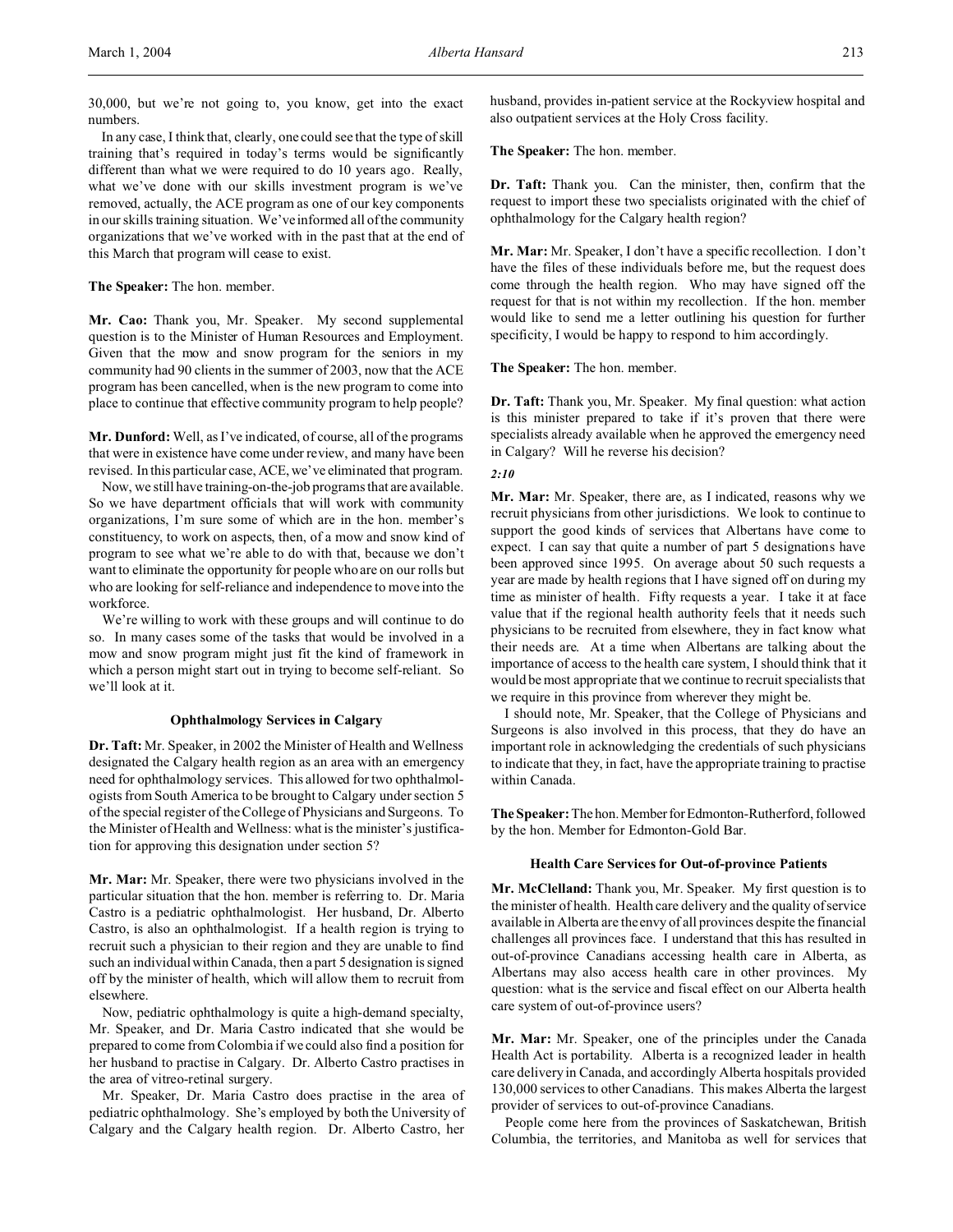sometimes are available in those provinces but sometimes are specialized here in Alberta. For example, our organ and tissue transplantation programs, our cancer programs, our adult and pediatric cardiac care, burn treatment, diabetes treatments are only a few of the areas where Alberta provides services to non-Alberta residents.

Mr. Speaker, the rates at which we bill back to those other provinces are set through an interprovincial committee. Previous to last July there was a much wider gap between what it actually costs us to provide those services and what we actually billed back. That gap has closed somewhat, but we still subsidize approximately \$20 million a year in services to non-Alberta residents. That's the best estimate that we can come up with. Still, we billed approximately \$90 million worth of services to the health care insurance plans of other provinces. We will continue to provide those services to other Canadians in need of those services because we do support the principle of portability within the Canada Health Act, sir.

**Mr. McClelland:** The minister's response has generated another question. To the minister of health: would it be possible, then, to pick up the \$20 million difference from the federal government to keep our health authorities whole?

**Mr. Mar:** Well, Mr. Speaker, not to discount the importance of \$20 million, let us say this. It is a significant amount of money, to be certain, but to put it into context, \$20 million is what we pay to run our health care system for a single day in this province. So in the whole scheme of things, the total value of budgets of regional health authorities would be something in the magnitude of about \$4.2 billion. To argue with the federal government over an additional \$20 million – it's not really a material amount. I'd rather be fighting over \$20 billion.

**Mr. McClelland:** My final question, Mr. Speaker, is to the Minister of Seniors. Alberta is also benefiting from the in-migration of seniors. Could the minister tell the House what the impact of net inmigration of seniors to Alberta is?

**Mr. Woloshyn:** Mr. Speaker, I don't have dollar figures on that, but the member is correct. We receive more seniors coming in than leaving the province. A couple of things. For seniors to sign on to a program, say the seniors' benefits program, they must be resident in Alberta for at least three months, and we haven't had any indication that there are very many of those people. With respect to other seniors they are very welcome here because when they come, they bring with them their assets. They invest in housing. They invest in a lot of things. Also, equally as important is that in Alberta and in Canada, indeed, the greatest proportion of any population that volunteers is the seniors population. So to measure the actual benefit to the province would be very difficult, but certainly these people are more than welcome here.

**The Speaker:** The hon. Member for Edmonton-Gold Bar, followed by the hon. Member for Little Bow.

# **Utilities Consumer Advocate**

**Mr. MacDonald:** Thank you, Mr. Speaker. Last Wednesday the Minister of Government Services admitted that the electricity industry through the Balancing Pool is paying for the office of the Utilities Consumer Advocate under section 148 of the Electric Utilities Act. My first question is to the Minister of Energy. How can the Utilities Consumer Advocate be independent, working on behalf of consumers before regulatory hearings, when the electricity industry is cutting his paycheque?

**Mr. Smith:** Well, Mr. Speaker, once again the member has got it wrong, so we are more than pleased to correct the information for him. The structure of the utilities advocate is such that that individual is paid from the Balancing Pool. That is an arm's-length organization from industry, and it reflects the interests of the folks in the rate base. So for him to intimate that it's actually going to be influenced by the utility providers is nothing more than his usual brand of hogwash.

**The Speaker:** The hon. member.

**Mr. MacDonald:** Thank you, Mr. Speaker. Again to the Minister of Energy: when did the minister make a ministerial order dictating that the gas companies would also fund the office of the Utilities Consumer Advocate?

**Mr. Smith:** Mr. Speaker, that sounds like an interesting question for a written return, but he has also been one that has used the word "utilities" interchangeably with the word "electricity." So, in fact, with the creation of the Utilities Consumer Advocate, the individual who will watch on behalf of all Albertans' consumer interests, that will also include natural gas.

**Mr. MacDonald:** Again, Mr. Speaker, to the Minister of Energy: how much money precisely is being paid by the Balancing Pool to fund the consumer advocate?

**Mr. Smith:** Mr. Speaker, the member who asked the question knows full well that the consumer advocate budgeting falls under the Minister of Government Services. I believe he asked that question last week in the House, and I'm sure that if the minister wants to supplement today, he will.

**Mr. Coutts:** Mr. Speaker, just to make it very, very clear, yes, as we said in this House last week, the Balancing Pool does look after this. The consumer advocate is set up to help consumers in this province have a one-window approach when they have problems with their electricity bills or when they want to get information about electricity and the restructuring of electricity. As well, if they have inquiries about natural gas, they are also calling in to our advocate's office, and we're providing them with the proper information. We inform consumers to help them empower themselves.

One other thing the consumer advocate is looking at doing is making representations in front of the EUB on behalf of all small businesses, residential and farm customers. As a matter of fact, if at the end of this year we don't expend all the dollars that are needed for that, that have come forward, flowing through to us, those dollars will go back to the Balancing Pool, Mr. Speaker.

**The Speaker:** The hon. Member for Little Bow, followed by the hon. Member for Edmonton-Glengarry.

# *2:20* **Agricultural Income Stabilization Program**

**Mr. McFarland:** Thanks, Mr. Speaker. My questions today are to the Minister of Agriculture, Food and Rural Development. As you're aware, Madam Minister, many changes have been made to the systems that are in place for the agriculture industry over the first year, and while the Canadian agricultural stabilization program is supposed to be the answer to ad hoc programs, have you got any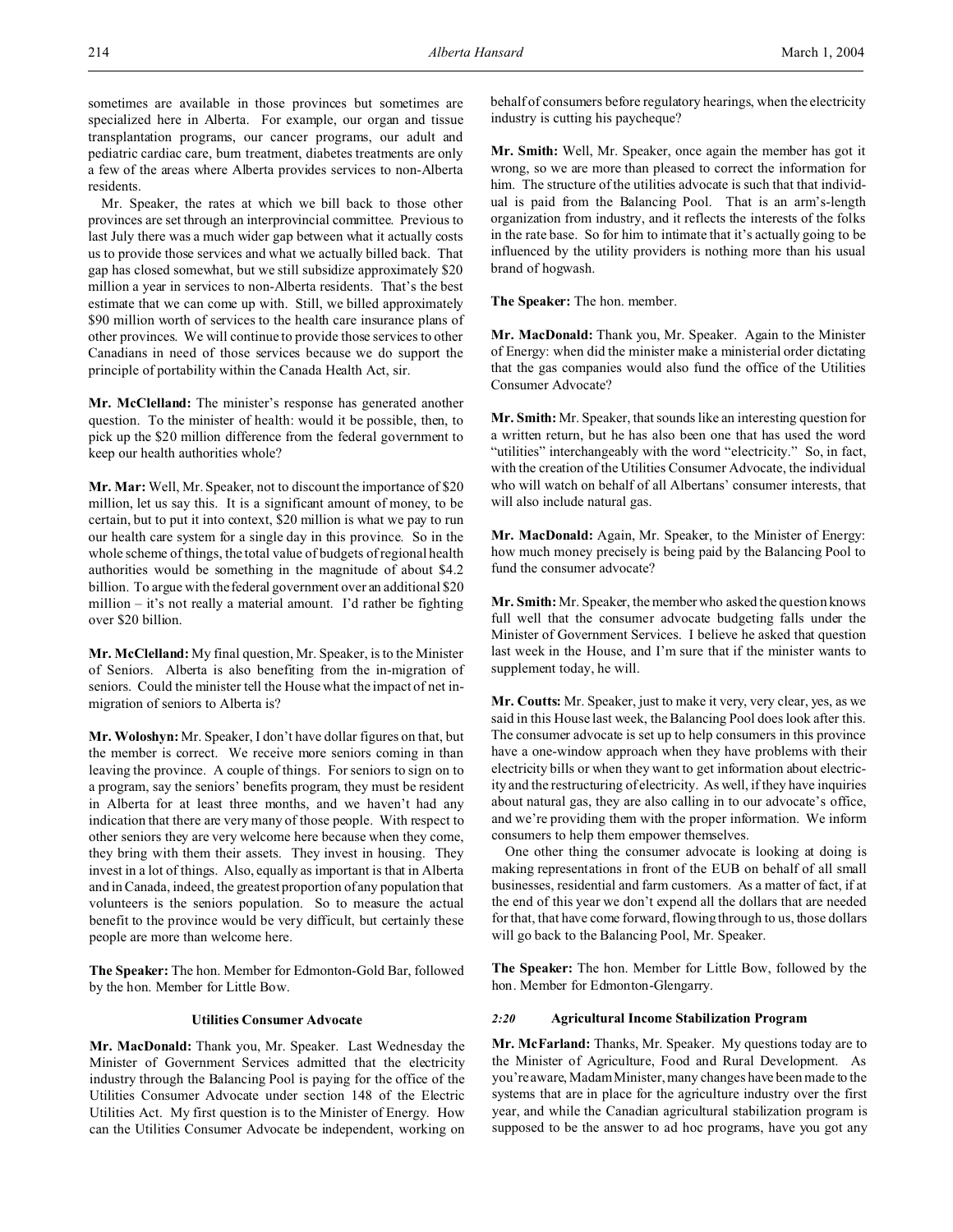assurances that the program is going to be responsive and timely in responding to our producers who are in desperate need?

**Mrs. McClellan:** Well, Mr. Speaker, as the hon. member would know, Alberta has been a full participant in the ag policy framework document, and of course the Canada agricultural income stabilization program is one part of the safety net chapter of that program. When that program was designed, it was designed to look after any small and large changes in income. However, while it was designed to cover small and large losses, it was not designed to cover equity losses such as we have experienced through this current BSE issue.

Because we work so closely with our industry, we realized that there would have to be some changes made to that program, and it isn't just in this program with the extreme low prices in the hog industry, again an issue, and, in fact, in the grain industry, Mr. Speaker. If you were to experience four or five repetitive years of drought, for example, it would not deal with that, so it became very apparent that we had to deal with negative margins. That was done. This program covers 60 per cent of negative margins.

Also, we would have to deal with the caps. The caps were set at \$975,000. It sounded like a reasonable amount for average losses for any production, but when you get into losses such as we've experienced in an industry as large as the beef industry and, in fact, the pork industry – and in fact it could be the grain industry – those caps had to change. So they were renegotiated nation-wide to \$3 million. Three million dollar caps do not answer the needs in Alberta, so in Alberta, in fact, we'll go to \$5 million caps in this program.

**The Speaker:** The hon. member.

**Mr. McFarland:** Thank you, Mr. Speaker. While people are anticipating these changes taking effect, what is the actual holdup that prevents these changes being made in the program and put into effect?

**Mrs. McClellan:** Well, Mr. Speaker, to get an amendment to the original agreement – in December we finally got the signatures to the ag policy framework, but the agreement has to be amended. An agreement to be amended requires the same formula as it does to get a national program; that is, 50 per cent of the production and seven provinces. We have three provinces that have signed on to the program: Prince Edward Island, Ontario, and Alberta. Quebec has taken this through their cabinet, and we understand that they will be adjusting their program. But we still need three provinces to sign the agreement. Our understanding is that they're dealing with it with their cabinets, but for some provinces it is very difficult given their budgets, and they are requesting that the federal government assist them.

**Mr. McFarland:** A final question to the same minister, Mr. Speaker: although these changes may take effect immediately, how can we let the producers know in a timely fashion so they can access any of these changes that the provinces and the federal government, hopefully, sign on to?

**Mrs. McClellan:** Well, one thing, Mr. Speaker, that we did negotiate successfully was an opportunity with a bilateral agreement with the federal government that we could do some advance payments under what would be called an interim case program. That process is occurring.

We had 30 to 40 formal producer regional meetings to describe the case program. We are having more meetings now to discuss the

enhancements, and any member of the Legislature that is getting these types of questions that wants to have a meeting should let us know, because these programs are very complex, and our staff would be happy to go out and sit down with producers and go through the program.

We've tried to keep them informed through media, through newsletters and that type of information, but probably the best communicators are in this building. I would encourage all of our members that serve that population to get the answers because, Mr. Speaker, this is the program that is anticipated to remove the need for ad hoc programs out of agriculture. It's what this government wants, and it is definitely what the industry wants.

### **Private/Public Partnerships**

**Mr. Bonner:** Mr. Speaker, the government web site lists highway 407 in Ontario as an example of a successful P3 project. Meanwhile, back in Ontario the private operators of the now controversial highway 407 are gouging commuters with toll rate hikes that have exceeded 200 per cent over the last five years. The government of Ontario is now involved in a dispute with the consortium that owns highway 407 over high toll rates and poor customer service. To the Minister of Infrastructure: given that highway 407 is listed as a success story on this government's web site, is this the standard that this government sets for its P3 projects?

**Mr. Lund:** Mr. Speaker, perhaps the Minister of Transportation may know more about the highway that the member is referring to. I don't know the details of that particular project. But I will say that from all the indications that we have of any of the P3s that have been here in Alberta, including what looks like it's going to be a very successful one with the Calgary courthouse, we're very, very hopeful and are sure that we will be able to show that it is a great deal for Albertans.

**Mr. Bonner:** To the same minister, Mr. Speaker: given that this government is looking to a P3 to extend the southeast leg of Anthony Henday Drive, what guarantee can the minister give commuters that the private operators will not implement tolls?

**Mr. Lund:** Well, Mr. Speaker, I thought I explained it to the member once before when he started asking me questions that are not on this department. If he cares, I can do it more slowly. The infrastructure that is horizontal – that means that it's out this way – is in Transportation. The infrastructure that is built vertically is in Infrastructure. So perhaps he could address the highways to the Minister of Transportation because that's where it's properly housed.

**Mr. Bonner:** Well, Mr. Speaker, we will try the Minister of Transportation. Will the minister provide the documentation outlining how it calculated the estimated cost of \$300,000,000 as a public project for Anthony Henday Drive versus the \$220,000,000 it would cost a 30-year P3 project?

**Mr. Stelmach:** Mr. Speaker, I'm not quite sure what numbers the hon. member is using, but what we've essentially done is gone to the request for qualifications. This is trying to find those companies world-wide that are willing to bring business to Alberta and qualify in terms of the background and the necessary expertise to proceed with this project. As I mentioned in the House last week, there were six companies, marriages of various companies that put together six proposals. We are going to boil those down to three, and then the next step is the request for proposal. What will happen then is those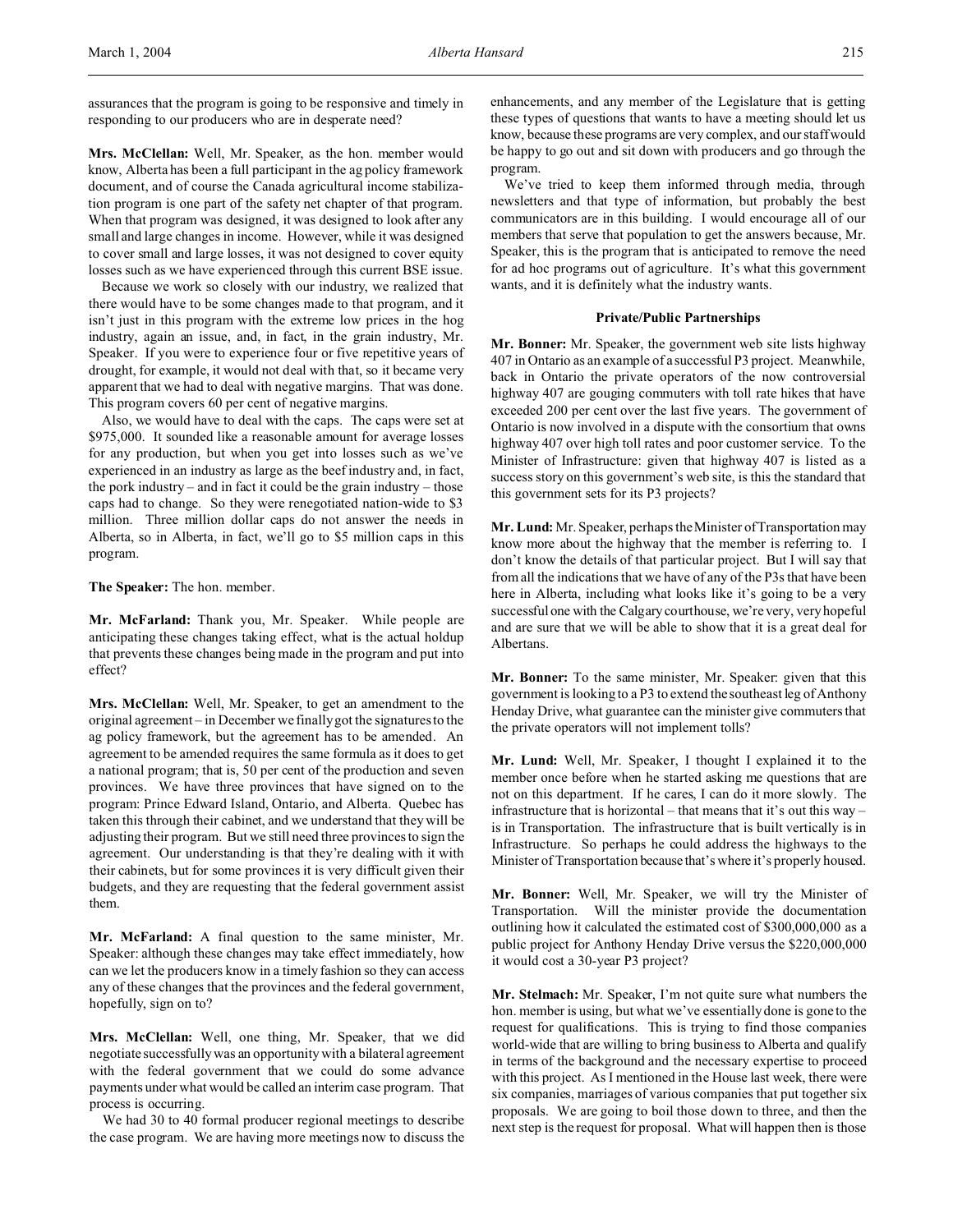three companies will bring forward their proposals on how they want to build this leg of southeast Anthony Henday Drive and also how they will finance it and manage and maintain it for the next 30 years.

Thank you.

**The Speaker:** Hon. members, 30 seconds from now I'll call upon the first of seven hon. members to participate in Recognitions.

### head: *2:30* **Recognitions**

**The Speaker:** The hon. Member for Little Bow.

### **Raylee Edwards**

**Mr. McFarland:** Thank you, Mr. Speaker. I rise to recognize the accomplishments of an outstanding Alberta cowgirl, Ms Raylee Edwards. Raylee attended her first Canadian Finals Rodeo when she was nine years old, and in this, her first attempt in rodeo, she unfortunately missed winning the Canadian ladies' barrel racing championship when she knocked down her third barrel in the final go-round.

Coming from a winning rodeo family, Raylee could not help but follow the riding trails of her mother, Mary Lynn, the 1980 ladies' barrel racing champion, and her father, Oscar, the 1981 Canadian calf roping champion. Ride after ride, competition after competition she continued to hone her skills to perfection, becoming the best in her sport.

While holding the record for the youngest competitor at the CFR, 16 years after Raylee's first big trip to the Canadian Finals she finally scored the big ride. Raylee Edwards became the 2003 Canadian ladies' barrel racing champion, continuing a winning family tradition, a title of which she and her family can forever and truly be proud.

**The Speaker:** The hon. Member for Edmonton-Glenora.

#### **Sarah and Jessica Gregg**

**Mr. Hutton:** Thank you very much, Mr. Speaker. It is my pleasure this afternoon to rise and recognize the accomplishments of two very exceptional young athletes from the city of champions. Last month Sarah and Jessica Gregg competed in the North American long-track speed skating championships in Minnesota and brought home a combined total of eight medals from the event. Jessica won two gold, two silver, while her younger sister, Sarah, won the overall championship for her age group and equalled her older sister's medal count.

Winning medals and championships seems to run in the Gregg family, Mr. Speaker. Their father, Dr. Randy Gregg, is a former Oiler defenceman who played with two Canadian Olympic hockey teams while their mother, Kathy Gregg, is a former medal winner in Olympic speed skating. She also coaches her daughters in speed skating. Their daughters' wonderful achievement is not only a testament to hard work and dedication to their sport but to the quality of the Edmonton Speed Skating Association program.

On behalf of this Assembly I would like to congratulate Sarah and Jessica on their superb accomplishment and wish them all the best in their future competitions.

Thank you, Mr. Speaker.

**The Speaker:** The hon. Member for Lac La Biche-St. Paul.

### **Arctic Winter Games**

**Mr. Danyluk:** Thank you very much, Mr. Speaker. I rise today as

a northern Albertan to recognize the city of Fort McMurray and the entire regional municipality of Wood Buffalo, who are hosting over 1,500 young athletes from all across the world's circumpolar region for the 2004 Arctic Winter Games. Athletes from northern Alberta, the Northwest Territories, Yukon, Nunavut, Quebec, Alaska, Greenland, Russia, and Scandinavia are competing in the events to celebrate our northern cultures and promote active lifestyles through sport.

About 5,000 local volunteers have combined their time to make these games a success and to help their communities benefit from hosting these prestigious events. Volunteers are part of a provincewide network of people who are absolutely vital to the formula that makes our province the best place to live, work, and visit.

On behalf of our Premier, who officially opened the Arctic Winter Games this past weekend along with several MLA colleagues, I invite all members of this Assembly to join me in congratulating the people of Wood Buffalo for their dedication in hosting these games.

**The Speaker:** The hon. Member for Edmonton-Centre

### **Edmonton Opera Week**

**Ms Blakeman:** Thank you, Mr. Speaker. I'm delighted to recognize a first today, or, rather, 40 years of firsts; that is, first-rate opera in Edmonton. The city of Edmonton has declared this week, March 1 to 7, Edmonton Opera Week to recognize and celebrate 40 years of production from Edmonton Opera.

March 2 will see the mayor of Edmonton make the official proclamation at noon at city hall before an audience of current and original cast members of *Madama Butterfly*. *Madama Butterfly* was the first-ever production, opening in October 1963 at the Jubilee Auditorium, playing to a sold-out audience. The anniversary version opens this weekend.

My congratulations to the board; the volunteers; artistic director, Brian Deedrick; general manager, Mary Phillips-Rickey; staff; technicians; and production staff; and, of course, the artists who bring us such joy.

Thank you.

**The Speaker:** The hon. Member for Calgary-West.

## **Elbow Park Elementary School**

**Ms Kryczka:** Thank you, Mr. Speaker. I am very pleased in this Assembly to extend hearty congratulations to Elbow Park elementary school. You have accomplished the very rare, a public school taking top spot in this year's provincial school review by the Fraser Institute.

As a grandma I frequently visit this small, inner-city Calgary school and truly enjoy its special environment, one that exemplifies what I call LCC behaviours – leadership, commitment, and caring – by administration and teachers and parents. The students truly benefit, working hard in this caring, supportive, and challenging environment to become the best they can be as individuals and as learners.

Elbow Park, with your approach you have led the way for others. Success is not just about class size or socioeconomics. Students, administration, teachers, and parents, I encourage you to be truly proud of this achievement and the recognition you so well deserve. Congratulations.

Thank you.

**The Speaker:** The hon. Member for Calgary-Fort.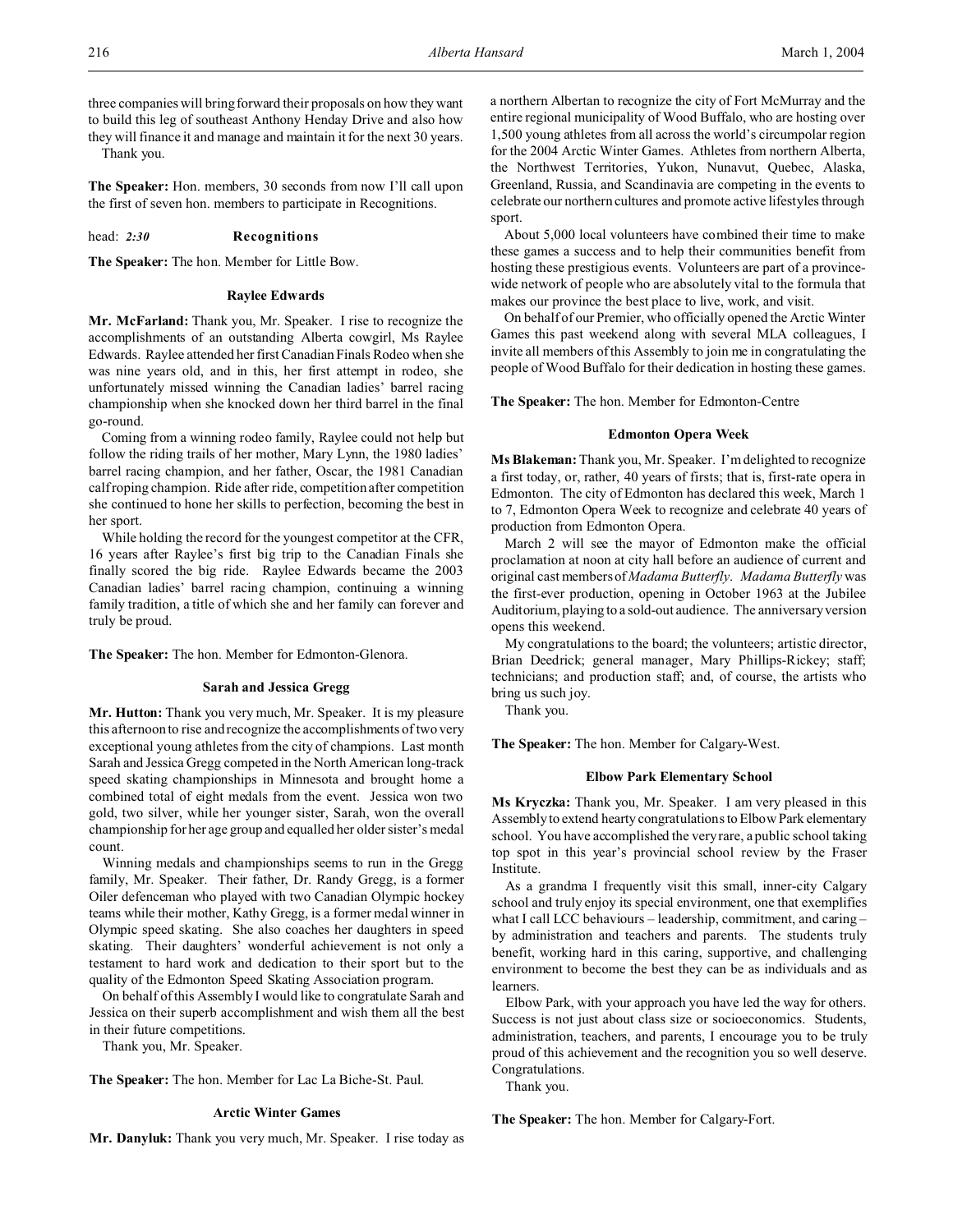## **David Gillies**

**Mr. Cao:** Thank you, Mr. Speaker. Today I rise to recognize a special person. For years this person sat long hours in this Chamber, perhaps more attentive than some of us, at the same time studying at university. In the Chamber this person took the only seat that has control on the speaking of all members. It's not the Speaker's seat. It's not the Premier's seat. It's higher than those. Just look up and see. All of us can see up there.

After university study this person decided to join the Clerk's office. Later this person decided to join the government's team to assist the Government House Leader. This person is Mr. David Gillies.

David was born to Mr. Fred Gillies and Mrs. Jean Stock. David has two brothers, Darcy Gillies and Jordy Gillies, and one sister, Lisa Mackowetzky. David is married to Lorraine Chay, and their family includes Dr. Reid Wiest, living in Calgary with his wife, Beth, and their young son, Thane, and John Wiest, living in High River with his wife, Andrea, and their young son, Hunter David.

David Gillies is a hard-working person very dedicated to the democratic system. Through his work this legislative agenda sails smoothly through the parliamentary process.

May I ask all members to join me to recognize and thank David for his dedication and his work to keep our parliamentary democratic system strong to serve the interests of Albertans.

#### **U of A Pandas Hockey Team**

**Dr. Taft:** Mr. Speaker, across Canada and around much of the world interest in women's ice hockey is surging, and the University of Alberta Pandas are helping lead the way. On February 28, 2004, the Pandas once again claimed the Canada West championship.

The accomplishments of the Pandas' ice hockey team are amazing. This weekend was their sixth Canada West championship in the last seven years. They won every one of the 20 games they played in the regular season. Including playoffs, they have now won 32 consecutive games.

In six seasons the Pandas have won three CIS national championships. Not surprisingly, head coach, Howie Draper, has won several coach of the year awards. The Pandas will head to the national championships, hosted by McGill from March 12 to 14, as the number one seed.

I invite all MLAs to join me in wishing the Pandas success at the national championships and congratulating the achievements of this wonderful team.

#### **Calendar of Special Events**

**The Speaker:** Hon. members, since this is the first day of March, let me just draw to the attention of all hon. members that March is the following: Help Fight Liver Disease Month, National Kidney Health Month, National Nutrition Month, National Epilepsy Month, Learning Disabilities Month, Red Cross Month, Kidney Foundation Door-to-door Campaign Month, Canadian Liver Foundation Spring for Daisies Campaign.

February 28 to March 7 is National Engineering Week. March and April together are Hop for Muscular Dystrophy Association of Canada months. March 1 to April 30 is Easter Seal Mail Campaign.

March 1 to March 5 is the National Social Work Week. March 1 to March 7 is Pharmacists Awareness Week. March 1 to March 17 is Give a Buck for Luck Shamrock Campaign for the Muscular Dystrophy Association of Canada. March 3 to March 6 is Canadian Music Week. March 5 is the World Day of Prayer. March 5 to 21 is Les Rendez-vous de la Francophonie. March 7 to 13 is International Women's Week. March 7 to 13 is also National Dental Assistants Recognition Week. March 8 is International Women's Day. March 8 is also the United Nations Day for Women's Rights and International Peace. March 8 is also Commonwealth Day. March 12 to March 19 is Canadian Agricultural Safety Week. March 12 to 29 is also Asthma and Allergies Door-to-Door Campaign. March 14 to March 20 is National Farm Safety Week; March 17, St. Patrick's Day; March 19, St. Joseph's Day; March 20, Journée internationale de la francophonie; March 21, International Day for the Elimination of Racial Discrimination. March 21 is World Poetry Day. March 21 to March 28 is the Week of Solidarity with the Peoples Struggling against Racism and Racial Discrimination. March 21 to March 28 is also Social Work Week. March 22 is the World Day for Water. March 22 to March 27 is Daffodil Days for the Canadian Cancer Society. March 23 is World Meteorological Day. March 24 is World Tuberculosis Day. March 27 is World Theatre Day.

I thought all hon. members would like to be brought up.

head: *2:40* **Introduction of Bills**

**The Speaker:** The hon. Member for Calgary-Mountain View.

# **Bill 206 Alberta Wheat and Barley Test Market Amendment Act, 2004**

**Mr. Hlady:** Thank you, Mr. Speaker. It gives me great pleasure to introduce Bill 206, the Alberta Wheat and Barley Test Market Amendment Act, 2004.

This bill will provide for the automatic establishment of a 10-year Alberta test market for wheat and barley if the governments of Alberta and Canada do not reach an agreement for the establishment of a 10-year test market by a date set by the Lieutenant Governor in Council. This bill will provide all free-enterprising and hardworking Alberta farmers the opportunity to sell their wheat and barley outside the control of the Canada Wheat Board. It will provide them with a ray of economic hope and a level playing field with farmers in Ontario, who already have a choice. Mr. Speaker, it will allow the added-value economy due to wheat and barley to be re-established and encouraged to grow in Alberta.

Thank you, Mr. Speaker.

[Motion carried; Bill 206 read a first time]

#### head: **Tabling Returns and Reports**

**The Speaker:** The hon. Member for Edmonton-Strathcona.

**Dr. Pannu:** Thank you, Mr. Speaker. I am pleased to rise and table on behalf of my hon. colleague for Edmonton-Highlands one document titled Consolidated Beef Industry Action Plan: Actions for Industry if Borders Remain Closed. This report claims that Alberta packers have seen . . .

**The Speaker:** It's okay, hon. member; we just table it these days. The hon. Member for Edmonton-Glengarry.

**Mr. Bonner:** Thank you, Mr. Speaker. I have two tablings. The first is a letter from the Interim Leader of the Official Opposition to the Premier, and this is recommending the implementation of a stricter new policy on expenses.

The second tabling is on the rules that were implemented by Premier Ernie Eves in Ontario.

Thank you.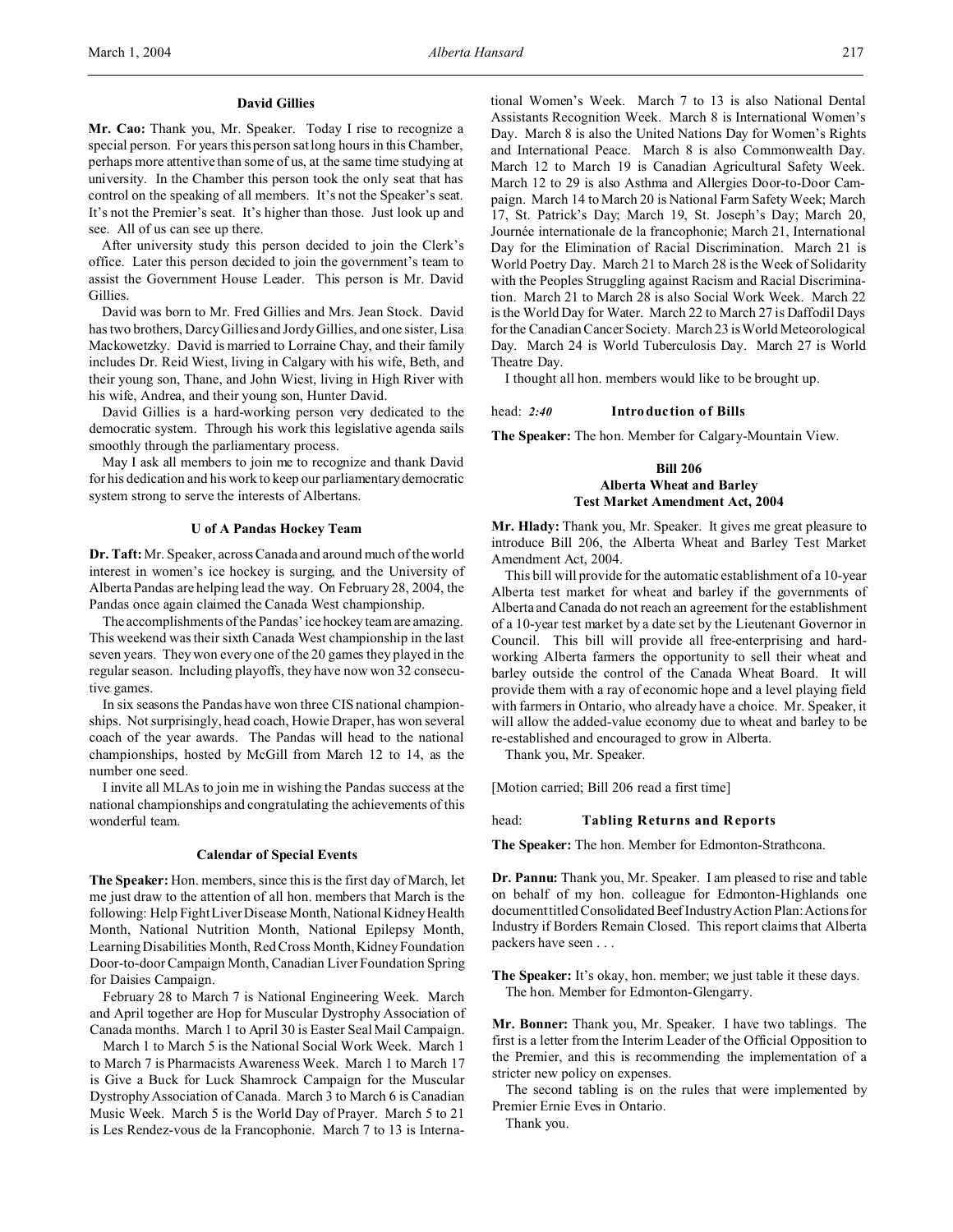# head: **Orders of the Day**

# head: **Written Questions**

**The Speaker:** The hon. Government House Leader.

**Mr. Hancock:** Thank you, Mr. Speaker. Proper notice having been given on Thursday, February 26, it is my pleasure to move that written questions appearing on today's Order Paper do stand and retain their places.

[Motion carried]

#### head: **Motions for Returns**

**The Speaker:** The hon. Government House Leader.

**Mr. Hancock:** Thank you, Mr. Speaker. In a similar manner it's my pleasure to move that motions for returns appearing on today's Order Paper stand and retain their places.

[Motion carried]

# head: **Public Bills and Orders Other than Government Bills and Orders Second Reading**

**Bill 202 Environmental Protection and Enhancement (Vapour Control Equipment) Amendment Act, 2004**

[Adjourned debate February 23: Dr. Taylor]

**The Speaker:** The hon. Member for Calgary-Currie.

**Mr. Lord:** Thank you and good afternoon, Mr. Speaker. I'm very pleased to be able to join the debate on Bill 202, the Environmental Protection and Enhancement (Vapour Control Equipment) Amendment Act, 2004. As we have heard previously during this debate, Bill 202 would, if passed and proclaimed, require gas stations, fuel trucks, and petrochemical terminals to be equipped with stage 1 vapour recovery systems by 2014. This would be done in order to reduce emissions of volatile organic compounds, or VOCs, which are a factor in low-level ozone, as well as carcinogenic hydrocarbons, which are known to cause cancer and other serious illnesses in addition to fouling up the air we breathe.

I have given this issue a good deal of thought, and before I tell you what my conclusion is, I'd like to take a few moments to explain the reasons why I arrived at the conclusion that I did. One of the most pressing issues of our time, Mr. Speaker, is the quality of our environment. In recent years this Legislature has grappled with a variety of measures to enhance Alberta's environment, ranging from how to safeguard our clean water supply to how to handle chemical spills and how to preserve and improve air quality. We do this not just because Albertans want us to protect the environment but because it is the right thing to do.

Doing the right thing when it comes to the environment, however, is certainly not always as straightforward and simple as it might seem. There are always many competing and also beneficial interests to consider out there along with various players, who each have their own set of issues and concerns. Sometimes you may even get a short-term gain in one area but only if accompanied by the expense of a long-term pain somewhere else. In other situations a little short-term pain in one area might actually be a good thing because it may result in a larger overall gain further down the road. So all decisions involve trade-offs, and when making such decisions,

we always have to be mindful of our province's economic growth and health.

We are very fortunate in this regard, Mr. Speaker, because in the course of the last 10 or 12 years the Alberta economy has not only recovered from being burdened by significant debts and budget deficits, but also the province has gained both a national and an international reputation as one of Canada's economic powerhouses. We can be very proud of the fact that in spite of many upheavals to the world economy Alberta has weathered a number of economic storms, and the state of our economy remains strong. We are in a position that is the envy of every other Canadian jurisdiction.

Being in such a position clearly puts us in a better position to be able to do a lot more in other areas, such as protecting our environment, from what would otherwise have been the case. In other words, a strong oil and gas industry and thriving overall economy actually puts us in a much better financial position to work on things like improving our environment compared to what our position would have been with a weak industry and a weak economy.

It has taken much time and effort, however, to get to our current position of strength, and it also took a great deal of sacrifice on the part of Albertans to get here. It is thanks to Albertans' willingness to sacrifice and Albertans' hard work that we are able to enjoy such a high standard of living today. For this reason, Mr. Speaker, it is vital that the policies we set and follow are those which will not harm or in any way reverse the economic progress we have made since the early 1990s.

Of course, on the other hand, we must always take the necessary steps and precautions to ensure that we do as little damage to the environment as possible when creating this economic growth and that if any damage does have to occur, we use the economic gains that have been created to later mitigate or restore what was damaged back to its original or perhaps even an improved state.

Throughout the world society has come a long way and has made significant progress in recognizing the impact of our actions and policies on the environment over the years. There was a time here, and not too long ago at that, and still is, in fact, in many places in the world when the environment was given little, if any, thought, and much needless damage was being done. Factories were able to spew toxic emissions into the air or water, mining operations were carried out without regard for what would happen once operations ceased, and in general we human beings did not pay much attention to the well-being of the thousands of other species occupying the planet.

By the middle of the 20th century, however, a collective consciousness concerning the environment was well underway across the world. We have come to realize the importance of preserving rain forests and water systems. We know also that finding alternative sources of fuel makes for both good policy and for a healthier environment. Win/win situations between economic development and the environment are possible more often than many people may realize.

There is no doubt that environmental awareness is growing and is becoming one of our most important political issues. Both here at home and elsewhere in our country and around the world laws and regulations have been enacted to preserve and safeguard the environment. We are, in other words, trying to find ways to improve our standard of living, and we now recognize that this standard includes improving the quality of our environment.

### *2:50*

Some may still ask why. Why do we need to preserve the environment, and why should we care? Well, as simple as it is to ask these questions, they're not so simple to answer. Of course, there are some responses that are obvious and straightforward. We need to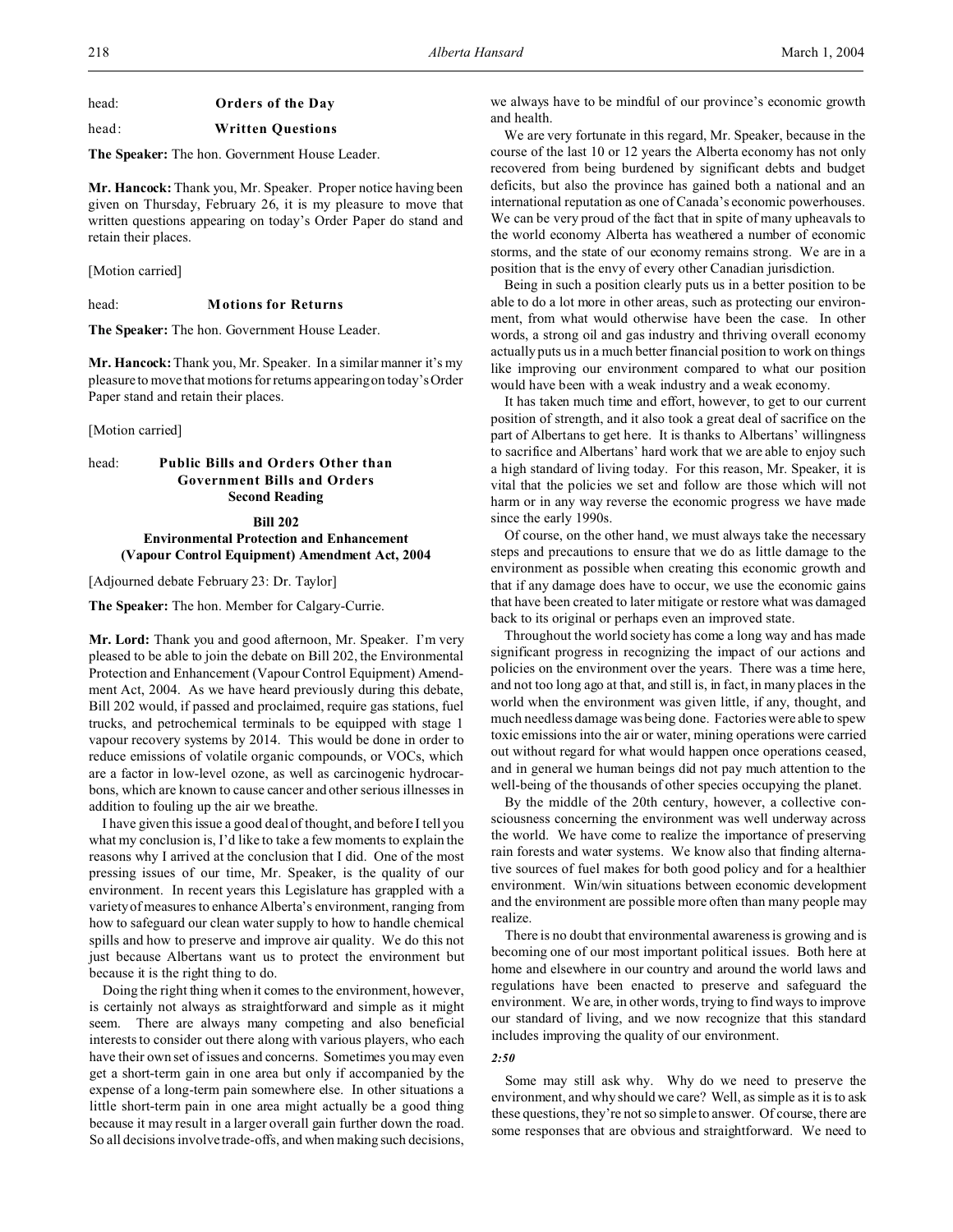preserve the environment because others will come after us: our children. Also, it is a well-known fact that a good environment is healthy for us in many ways. Green hospitals, where you go to reduce stress, is how some people refer to our natural park systems and the great special places that we have created through Alberta, a program that I personally have been excited to have played a small role in as chair of Alberta parks and special places. The bottom line is that we should care about the environment simply because it is the right thing to do.

Perhaps the right question to ask is not why we should care about the environment, because I am sure that we all care about the environment, but rather: how should we go about caring for it? Developing policies willy-nilly out of the air based on bad facts is not good government. Sometimes, Mr. Speaker, it's not even a matter of bad facts but, rather, a lack of facts, and therefore jumping to conclusions, that has the danger of inspiring draconian laws and legislation that simply may not do quite what they were intended to do and may even be counterintuitively counterproductive. So we must be careful to ensure that we do not pass any bad or unnecessary legislation that may have large, negative, unintended consequences.

So we must ask questions of the proposed bill before us. Are the volatile organic compounds, or VOCs, that the stage 1 vapour recovery systems aim to harness a problem? It would seem that, yes, they do pose several problems for us. It has been established that they contribute to the formation of smog and, as a result, affect the quality of the air that we breathe.

As well, fuel vapours contain hydrocarbons, which are known carcinogens. Benzene and other hydrocarbons can cause among other things several different forms of leukemia and other blood disorders and non-Hodgkin's lymphoma, the kind of cancer that hockey great Mario Lemieux battled and successfully overcame in 1993.

Quite clearly, Mr. Speaker, the VOCs and hydrocarbons do present a problem. There can be no question about that. So what should or could be done about this, and at what costs and trade-offs to other important considerations should we examine?

Well, for starters it is clear that a lot is already being done to deal with this problem, so no one should feel that it is being ignored by any means. In our own province, for instance, most new gas stations built by Petro-Canada since 1997 were built using stage 1 vapour recovery plumbing. Moreover, all major automobile manufacturers furnish the cars they build with a vapour absorption system in order to reduce the amount of vapours that escapes during a refuelling.

These are but two examples that show that efforts are already well underway to curtail the VOC and hydrocarbon emissions. What is perhaps even more important is that they show examples of how responsible businesses have already taken it upon themselves to address this issue, which is perceived by many people to be a very real problem.

This government has always believed that business performance will be optimized when the government takes a hands-off approach and leaves the private sector alone. As a government we are often hesitant to step in and tell businesses what they can or cannot do, and in my view this is as it should be except perhaps in special circumstances.

In spite of the lack of legislation in this area we are already seeing the private sector taking steps to address this issue, which has become a cause for concern. Unfortunately, not all businesses always behave so responsibly. Not at all. We all know that with some frequency government reluctantly must step in to regulate or enforce legislation in order that particular business conduct not be allowed to adversely affect Albertans and our environment. We often agree that an irresponsible business should not be able to profit at the expense of other businesses or the environment when the other companies are showing more responsibility. So sometimes we are called upon to level the playing field.

The facts are that petrochemical refineries in Alberta must be approved, regulated, and certified under the Environmental Protection and Enhancement Act. However, stage 1 vapour recovery has never been legislated in Alberta. Perhaps one reason why is that smog has never really been an issue in Alberta. During 2000-2003 the air quality index showed Alberta as having 97 per cent good days, and the rest, 11 days, were all fair. So we don't yet have a big problem in this area, and much has already been done about what problem we do have. However, I worry about that level playing field I spoke of, and I worry about responsible companies not being rewarded for having already acted and less responsible companies being rewarded for not acting.

Thus, Mr. Speaker, I will support the bill before us on that basis. I'd like to congratulate my colleague from Edmonton-Norwood for both his intent and his initiative in bringing this bill forward.

Thank you, Mr. Speaker.

**The Speaker:** The hon. Member forEdmonton-Strathcona, followed by the hon. Member for Airdrie-Rocky View.

**Dr. Pannu:** Thank you, Mr. Speaker. I'm pleased to rise and speak to Bill 202, the Environmental Protection and Enhancement (Vapour Control Equipment) Amendment Act, 2004. I should say at the very outset that I will support this bill in principle.

The bill is a good attempt in the right direction to seek and put in place measures to help control vapours which pollute the environment and also have negative health effects. So not only is the issue controlling emissions that will help us control the amount of smog in and around our communities, but also if the vapour control equipment is put in place, then that helps in a preventive way with respect to the relative health of Albertans. So the bill has this intent, and it deserves the support of this House.

I have a concern, Mr. Speaker, about the length of time that the bill allows for enforcement of the measures proposed in this bill for the installation of vapour control equipment. The bill allows 10 years, starting January 2005 to the end of the year 2014, for operators, companies, businesses to comply with the requirements of this bill. That to me is an unacceptably long period of time. The enforcement and compliance with the provisions of the bill can be and should be required to be in place to be completed in the next three to five years. I think that would be a long enough time.

To allow for 10 years for this compliance to happen, for the enforcement of the provisions of this bill, is to ignore the concerns of communities, neighbourhoods which are directly affected and affected on a daily basis by the release of these gasoline vapours and is not acceptable. These households, these neighbourhoods are daily affected by the negative consequences and by the threat that the release of these vapours into the atmosphere poses to their health and safety. So 10 years is much too long a period, but as I said, having expressed the reservation, the concern about the provision of the bill with respect to the 10-year period in which equipment is to be installed, I am happy to support Bill 202 and congratulate the Member for Edmonton-Norwood for having brought it forward.

Thank you, Mr. Speaker.

**The Speaker:** The hon. Member for Airdrie-Rocky View.

**Ms Haley:** Thank you very much, Mr. Speaker, for this opportunity to get up and address Bill 202, the Environmental Protection and Enhancement (Vapour Control Equipment) Amendment Act, 2004.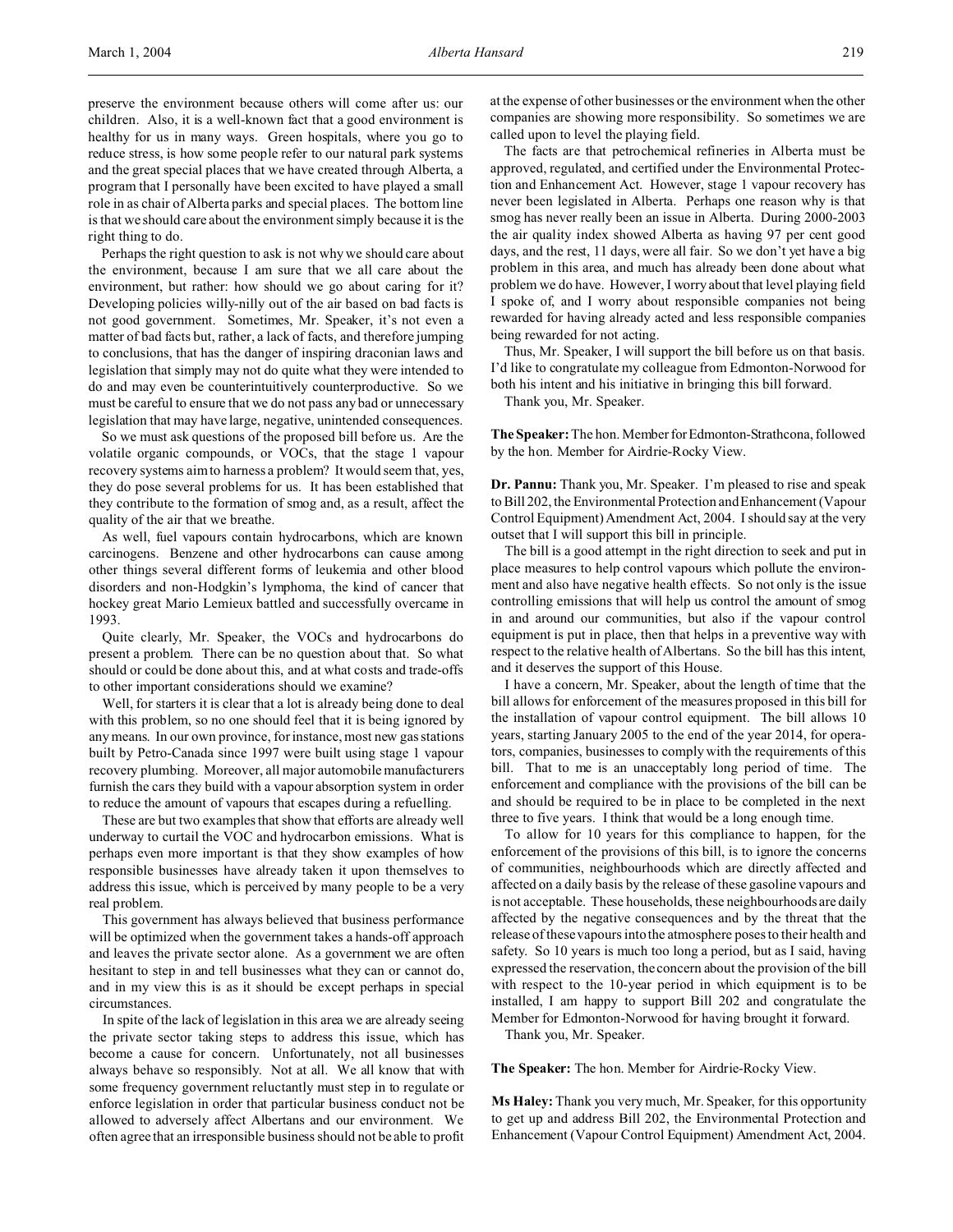I appreciate the sincerity with which the hon. member has brought forward this bill, but with the most honest and sincere intentions on my own part I'm unfortunately going to have to vote against this bill.

No one in this Assembly wants to harm the environment, and despite what the hon. opposition on that side of the House believes to be the exclusive domain of an opposition member, to defend the environment, my hon. colleagues and myself on this side of the aisle believe that in Alberta we need to balance the interests of Albertans with those of our surrounding environment, which means that you have to have a sustainable environment and economically viable as well. We all live here, we all must share our province, and we all care about it in ways such that none of us would ever do anything that would in any way hurt our province. Period. End of statement.

But the protection of the environment requires more consideration than interest groups and overly redundant bills. It requires, as our Minister of Environment has shown on countless occasions, a thoughtful and considerate approach. Bill 202 simply does not meet those requirements.

# *3:00*

**Mr. Bonner:** That's not much support.

**Ms Haley:** Well, one is better than none, hon. member.

I could not agree more with the Member for Edmonton-Norwood that "leaving environmental issues until the problems stare us in the face can often lead to irreparable damage." In light of that, Mr. Speaker, I am glad that the Department of Environment, in conjunction with other partners, has taken key steps to address the issue of volatile organic compound emissions.

I would like to note that the following measures have been taken to help reduce the specific source of VOC emissions. Since 1998 all new vehicles are required to install on-board refuelling vapour recovery equipment that is aimed at reducing VOC emissions. The fuel dispensing rate during vehicle refuelling has been limited to help limit fuel spills and fuel spit back. During summer months fuel vapour pressure is reduced to help lower losses of gasoline vapours. Bottom loading of gasoline products at all terminals in Alberta is utilized, which helps to reduce VOCs during filling operations. Benzene concentrations in gasoline have been reduced to less than 1 per cent by volume since 1999.

In addition to that, Mr. Speaker, the Canadian Council of Ministers of the Environment is working to establish a national framework to provide a plan and a strategy to set facility emission caps. It is expected that substantial reductions in air pollutant emissions will be achieved at Canada's refineries, including the three in Alberta.

Mr. Speaker, it's quite a substantial list of initiatives to address a situation that accounts for less than 0.5 per cent of all VOC emissions in the province. While it should be strongly noted that the majority of emissions are from natural sources such as forest fires and vegetation, I think that the government should be congratulated for addressing the situation in such a thorough way.

Furthermore, while I readily admit that I am not an expert in chemistry, it is my understanding that atmospheric reactions that produce ozone are more sensitive to nitrogen oxide than VOCs. In other words, VOC reductions have only a small effect on ozone formation. Because the gasoline distribution sector contributes less than 0.5 per cent of the VOCs, the implementation of stage 1 controls will make little difference to ozone levels in Alberta.

So with the government already taking action on this matter and it appearing that there is no substantive benefit to the environment because of this bill, perhaps there must be another reason that we should be considering Bill 202. I note from some of the comments

of other hon. members that there could be some health issues involved with this bill. The central premise of these concerns seems to be centred on the dangerous nature of the chemicals involved in gasoline and the effects that VOCs might have in their interaction with other gases.

One of those chemicals is benzene, and though there can be no doubt that benzene is a dangerous chemical causing a host of symptoms and problems for those individuals exposed to large quantities of that substance, I wish to note once again that benzene concentrations in gasoline account for less than 1 per cent by volume. Furthermore, fuel distribution in Alberta now accounts for less than 0.1 per cent of total provincial benzene emissions.

I think it goes without saying, Mr. Speaker, that individual Albertans use common sense when filling their cars and are not subjecting themselves to these chemicals en masse. It also goes without saying that part of the reason that gas stations are so open in their construction is to allow fresh air to dilute and remove any vapours that may occur during this process. It's like a car garage; it is simply common sense that you do not leave the car running with the door closed.

I wish to note how strongly I object to any allusions to how by not passing this bill, people may develop cancer or that by not supporting this bill, somehow members would be supporting endangering people's lives. What utter rubbish. I strongly disapprove of suggestions like that, and to use inflammatory comments like that in this Chamber is just ludicrous.

Albertans need not stay up nights worrying that they are going to be exposed to the serious consequences of massive exposure to benzene simply by filling up their vehicles. I hardly think that those who should be protected, like children, are being routinely exposed to situations where high quantities of gasoline are being transferred, like refilling of a gas station by a refuelling truck. Suggesting otherwise suggests a serious lack of thoughtfulness and consideration of reality.

Concerns have also been raised in this debate that the emissions of VOCs contribute to low-level ozone problems and photochemical smog. There can be no doubt, Mr. Speaker, that when a massive forest fire happens, chemicals are released into the air that can have far-ranging effects. There are times throughout the year where health alerts are issued because the smoke and chemicals in the air are troublesome for those people with respiratory problems. Others during this time face common problems such as headaches, eye irritations, coughs, and other discomforts. To my knowledge no health alert has ever been issued for these sorts of situations occurring because of a transfer of gasoline.

Accordingly, Mr. Speaker, with there being no major health benefits or environmental merit to this bill, I fail to see any reason why members of this House should be supportive of implementing this proposed law, especially in light of the fact that industry is already moving on this issue without the assistance of government, implementing controls and standards that are further reducing these compounds.

I received a letter, as I'm sure most members of this Chamber did, from the Canadian Petroleum Products Institute. While they cover some of the areas that I've also mentioned, one of the comments that they did make was that when we estimate what it would cost in order to do this, a number of \$25 million is sort of bounced around as being possible for vapour recovery or vapour barriers. They also point out that the proclamation date on this bill is next January. You might want to keep that in mind because once you proclaim a bill, it actually becomes the law and that \$25 million needs to be spent now, in the next year or two. There are a lot of very small businesses out there, and this would cripple them.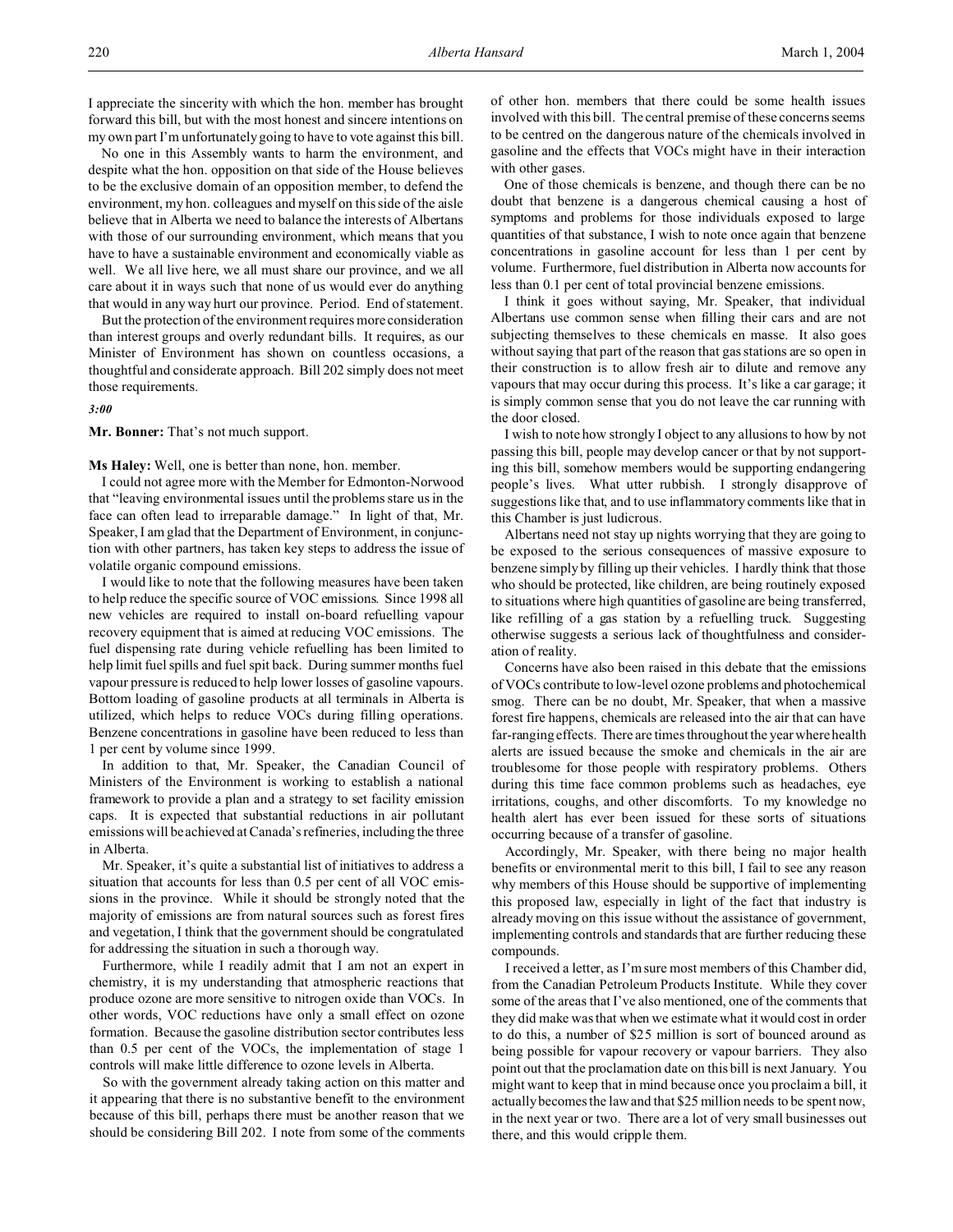Mr. Speaker, I can't emphasize strongly enough: I really sincerely hope that we defeat this bill. Thank you for the opportunity to speak to it.

#### **The Speaker:** The hon. Member for Edmonton-Meadowlark.

**Mr. Maskell:** Thank you, Mr. Speaker. It is my pleasure to rise today to speak in favour of Bill 202, sponsored by the hon. Member for Edmonton-Norwood. I think that this bill has a lot of good intentions, and I think it's one that we should all carefully consider.

Our environment is our most precious resource, and I think we should work a little harder to protect it. That is one of the reasons why I respect this idea of Bill 202. The entire purpose of this bill is to reduce harmful gas vapour emissions that escape into our atmosphere, which can cause health concerns.

Mr. Speaker, reducing harmful emissions from escaping gas vapours may seem like a trivial thing to do, but it is something that can cause a lot of different problems. First of all, it is widely known that escaping vapours can contribute to smog problems.

Now, I don't know if any of the members have risen in the morning here in Edmonton and seen the smog that has settled over the city. I live on the 20th floor of a high-rise on the river edge overlooking the north part of the city. Every day there's a heavy layer of yellow-brown smog hanging over the city. [interjections] Well, it is that that has me worried, including that one across the way.

Smog can contribute to many different health problems. It can affect the way people live because they have to figure out how they can best breathe. I think that says a lot about our society, when we have to worry about whether it is safe to breathe outside or not.

Now, I'm not saying that pollution in Alberta has come to that. In fact, it's not even close. That smog I mentioned earlier is usually burned off and gone before lunch. But in other cities you can really see how pollution has affected the people of the city. I am a frequent traveller to Asia, particularly China, and people routinely walk around with masks over their faces. Of course, some are trying to avoid diseases, but for the most part they are trying to live through the thick pollution that has become part of their daily lives. In fact, I'm usually quite amused by western visitors there who are out jogging in the morning in that very thick smog.

This is why I think we should support Bill 202, not because our air is thick with pollutants that will harm our lungs but because it will prevent that from occurring. I think that the members present today should look at this bill as a proactive measure. I look at this bill as our government tackling a problem before it becomes a more serious problem for Albertans. Look at it as a first step in eliminating some of the contributing factors to smog in this province.

Stage 1 vapour control devices are not uncommon. Many different companies have voluntarily put this recovery system on their equipment to do their part for their environment. As well, there are a few other jurisdictions throughout North America that have legislated something similar to what Bill 202 is asking for today. One of these jurisdictions is the U.S. I would like to point out to members that nearly every single major metropolitan area in the U.S. has stage 1 vapour recovery legislation or regulations due to the increase in smog problems in American cities. However, if you look at this in the same light as something I said earlier, they were legislated as a reaction to the smog and health problems, not to prevent them.

### *3:10*

As well, if one should look at some of the other provinces in Canada, one would see that B.C. and Ontario have some sort of legislation to deal with smog. In British Columbia the government legislated it so that every service station, bulk plant, cargo truck, and terminal in lower mainland B.C. was equipped with stage 1 vapour recovery systems. This action was taken in 1995. The same sort of thing happened in Ontario in 1996. The Ontario government passed legislation requiring that all service stations, bulk plants, cargo trucks, and terminals be equipped with stage 1 vapour recovery systems in the southern Ontario corridor.

But, again, the problem with B.C. and Ontario is that they legislated this action because of the large pollution problem that was being experienced in both areas. In B.C. they were having all sorts of problems with pollution in the lower Fraser Valley area, so as a reaction they equipped everything they could with recovery systems that helped reduce the pollution. In Ontario it was the same thing. The Windsor/Quebec corridor had horrible pollution problems, so as a reaction to the problems, the government had to legislate systems that would be a solution to an increasing problem.

Mr. Speaker, there's nothing wrong with a government being a reactionary machine. However, when it comes to the environment, sometimes being reactionary is doing something when it's too late. It is up to us to take a step forward and begin tackling future problems head-on because I have no doubt in my mind that this province is going to grow like it has in the past five years and pollution is going to become a significant problem. I like the fact that the Member for Edmonton-Norwood has decided to be proactive and address this problem. This is our opportunity to do something now and be a leader while doing it.

I mentioned Ontario and B.C., but what I failed to mention is that the legislation they have passed only deals with certain areas within the province; it does not encompass the entire land. That is what is different about Bill 202: it encompasses the entire province. It makes sure that all entities that need this type of recovery system get it. Bill 202 makes us a leader in this country.

So it is with this, Mr. Speaker, that I will close my remarks. Bill 202 is a proactive solution to a problem that is growing. I urge all hon. members to join me in support of Bill 202. Thank you.

## **The Speaker:** The hon. Member for Drayton Valley-Calmar.

**Rev. Abbott:** Thank you, Mr. Speaker, for the opportunity to contribute to the debate surrounding Bill 202, the Environmental Protection and Enhancement (Vapour Control Equipment) Amendment Act, 2004. I commend the hon. Member for Edmonton-Norwood for bringing this bill forward on behalf of his constituents.

Mr. Speaker, Alberta is blessed with an abundance of natural beauty and pristine wild-land habitats. Albertans enjoy this beauty on a daily basis and understand that sound environmental practices are essential to preserve this landscape. As representatives of Albertans, it is our right and our duty to ensure that proper legislation is in place to protect the awesome natural spaces in our province.

The government has not taken this responsibility lightly. Indeed, good environmental stewardship has been a cornerstone of our government for the past decade. Our government has equipped our park wardens, police officers, transportation constables, and other agencies with the tools that they need to ensure the preservation of our environment. These acts and regulations govern practices concerning everything from the handling and disposal of pesticides to the requirements that must be met for an oil pipeline to be built.

Mr. Speaker, I can well remember my days in the oil patch jeeping pipes and taping them to ensure a permanent seal. Being from oil country, we know and apply environmental regulations on a daily basis. Government strategies outlined in the throne speech show our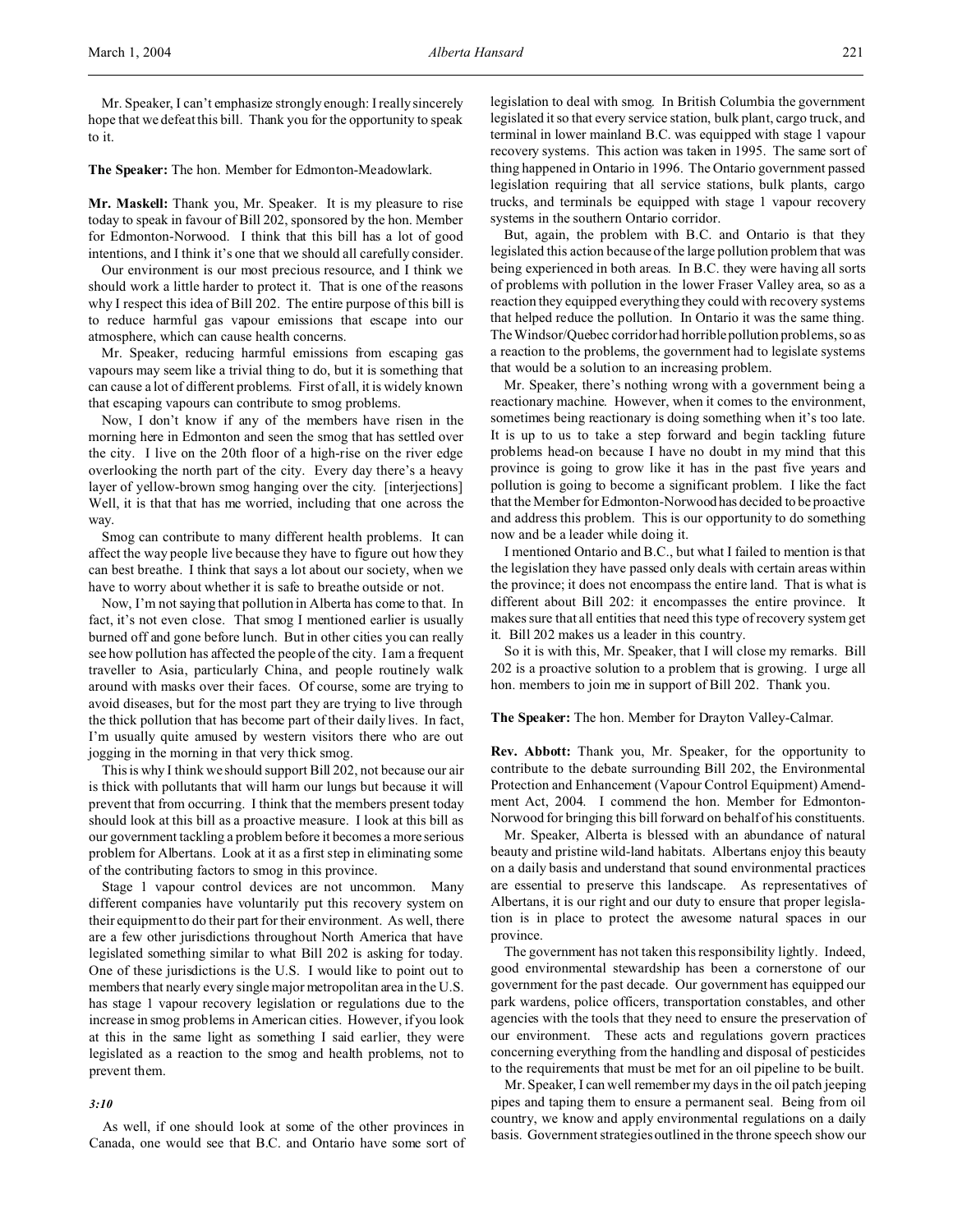government's continued dedication to good environmental practices and to planning for the future. The creation of a water council and expanded research into alternative energy sources speak louder than words that the Alberta government takes its commitment to the environment seriously.

The hon. Member for Edmonton-Norwood is sponsoring legislation that would add to these measures that are currently in place to protect the health of our environment. As we have heard from other members, Bill 202 aims to tackle the problem of gasoline vapours that escape from tanker trucks and storage tanks during the refuelling process. These vapours do contain harmful hydrocarbons such as benzene and other contaminants such as volatile organic compounds, or VOCs. As I have previously mentioned, preserving the health of the environment has been of the utmost importance to our government.

Another issue that is of the highest priority is preserving the health of Albertans. This year alone our province will spend in excess of \$7 billion providing health care to Albertans. No one can doubt how important health is to the government or to Albertans. This is why it is so important to recognize the essence of Bill 202. Benzene, one of the chemicals found in fuel vapours, is a known carcinogen, and VOCs cause the formation of ground level ozone. Both of these chemicals are detrimental to Albertans' health. By limiting the amount of these chemicals being released into the air, the health risks that Albertans are exposed to would be reduced. We're not talking about harmless vapours here; this is serious stuff.

Mr. Speaker, other jurisdictions have taken steps to pass legislation similar to Bill 202. The Windsor to Quebec City corridor in eastern Canada and the Fraser Valley in British Columbia have both enacted legislation concerning the use of stage 1 vapour recovery systems. Now, anyone that has visited these areas is aware of the level of pollution present and the regularity with which smog will form.

I know we don't have those same pollution levels here, but Bill 202 attempts to deal with the issue of airborne pollutants in Alberta before they reach a level that is insurmountable. The ambient air quality in Alberta is good the majority of the time. The Environmental Protection and Enhancement Amendment Act will help our air quality remain at the high level that it is today.

As with most problems, the longer you ignore it, the more difficult it becomes to deal with. The other jurisdictions that have passed this legislation have realized that the hard way. The problems that they experienced with smog and air pollutants have fully matured, and they are now fighting a much larger problem. Bill 202 could deal with the problem of airborne contaminants from fuel vapour entering the atmosphere while it is still in its infant stage. We can learn from the delays of other areas so that we are not caught in the same situation.

Mr. Speaker, there have been concerns raised about the financial burden that this bill will bring to certain Albertans, and I am concerned too. I understand that the total cost of implementing the measures suggested by Bill 202 has been estimated at \$25 million. To put this into perspective, it costs just over \$20 million to keep our health care system running for one day. Now, this being a leap year, it was a particularly expensive year for health care. A one-time expense of \$25 million in that light does not seem too high to help protect the health of the environment and ourselves, and there's a possibility that we could find some innovative ways to phase this in or to possibly call on the federal government to help.

Mr. Speaker, I'd like to thank you for the opportunity to share my thoughts on this matter, and I'm anxious to hear other comments as this debate continues. Thank you.

### **The Speaker:** The hon. Member for Edmonton-Castle Downs.

**Mr. Lukaszuk:** Thank you, Mr. Speaker. It is my pleasure to speak to Bill 202, the Environmental Protection and Enhancement (Vapour Control Equipment) Amendment Act, 2004. First, I would like to recognize the hon. Member for Edmonton-Norwood for bringing forward this bill. It is an attempt to improve the long-term health of our environment and, of course, of our citizens.

I agree with the goal of the bill, which is to reduce emissions of volatile organic compounds, or VOCs, as well as carcinogenic hydrocarbons – and if you can't pronounce it, it just can't be good – which occur in part when we fill the tanks of our vehicles. There is little doubt in my mind that government needs to be cognizant of the environmental damage and serious health concerns that are associated with such pollutants. Benzene is the most potent carcinogen found in fuel vapour and is a danger to human health. It is released into the air during the refuelling process of the underground or above-ground storage tanks at gas stations.

At many locations in the United States and the lower mainland of British Columbia and even southern Ontario legislation has been created to require all service stations to be equipped with stage 1 vapour recovery systems to combat smog and air quality problems. Obviously, this approach has been part of a solution in other jurisdictions as well.

#### *3:20*

The member's attempt to take a proactive approach towards this issue is admirable, rather than implementing such a regulation, like these other jurisdictions did, after the problem occurred. However, Mr. Speaker, I cannot lend my support to this bill.

Requiring all gasoline service stations, fuel cargo trucks, and terminals to install stage 1 vapour recovery systems by 2014 comes with a huge economic price tag. I do not believe that the costs that would be associated with this mandatory switch reflect appropriately the amount of environmental improvement we would see in the province of Alberta. There are other ways of dealing with this problem, avenues that the Alberta government has already undertaken. We would be better served by placing our resources and efforts behind more proven methods of reducing emissions into the air.

I also cannot support Bill 202 because legislation is not warranted in Alberta. Mr. Speaker, the United States, Ontario, and even British Columbia were forced into implementing this measure for reasons of geographic location. They have been deemed, in quotations, ozone nonattainment areas and have a history of producing incidences of smog formation during the summer months. According to the Department of Environment's annual report for 2002-2003, the air quality index report in Alberta was good 97 per cent of the time. This is partly because Alberta's physical location and characteristics do not substantially contribute to the problem of smog formation.

Also, Mr. Speaker, I believe that most gas stations will undergo these changes without legislation as they replace their tanks in the future. In Alberta since 1997 most new gas stations have been constructed with a vapour recovery system. This makes up 27 per cent of the total number of tanks already. In this time frame we saw a significant improvement in the percentage of gas tanks that include stage 1 vapour recovery components.

The industry has already recognized its responsibility to improve the equipment it uses for its respective businesses. Petro-Canada, for example, uses tank equipment with vapour recovery technology when replacing all old tanks. This trend suggests that future improvements in this area will be made without government intervention.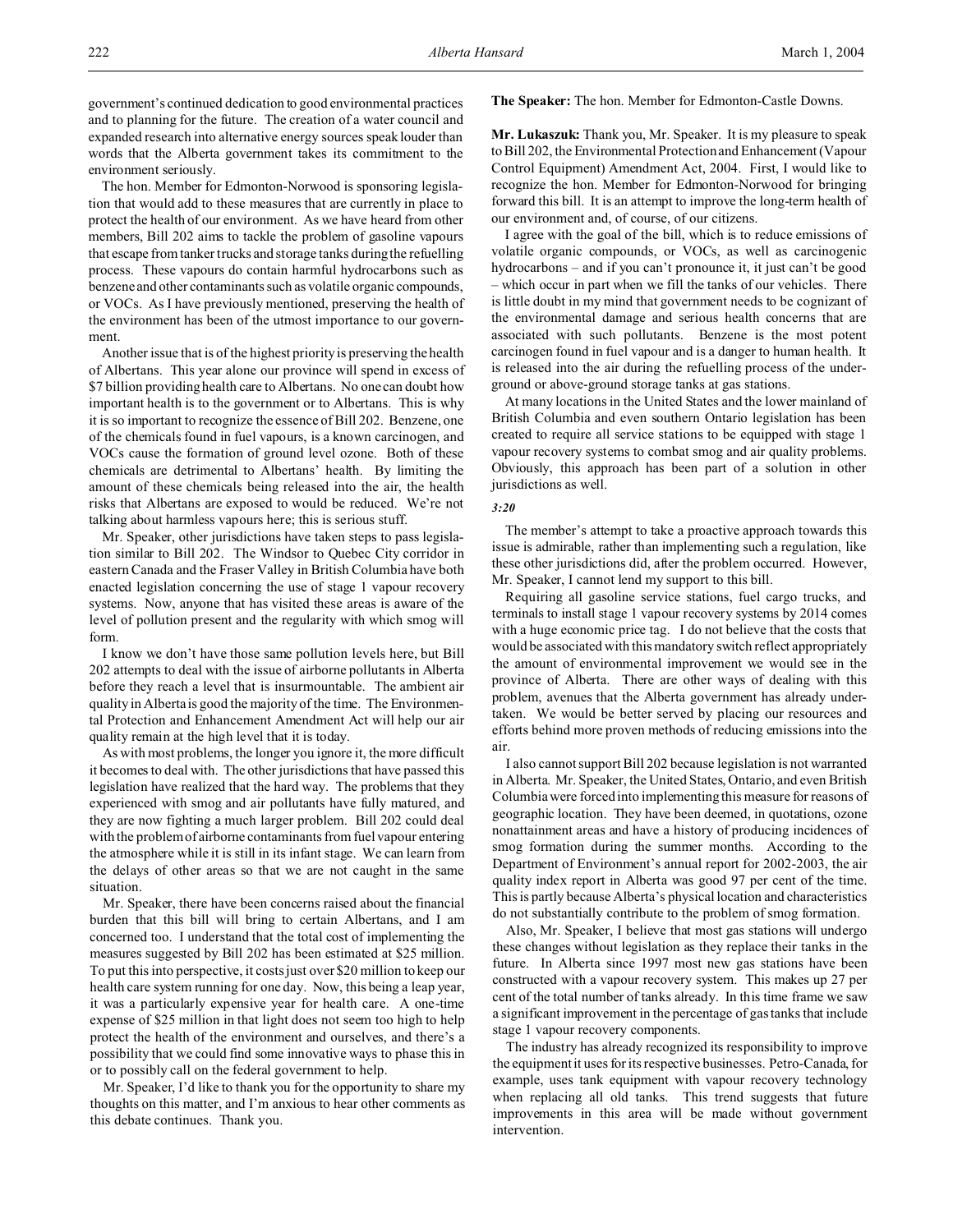It is also important to note, Mr. Speaker, that only a very small percentage of VOC emissions result from the gasoline distribution sector. In fact, this portion of the industry is only responsible for half a per cent of the estimated VOC emissions in the province. The majority of the emissions are produced by naturally occurring phenomena such as forest fires and vegetation. The fact that the transfer of fuel is such a minuscule portion of VOC emissions coupled with the fact that the changes contained in Bill 202 are destined to occur regardless leads me to believe that Bill 202 is simply unnecessary legislation.

To illustrate this point further, according to Environment Canada, 753 tonnes of VOC emissions are produced in Alberta each year from dry cleaning. This is nearly 8 per cent of the amount produced by fuel marketing, as it is estimated at 9,678 tonnes. Is it necessary to take action on something as innocuous as the dry cleaning industry? I suggest not. Proscribed burns in the province account for 5,808 tonnes of Alberta's VOC emissions, or over one-half of the amount produced by fuel marketing. Do we need to change these procedures? To put this in perspective even further, forest fires dwarf all other categories when it comes to VOC emissions, Mr. Speaker.

I would like to take this opportunity today to talk about some of the initiatives currently being undertaken by the provincial and federal governments surrounding this issue. I believe that these initiatives better address the problem of VOC emissions as well as carcinogenic hydrocarbons. The Canadian Council of Ministers of the Environment is attempting to provide a methodology and framework to reduce VOC emissions that occur in Canada's refineries. The National Framework for Petroleum Refinery Emission Reductionswill expand on Alberta's success in making our air cleaner.

It is also a good example of directing efforts where the most good can be done. For example, in 1995, Mr. Speaker, the total industrial and mobile industrial emission of benzene and ambient benzene in the province was 11,962 tonnes. Following the initiatives outlined in the ratified Canada-wide standards created by the Canadian Council of Ministers of the Environment, the Alberta government focused on reducing emissions in three different sectors: natural gas hydrators, petroleum refineries, and chemical manufacturing plants. Overall emissions from industry and mobile sources in Alberta have been reduced by 50 per cent during this time period as well.

Closer to the gas station question emissions are being reduced in many different ways. The rate at which fuel is dispensed through a gas pump has limited fuel spills and fuel spit back. During the hotter months fuel vapour pressure is reduced to lower the loss of gasoline vapours. The number of above-ground storage tanks in Alberta has been reduced. Bottom loading of gasoline at all terminals in Alberta reduces fuel vapours during filling operations, and the reduction of benzene concentration in gasoline to less than 1 per cent means that fuel distribution in Alberta now accounts for less than 0.1 per cent of total provincial benzene emissions. It is important to add, Mr. Speaker, that vehicles built after 1998 require on-board stage 2 vapour recovery.

Much effort has gone towards resolving the problem of releasing VOC emissions and carcinogenic hydrocarbons at fuelling stations. In addition to the fact that VOC reductions have only a small effect on ozone formation and that the gasoline distribution sector contributes less than 0.4 per cent of VOCs, making stage 1 vapour recovery mandatory seems like overkill.

Mr. Speaker, I have already outlined that the industry is slowly moving towards a stage 1 vapour recovery system on its own. As new gas stations are built, this technology is being implemented anyhow. As old tanks are being replaced, this technology is being

implemented as well. To put a timeline on some small business owners to make these upgrades is simply unfair. Independent gas stations may be seriously put back when they receive a \$10,000 to \$30,000 bill for having their service station retrofitted.

Implementation of stage 1 vapour recovery controls in Alberta would cost in excess of \$25 million. That cost would be initially placed on businesses but would eventually be placed onto consumers as well. Industry is already moving in this direction, and legislation would only hurt Albertans.

#### [The Deputy Speaker in the chair]

In the end, Mr. Speaker, Bill 202 would have little impact on the environment, especially when it comes to the air we breathe as Albertans. The burden that business owners within the gasoline distribution industry would have to bear far outweighs the positive effect of Bill 202 and the effect that it could produce. Therefore, I cannot give my support to this particular initiative.

I would like to conclude by saying that the intentions of this bill are honourable, and I believe that when it comes to our environment, it is important to have these discussions, especially at the government level, but at this point I would urge all members of this Assembly to not support this particular bill.

## **The Deputy Speaker:** The hon. Member for Innisfail-Sylvan Lake.

**Mr. Ouellette:** Good afternoon, and thank you, Mr. Speaker. I'm pleased to rise and join the debate on Bill 202, the Environmental Protection and Enhancement (Vapour Control Equipment) Amendment Act, 2004, sponsored by the hon. Member for Edmonton-Norwood. As co vice-chair of Climate Change Central I find it important that I rise this afternoon and discuss Bill 202 and its relation to the strategic plans and goals outlined through Climate Change Central.

What is being proposed through Bill 202 is part of what Climate Change Central is already working towards at a sustainable pace for all parties involved. The government of Alberta recognized back in 1998 that global climate change is a serious problem and responded by forming Canada's first committee concerned specifically with taking action to reduce greenhouse gas emissions.

#### *3:30*

Climate Change Central is a unique public/private partnership that promotes the development of innovative responses to global climate change and its impacts. Climate Change Central builds links and relationships between businesses, governments, and other stakeholders in Alberta interested in pursuing greenhouse gas reduction initiatives.

Climate change is one of the key environmental and economic challenges for Canada and the world in the new millennium, and Albertans have proven themselves leaders in developing creative solutions to climate change. Climate Change Central is born of this leadership. Through accomplishing the goals and following our established strategic plans, we will ensure that innovative solutions continue to accelerate Alberta's environmental economic opportunities.

Mr. Speaker, Alberta as an acknowledged world leader has achieved zero net greenhouse gas emissions while enhancing the province's economic performance, quality of life, and ability to adapt to climate change effects. As we have heard throughout the debate concerning Bill 202, volatile organic compounds are emitted from a number of sources, and the proposed legislation would only target 0.5 per cent of those emissions.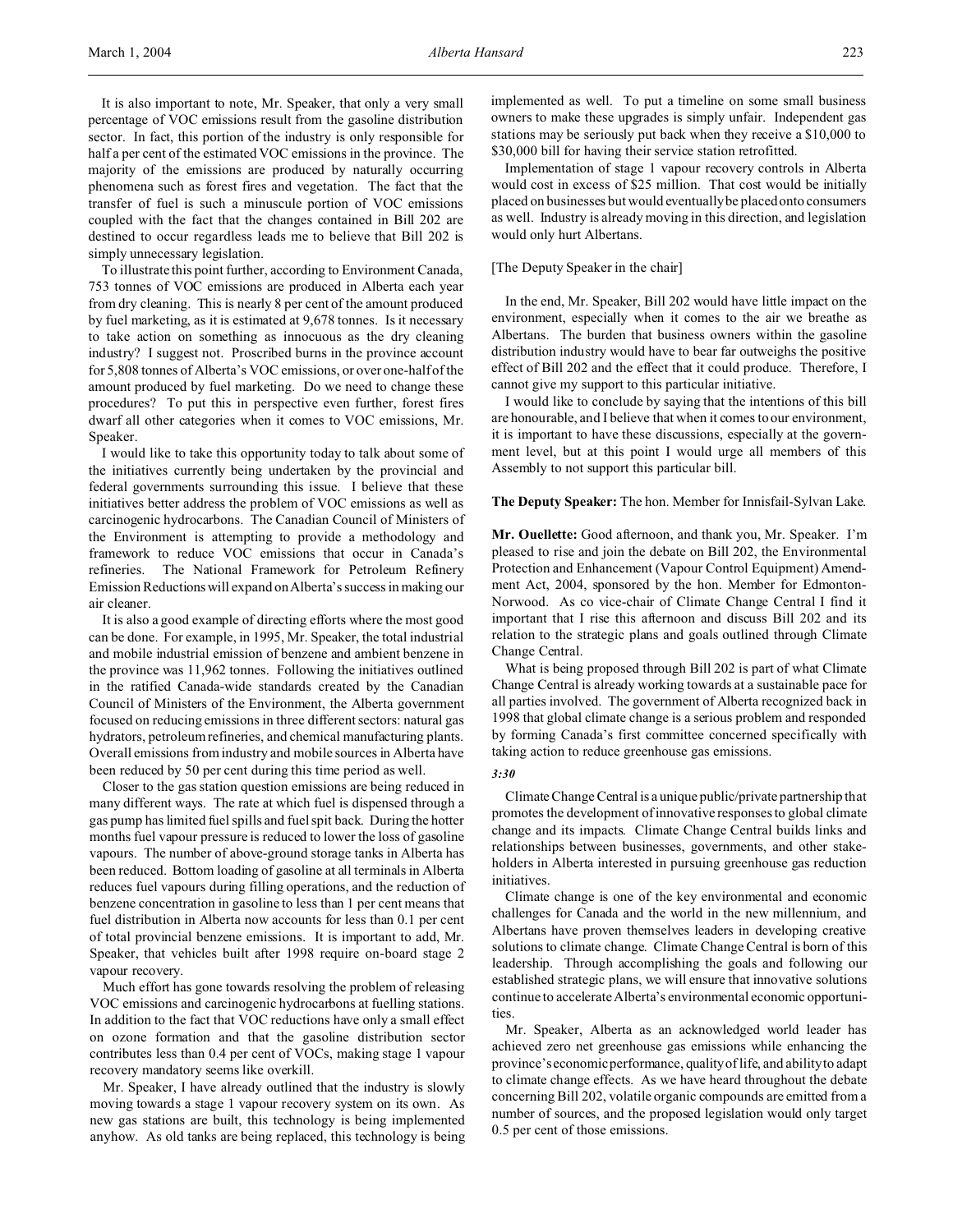Climate Change Central is taking a much broader, vaster look at Alberta's environment, and we are attacking the threats to Albertans and the safety of their environment on a much larger scale than is proposed in this legislation. I commend the hon. member for bringing this issue to the attention of the Assembly and all Albertans, but I believe that provincial policies that are already in place are far more effective at accomplishing these goals than the regulation proposed in Bill 202. One of the main reasons for this is because Climate Change Central is a private/public partnership, which means it is a co-ordinated, collaborative partnership amongst Albertans and with world-wide stakeholders.

Mr. Speaker, I think it is also important to acknowledge that much of Alberta's industry is dependent on the province's natural resources, and we have to keep this in mind as we tackle these issues. It is necessary that a balance remains and that all parties affected are consulted, resulting in a consensus on how to effect the most positive change while maintaining a strong economy.

The strategic plan provided by Climate Change Central is a road map for transforming our mandate into reality. I encourage all members not to support Bill 202, not because we aren't concerned with the environment but because the proposed targets are already part of a larger plan through Climate Change Central, one that takes into account the well-being of all Albertans, the environment, as well as the province's economic performance.

Thank you, Mr. Speaker.

**The Deputy Speaker:** The hon. Member for Vermilion-Lloydminster.

**Mr. Snelgrove:** Thank you, Mr. Speaker, and good afternoon. I welcome the opportunity to join debate on Bill 202, the Environmental Protection and Enhancement (Vapour Control Equipment) Amendment Act, 2004. As we've heard previously, Bill 202 would, if passed and proclaimed, require gas stations, fuel trucks, and petrochemical terminals to be equipped with stage 1 vapour recovery systems by 2014.

There's no question that one of the most pressing issues of our time is the environment, and in recent years this Legislature has grappled with a variety of measures to enhance Alberta's environment ranging from safeguards surrounding our clean water supply to how to handle all chemicals and how to preserve and improve air quality. We do this not just because Albertans want us to protect the environment but because it's the right thing to do. However, doing the right thing is not as simple as it seems sometimes. The key is to balance the benefits against all of the associated costs of the environmental initiative.

On one hand, we have to be mindful of our province's economic growth and health. It's a well-known fact, Mr. Speaker, that in the course of the last 10 or 12 years the Alberta economy has not only recovered from being burdened by significant debt and deficits, but also the province has gained both a national and international reputation as Canada's economic powerhouse, all the while developing and ensuring that Alberta's industries and businesses work and grow under some of the most stringent and responsible environmental legislation in the world. For this reason it is vital that the policies we set and follow are those which will not harm or even reverse the progress we have made since the early 1990s: solid growth and sound environmental policy.

On the other hand, we must always take the necessary steps and precautions to make sure that we do as little damage to the environment as possible and that if that damage occurs, we can restore it to its original state. I will, Mr. Speaker, admit that sometimes the restoration appears to do more damage than the problem.

We have come quite a way and made significant progress in recognizing the impact our actions and policies have on the environment. There was a time not too long ago when very little thought was given to the environment, and as a result of this, tremendous damage has been done to many facets of our environment. At the time I think we thought that humans were the only important species on the planet. By the middle of the 20th century, however, a collective consciousness concerning the environment was well underway. We learned about DDT, lead, sulphur dioxide and other airborne particles, and the ozone. We realized the importance of preserving the rain forest, and we know that finding alternative sources of fuel makes for good policy and a healthier environment.

Thus, much like the proverbial stone that doesn't gather any moss, there was little stopping the environmental awareness that was gaining ground. Both here at home and elsewhere in our country and around the world laws and regulations have been enacted to preserve and safeguard the environment. We are, in other words, trying to find ways to maintain our standard of living and improve the quality of our environment. We owe it to future generations to leave the Earth in at least as good a shape as we found it, particularly because we don't own the environment; we're merely its stewards for the time that we are here.

So, Mr. Speaker, perhaps the right question to ask is not why we should care about the environment but how. Developing policies and passing laws that may or may not have the desired impact is tantamount to bad governance and a breach of public trust. Bad facts make bad laws. No matter how well intended the initiative might otherwise be, sometimes it's not even a matter of bad facts making bad laws but the lack of facts that result in laws that may not quite do what they were intended to do, and so it is, in my opinion, with Bill 202. I have no concerns at all about the hon. member's intentions. To the contrary, I know that the spirit in which he introduced the bill is commendable.

Quite clearly, Mr. Speaker, the VOCs and hydrocarbons may present a problem, but that is not the question. There can, however, be a question about whether Bill 202 would contribute significantly towards reducing the presence of these emissions. Based on the available research, I do not believe that Bill 202 would yield outcomes where a net reduction of these pollutants would be achieved at a responsible price. It's simply a question of balance.

This government has always believed that business performance will be optimized when the government takes a collective and constructive approach, when there is a legal and regulatory framework established over the years by successive governments on the federal, the provincial, and the civic levels. We should continue to work carefully and responsibly with all stakeholders when developing legislation. Aside from the fact that petrochemical refineries in Alberta must be approved, regulated, and certified under the Environmental Protection and Enhancement Act, stage 1 vapour recovery has never been legislated in Alberta.

In conclusion, Mr. Speaker, while I very much appreciate the hon. member's intentions and applaud him for drawing attention to the issue of the VOCs by introducing Bill 202, I fail to see that the bill would provide additional remedies to an already recognized problem. I believe that the cost to Alberta citizens that would be associated with the bill would far surpass any benefit, the amount of which could most definitely be put to better use. For these reasons I cannot support Bill 202.

Thank you.

**The Deputy Speaker:** If there are no further speakers, I would call on the hon. Member for Edmonton-Norwood to close debate.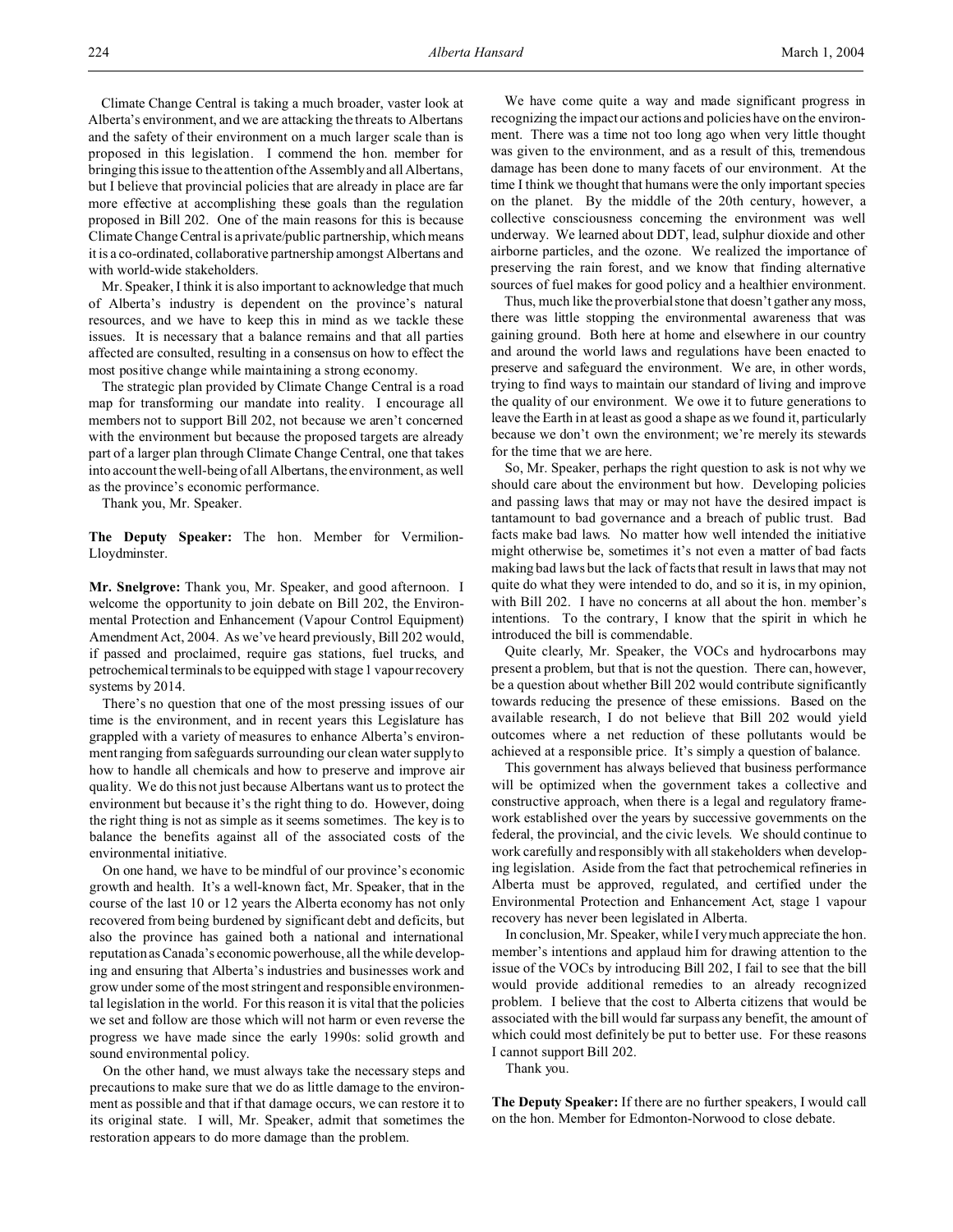I might have to remind hon. members of the difference between  $CO<sub>2</sub>$  and benzene. Benzene is  $C<sub>6</sub>H<sub>6</sub>$ , which is one carbon atom for one hydrogen atom, so it's like a snake chasing its tail. It goes around and around. Mr. Speaker, at the same time, when Climate Change Central was mentioned by the hon. Member for Innisfail-Sylvan Lake, it does not reflect the poisons here on ground level. Climate change has no relationship whatsoever with benzene. Benzene is a poison that poisons the very fabric of our society.

#### *3:40*

Even the Ministry of Children's Services has amended the name from fetal alcohol syndrome to fetal alcohol spectrum, and I could see another amendment by talking to that department that it should be fetal volatile organic compounds spectrum because children are being affected, they're finding out, by these compounds that are in gasoline.

Yeah, maybe we should throw a cape over industry and weigh that against health, but at the same time when we're called to be stewards of the environment and stewards of the taxpayer and do a crossministry analysis when we bring a bill forward, then when these are all weighed out – and I've just proclaimed myself as an expert in this field, so when an expert brings forward evidence saying that this is what needs to be done, that should be weighed out. Well, Mr. Speaker, by being an expert in this field and over members who are not experts, I have to enlighten them that passing Bill 202 is the right thing.

Mr. Speaker, I have to really commend all the members who spoke in favour of it and also the ones that spoke against it, because we're getting value out of our debates, and it puts the pressure back on me to reiterate to the ones that spoke against it to try and educate them. I don't have a chalkboard or a chunk of chalk on me to go through what's needed, and maybe I erred in this area, thinking that wisdom would prevail, but the emphasis is on me, ultimately, to get this bill passed.

I have it in my hand. It says "bill" because it's not passed yet, but it's pretty skinny, and I'm not asking for too much. At the same time it's cheap. It's only \$20 million. It's expensive on one side, Mr. Speaker, because it's going to save lives. It's going to change the quality of lives, and it means that we're going to move into the next century. When fossil fuels become obsolete or at one point where you can't give them away, then how are we going to introduce nuclear energy? At some point in the centuries to come we're going to have to face nuclear energy. So if you can't face and correct things as you're using a product today, how in the world are you going to go into the future?

Mr. Speaker, on that note I'd like to ask all hon. members on all sides to support this bill and at the same time not to mix up, from the minister, who's shaking his head at me, the difference between  $CO<sub>2</sub>$ and benzene. We're not trying to change the climate temperatures. We're trying to make the ground-level ozone down here on Earth – as a matter of fact, on A-Channel on Wednesday it was ground-level ozone, the smog in the air, that contributed to the fog, which was actually smog, and it rhymes. That's what it was.

So as the population is growing, at that rate in 2014 it's not going to be the same amount of people here today. We're not going to have the same amount of gas stations. The reason I took the liberty to extend it to 2014 is out of the kindness of my heart. When people are going to replace the gas stations, it's going to be, coincidentally, the same time that the bill is going to engage. Now, it doesn't get any better than that.

### **An Hon. Member:** It doesn't really?

#### **Mr. Masyk:** No, not really.

These tanks have a shelf life, so after starting the shelf life – that's why the timing is essential.

So, Mr. Speaker, I look around at all my colleagues that are elected to do the right thing and be good stewards and vote in favour of this bill. Thank you very much.

[The voice vote indicated that the motion for second reading lost]

[Several members rose calling for a division. The division bell was rung at 3:45 p.m.]

[Ten minutes having elapsed, the Assembly divided]

[The Speaker in the chair]

| For the motion:     |             |                |
|---------------------|-------------|----------------|
| Bonner              | MacDonald   | Masyk          |
| Carlson             | Maskell     | Pannu          |
| Lord                |             |                |
| Against the motion: |             |                |
| Ady                 | Herard      | Norris         |
| Broda               | Horner      | $O'$ Neill     |
| Cenaiko             | Hutton      | Ouellette      |
| Coutts              | Jonson      | Renner         |
| DeLong              | Kryczka     | Snelgrove      |
| Doerksen            | Lougheed    | Stelmach       |
| Evans               | Lukaszuk    | <b>Stevens</b> |
| Forsyth             | Magnus      | Strang         |
| Friedel             | <b>Marz</b> | Tannas         |
| Griffiths           | McClelland  | Taylor         |
| Haley               | McFarland   | VanderBurg     |
| Hancock             | Melchin     | Vandermeer     |
| Totals:             | For $-7$    | $Against-36$   |
|                     |             |                |

[Motion for second reading of Bill 202 lost]

# **Bill 203 Canada Pension Plan Credits Statutes Amendment Act, 2004**

**The Speaker:** The hon. Member for Calgary-West.

**Ms Kryczka:** Thank you, Mr. Speaker. It gives me great pleasure to rise in the Assembly today to sponsor and begin the discussion and debate for Bill 203, the Canada Pension Plan Credits Statutes Amendment Act, 2004. At this time I would like to thank the Member for Calgary-Lougheed for introducing Bill 203 on my behalf last Thursday, February 26, 2004. I would also like to thank Andrea Hennig, researcher, for her diligence and interest in the development of Bill 203 and to all individual researchers involved in developing speaking notes for second reading today.

The intent of Bill 203 is to give Albertans the informed and mutually agreed choice whether to split their Canada pension plan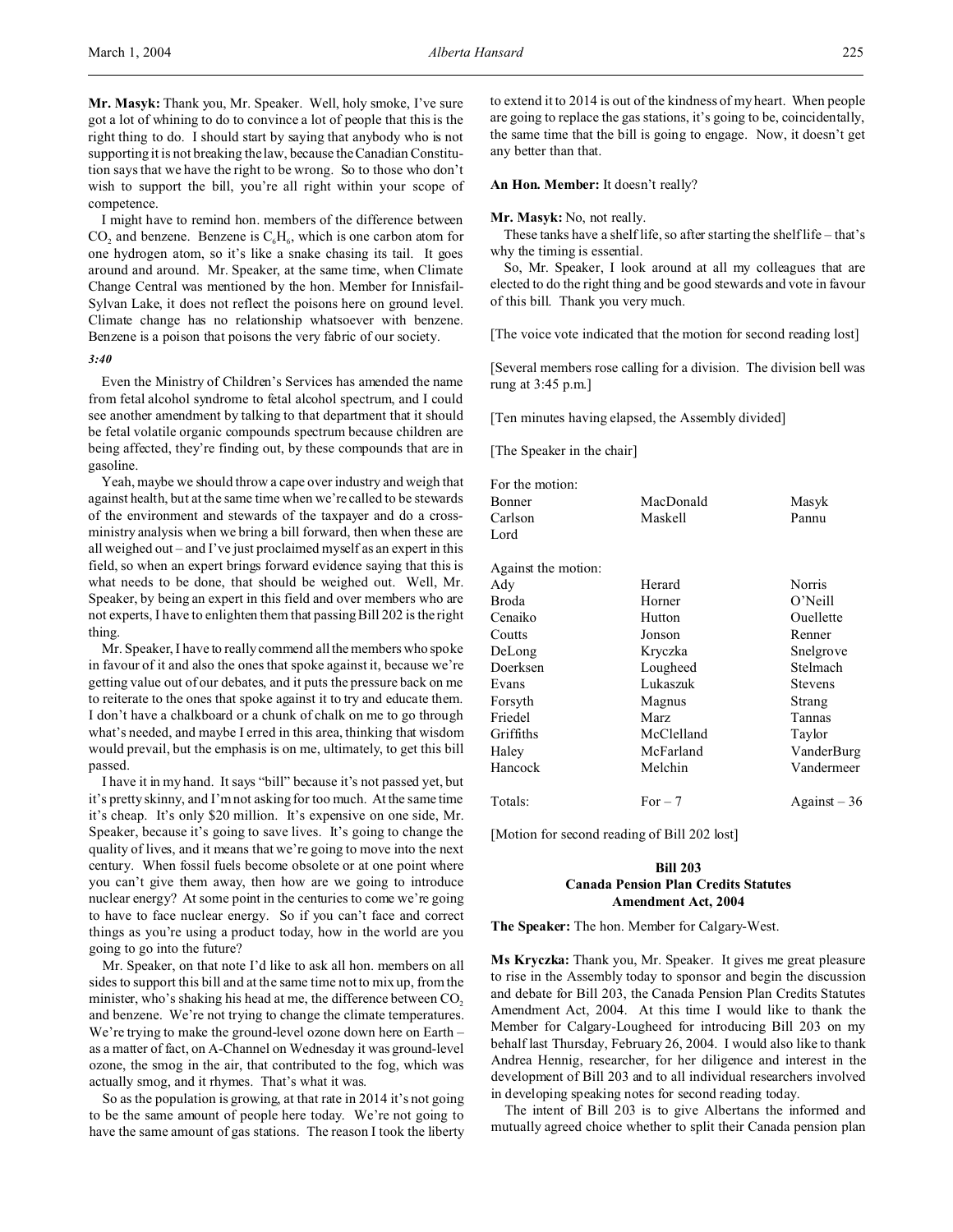benefitsfollowing relationship breakdown of marital or common-law spouses. Bill 203 amends both the Domestic Relations Act and the Family Law Act in order to allow for spousal agreements, agreements made between married or common-law partners upon divorce or separation, which would waive the right to or interest in any future division of a pension entitlement under the Canada pension plan.

Mr. Speaker, in introducing and discussing Bill 203, it is very important to provide some background information on Canadian pension plan credit splitting. The CPP began some 38 years ago, in 1966, as a compulsory contributory program that would provide benefits in the event of retirement, disability, or death of a contributor. The CPP records your contributions over the years as pension credits. When you apply for a benefit, the CPP uses these credits to determine your entitlement. Generally, the more credits you have built up, the higher your benefits or the larger your CPP cheque each month.

CPP benefits can be divided between spouses when a marriage or relationship dissolves. Any pension credits that were accumulated during the relationship will be equally divided if an application is filed to the CPP by an ex-spouse. This division pertains regardless if one or both parties pay into the CPP and does not account for differences in contributions paid into the pension plan. The credits are added together and then equally split between parties. It is this division that is referred to as credit splitting. Mr. Speaker, I would like to stress that the credit split only pertains to those credits built up during the time span that the couple was together.

According to CPP legislation amendments made in 1987, the credit splitting provision became mandatory. However, automatic splitting of CPP benefits is not occurring, and the correct documentation still needs to be received by the federal minister responsible for the CPP Act in order for ex-spouses or separated couples to split their credits. To date there have been no mechanisms employed to trigger this automatic split. Furthermore, the CPP does not disclose a projected time frame or limit or an implementation process for when the automatic split will occur.

#### *4:00*

Mr. Speaker, Bill 203 is based on the premise that divorcing spouses and separating partners are in the best position to make decisions about the division of their assets, investments, and pensions, including CPP credits. Traditionally most aspects of the division of family property between spouses on marriage breakdown are subject to an agreement. The resulting spousal agreements or contracts are a practical and preferred way of giving choice and allowing divorcing parties to resolve their differences. Bill 203 offers a similar approach with regard to CPP benefits rather than the current state of uncertainty and possible future surprises to an exspouse.

## [The Deputy Speaker in the chair]

In reality, the decision to split CPP credits does not have to be mutual. It can be dependent on the choice or decision of one party and does not have to consider the other's wishes. Only one of the ex-spouses needs to apply for the split. The consent of the other individual is not mandatory. The division will occur regardless if the other party objects. He or she has no mechanism in which to stop or negotiate this process. In many cases the application is filed by one party with the other individual completely unaware of the filing. It is first brought to his or her attention when he or she receives a notice in the mail explaining that his or her next CPP cheque will be divided and a portion of the benefits will be given to the ex-spouse.

Mr. Speaker, it should also be noted that there is no time limit to restrict former spouses or partners from applying for the benefit. The divorce or separation may have been settled 15 years or more previously, but if the application is filed, it will be granted. Bill 203 acknowledges that in marital or common-law relationships both spouses share in building assets and entitlements, including CPP credits. The bill recognizes the financial protection mechanism of the CPP credit-splitting program, but it also values the importance of flexibility for spouses to choose which assets or investments are most beneficial to each party when settling divorce or separation proceedings.

It is important to stress that Bill 203 is not about favouring one party over another. It does not devalue the importance of the spouse, male or female, who works inside the home to contribute to the family. Rather, this legislation simply allows couples to mutually agree on whether to split or not to split their CPP benefit during divorce negotiations and finalizing of the agreement, depending on which is in their own best interest.

Mr. Speaker, I would like to point out that spousal agreements revolving around or that include splitting CPP benefits already take place in the province, and as a general practice separation and divorce agreements include a general waiver signed by both parties against any future claims, but a major problem lies in the validity of these waivers. Since Alberta does not have provincial opt-out legislation in place, the waiver and the agreement become void. Therefore, if an ex-spouse discovers that he or she can apply to receive a CPP benefit regardless of the terms of an existing spousal agreement or waiver, it will be granted.

In some cases spouses will even intentionally enter into spousal agreements knowing that they can later apply for credit splitting. They will have initially negotiated to give up CPP benefits in exchange for other equity or assets, but once the divorce agreement is finalized, they will then at any time in the future submit the application to receive half of the combined total of the CPP entitlement.

Mr. Speaker, another problem exists with mutually agreed divorce agreements or contracts. If the Canada pension plan should take steps to ensure the mandatory splitting of CPP credits as currently legislated, the CPP will override the actual intentions of the signing parties. All waivers could be void regardless of the parties' original wishes as stated in the agreement. Bill 203 remedies the problem of void waivers in spousal agreements. This bill provides the legislation necessary for these agreements to remain legitimate. In other words, if an automatic mechanism were to be implemented by the CPP, the agreements made by divorced or separated couples would continue to be honoured.

Mr. Speaker, I understand that some members may feel that the CPP is under federal jurisdiction and that, therefore, we shouldn't get involved. However, section 55.2 of the CPP legislation allows for provinces to opt out of the credit-splitting program if certain criteria are met. One of the provisions of section 55.2 states that spousal agreements must be allowed by provincial law. Bill 203 would provide the necessary provincial legislation to opt out and give permanent legitimacy to spousal agreements.

Mr. Speaker, in closing, I would like to stress that Bill 203 is about giving Albertans clear and informed choice. It allows couples to come to a mutually agreed decision on how to best divide all of their assets rather than the federal government choosing for them at some future date. With Bill 203 in place Albertans can choose in the spousal agreement to opt out of the program or decide to split their CPP benefit, whichever they determine is in their best interests. Either way, this legislation would deal with CPP benefits up front through mutual agreement and at the time of divorce settlement.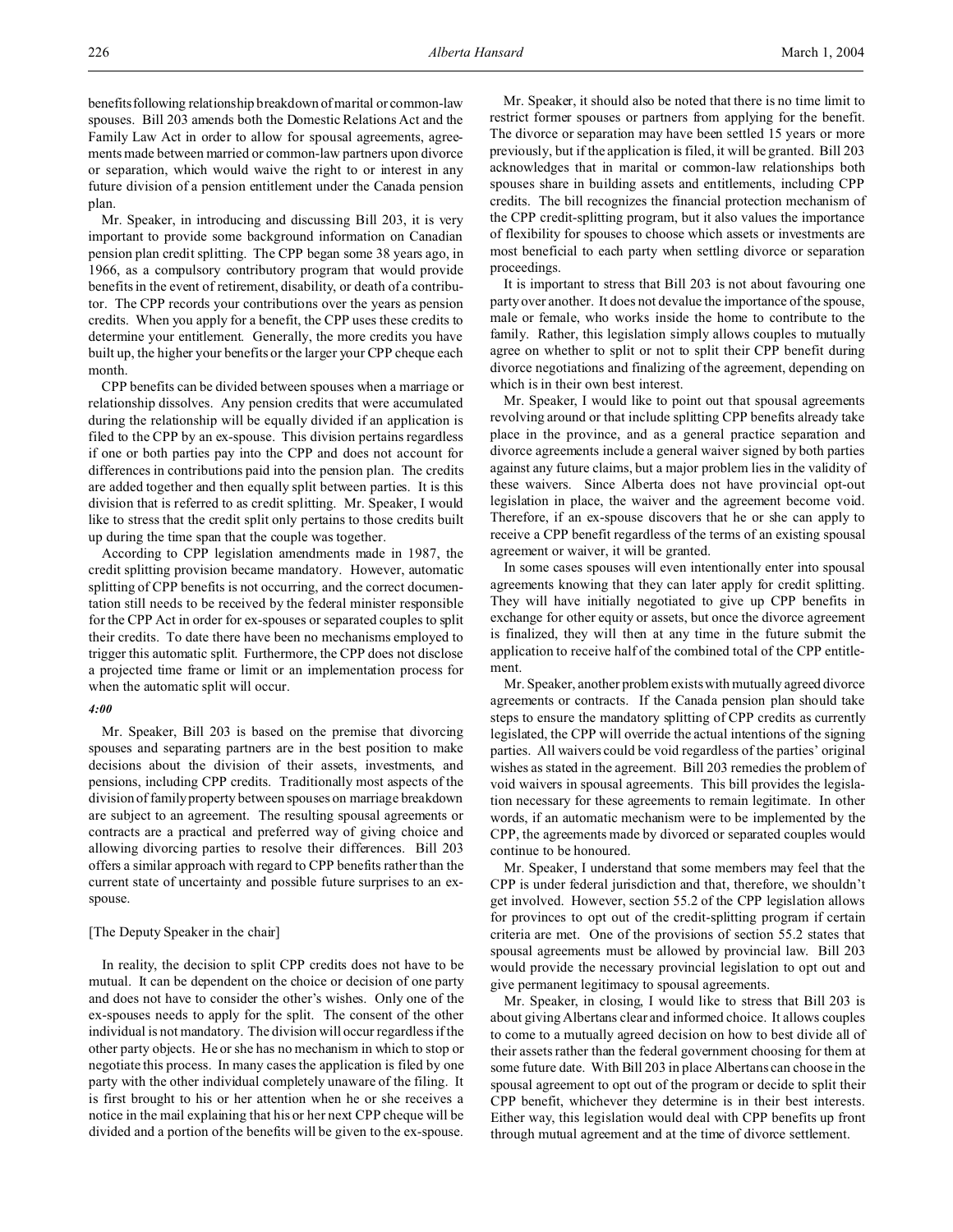Thank you.

**The Deputy Speaker:** The hon. Member for Spruce Grove-Sturgeon-St. Albert.

**Mr. Horner:** Thank you, Mr. Speaker, for giving me the opportunity to speak to Bill 203, the Canada Pension Plan Credits Statutes Amendment Act, 2004. I will support this bill, and I encourage each of my colleagues to do so as well.

My reasons for supporting this partly stem from the fact that I consider myself a conservative thinker. This bill places decisionmaking in the hands of the two individuals who choose to make a contract and, thus, takes the government out of the nuts and bolts of decision-making and places it in its proper context as a facilitator and enforcer of just contracts.

Before I get into that in a little more detail, I'd like to talk a little bit about the idea of divorce as well as the idea of placing something that is considered a social benefit inside the parameters of a divorce settlement. Divorces are not pretty. They aren't planned, and it is always a tragedy when a relationship breaks down, especially when families are involved, Mr. Speaker. But whatever the reasons for divorce they are rarely our business as a government.

So while I would agree that this government ought to make legislation that makes things easier on families, I cannot agree with those people who would suggest that we should not pass this bill because it makes divorce easier or legitimates divorce. Divorce is legitimate, and in many cases it ought to be made easy. An individual or couple has that choice, and when that choice is made, the government ought to be there to maintain a consistent system and set of rules within which the divorce proceedings take place. That is one definite benefit of Bill 203.

Furthermore, some will suggest that we shouldn't pass this bill because it takes a social benefit intended to be shared by a couple, a Canada pension plan security, and separates it within the negotiations that are part and parcel of divorce proceedings. A part of that argument is sound, and it is clear that the sponsor of the bill believes so as well. After all, the bill has as a sort of default position that Canada pension plan benefits earned during the years of marriage shall be split evenly, but importantly, Mr. Speaker, unless both sides agree to a different arrangement.

That's a good starting point because it does two things. It first affirms the value of a social program like the Canada pension plan, and second, it places agreement as the centrepiece of any change in the status quo. So if there is no agreed-upon separation of Canada pension plan benefits, the status quo remains.

However, there is a part of this argument against this bill that is somewhat suspect, especially here in Alberta. If it is argued that Canada pension plan benefits should not be split because they are part of an overall social program, then is it also the case that we ought to let overall state considerations trump an agreement between individuals even in cases when no other people or persons than the two of them making the agreement are affected?

Nobody other than the two divorcees are affected if Canada pension plan benefits are split. Nobody else's benefits are taken away from them with this bill. In fact, more people are harmed by the poor management of the Canada plan than by this bill. Because of that poor management, more and more working Canadians are being forced to pay higher and higher premiums to keep the bankrupt plan alive. If we are forcing Canadians to pay more, shouldn't we do what we can to let them do what they like with their benefits?

#### *4:10*

I would also argue, Mr. Speaker, that reopening old wounds is not beneficial to a newly separated individual trying to make the past go behind them. It is difficult enough to go through these procedures of divorce and the tragedy of a separation, then reopen that wound as a surprise, as my hon. colleague mentioned, down the road.

The Canada pension plan is not a state freebie. Somebody pays for it. In fact, every working Canadian pays for it, not only for the purpose of helping out the less fortunate but also for the purpose of saving for their own retirement and for the retirement of their spouse. I'm not the sort of person who says that working Canadians shouldn't be contributing towards the well-being of seniors, but I am the sort that believes each Canadian should have the opportunity to do with their own benefits as they see fit, and each family or divorced family should have the opportunity to do with their benefits as they have agreed. After all, at some point after paying in for years and years, shouldn't the average Canadian have the right to say, "That benefit is mine"? Shouldn't the average family be able to say that that benefit is theirs?

Those who argue that this bill might put grandmothers on the street do so to confuse the issue. There is a social component to the Canada pension plan, but there is also an individual component, and we would do well to remember that. In our province we value the goal of individual self-reliance. Part of being self-reliant is being trusted by the government to make legal decisions and agreements with the heavy hand of the state becoming involved only when the agreements that are based upon law are separated or if one person dupes another person into an agreement that holds no legal standing.

In fact, Bill 203 is tackling such an inequity. Right now many lawyers believe that couples can split Canada pension plan benefits in whichever manner they choose. Many of these same lawyers only learn afterwards that such agreements are not backed up by law and so are not entirely legitimate. It's in cases like this that the government ought to become involved and change the rules so that they are consistent and can be applied consistently.

We have, as the sponsor has noted, two choices available to us. We could outlaw any splitting of Canada pension plan benefits, or we could make legal and consistent rules governing the splitting of benefits, which Bill 203 asks us to do. By choosing an avenue under which the government makes legal and consistent rules regarding the splitting of Canada pension plan benefits in divorce proceedings, Bill 203 puts government in its rightful place as the facilitator of a consistent environment in which individuals make decisions and agreements.

Further, government is one more move away from being a tool of social engineers. That's actually the major reason I support this bill. It is in keeping with this government's ethic of promoting individual responsibility. Our government has promoted self-reliance as a key piece of our policy for quite some time now. It is the engine behind our touting the lowest taxes in Canada, it is something that we measure in relation to the standard of living, and it is the basis on which we promote a government that allows choice, entrepreneurship, and the ability to make a good life for oneself in whatever field is chosen. It should also be considered when we look at legislation like Bill 203.

What we are doing in Bill 203 is noting that within a divorce proceeding various different things are up for negotiation: investments, alimony, assets such as houses and cars not to mention cottages and boats, and the appropriate child support level as well as other bargaining items that are brought into play. It may seem cold to speak of bargaining items, but let's not lose sight of what is going on within a divorce proceeding. Each partner is attempting to secure a good outcome for themselves from the proceedings, and it is true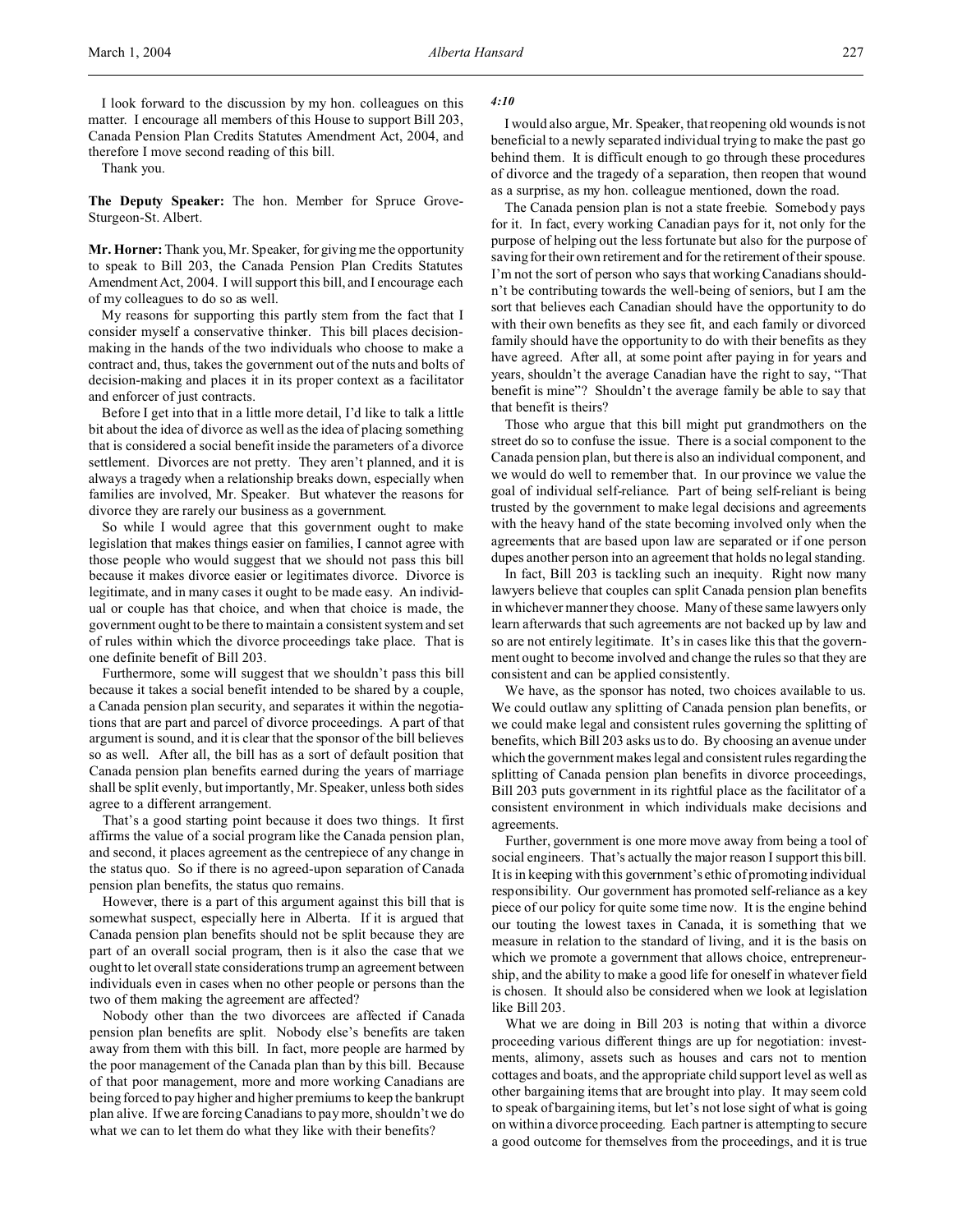In that light, Mr. Speaker, I urge all members of the House to join me in supporting Bill 203.

Thank you.

**The Deputy Speaker:** The hon. Member for Edmonton-Manning.

**Mr. Vandermeer:** Thank you, Mr. Speaker. It's my pleasure to rise today and speak to Bill 203. This is a bill that I feel is necessary and one that should be supported mostly for the common-sense principles that it is based upon. This is a very simple piece of legislation. It is one which does not bring much confusion to an issue that on the surface seems to need a solution.

Currently in Alberta when a divorce occurs, spouses sit down and divide everything. It is not a fun time, I am sure. It is something that must happen and it is necessary for fairness on all sides. However, during divorce proceedings sometimes things get overlooked, and that is where this bill tries to bring some simplicity to the situation.

Right now it is conceivable for partners to agree to something during a divorce proceeding, and then one of the parties involved can renege on that agreement. This is seen in the splitting of Canada pension plan benefits. In Alberta it is mandatory for CPP to be split upon divorce, either by an agreement by two parties or by application of one of the ex-partners. That being said, it may be mandatory, but the automatic splitting of CPP credits is not occurring.

What is interesting to note is that it can happen to those involved in a divorce who may decide not to split up the pension credits that were accrued during a marriage. Here is an example. Let's say Mr. and Mrs. Smith, for whatever reason, after 10 years of marriage decide to get a divorce. In the proceedings it is decided between the two parties that Mrs. Smith would keep her full CPP benefits and that they will not split them because Mr. Smith gets the boat, the car, and the dog. It is agreed that Mrs. Smith gets to keep the full pension because she was the primary breadwinner, made the contributions to the plan, and Mr. Smith doesn't want the CPP benefits anyway.

Well, then, 20 years later Mr. Smith decides, upon discovering that he should right any wrong that may or may not have occurred to him, that he should have gotten half of the CPP benefits. So Mr. Smith makes an application 20 years after the fact to obtain half of Mrs. Smith's CPP credits. Mr. Speaker, he will get half of the CPP benefit accumulated during the marriage because that is the way the law is set up in this province at this time. It is completely unfair because these two parties had already agreed not to split the CPP benefits, yet one party has an entire lifetime to change his or her mind. Granted, the party will only receive what has accrued during the marriage, but again one can come back and claim what had been settled previously.

A funny thing about this is that at the federal level there is a mechanism in the CPP legislation that allows the provinces to opt out of CPP credit splitting, and what is required for it to happen is for the province to pass the pertinent legislation, which is what we are looking to do here today.

Bill 203 is an excellent idea because it gives spouses or exspouses, as it were, the ability to make the agreements binding instead of just having to trust that one party won't decide to apply for the split. One of the main objectives of this bill, which I think is

very good, is that it requires CPP issues to be dealt with at the time of divorce, not 20 years later but at the time when the house, kids, dog, boat, and finances are all being divvied up.

This is all about flexibility, Mr. Speaker. It gives spouses the ability to agree between themselves what they want to do with all of their assets including their Canada pension plan benefits. You can see how this just makes common sense. With all the confusion that surrounds divorce, this bill sets down the rules for division so that every person involved – lawyers, spouses, representatives, and family members – all know and understand what is happening. Unfortunately, that is something that just doesn't occur today as the rules and laws are a bit confusing. At the very least this bill clears that part up.

Mr. Speaker, again, this is a simple piece of legislation. It doesn't really intrude into the lives of Albertans. We aren't sticking our fingers where they don't belong either. We have to remember that federal legislation allows this to happen as long as we pass our own law. Now is the time for us to pass that law. I can't really figure out what kept us from doing this for so long.

It is unfortunate as well to note that Alberta won't even be leading Canada in this regard as there are a few jurisdictions in this country that have legislated similar laws and have had very few, if any, problems with them. British Columbia, Saskatchewan, and Quebec with the Quebec pension plan have all taken strides to ensure that couples going through a divorce have the option not to split their benefits. Manitoba is currently going through a trial process to see if such legislation is beneficial to their province. In all cases there have been very few problems with the decision that the policymakers have made in this regard.

### *4:20*

This bill is just a very simple procedure that should get full and unanimous support from all sides of this House. I think that giving the choice to people whether or not they wish to do something is better than forcing them to do it, which is the way it is currently legislated. The CPP has legislated the mandatory split, meaning you have to split it. Keep in mind that I am not an advocate for divorce, but I do realize that divorces have happened and will happen, and when it does happen, each ex-spouse must be treated equally and fairly.

Mr. Speaker, as I conclude today, I hope that all the hon. members will realize why this bill should be passed, and I hope that it gets unanimous support of this Assembly. Thank you.

**The Deputy Speaker:** The hon. Member for Edmonton-Meadowlark.

**Mr. Maskell:** Thank you, Mr. Speaker. It is a pleasure to rise today and join the debate on Bill 203, the Canada Pension Plan Credits Statutes Amendment Act, 2004, sponsored by the hon. Member for Calgary-West. What this bill brings to mind as I read through it is choice, the choice for Albertans to decide whether or not to split their Canada pension plan credits upon a divorce or separation.

Currently, as we have heard, those Albertans that contributed to CPP are allowed to split their accrued pensionable earnings or credits. Effective January 1, 1987, amendments were passed concerning credit-splitting provisions which made credit splitting mandatory for divorces or legal annulments occurring on or after the amendment date. Credit splitting was also expanded to include separations of legally married or common-law spouses.

Mr. Speaker, the word "mandatory" seems like a fairly strict and strong word. One would assume that this type of language would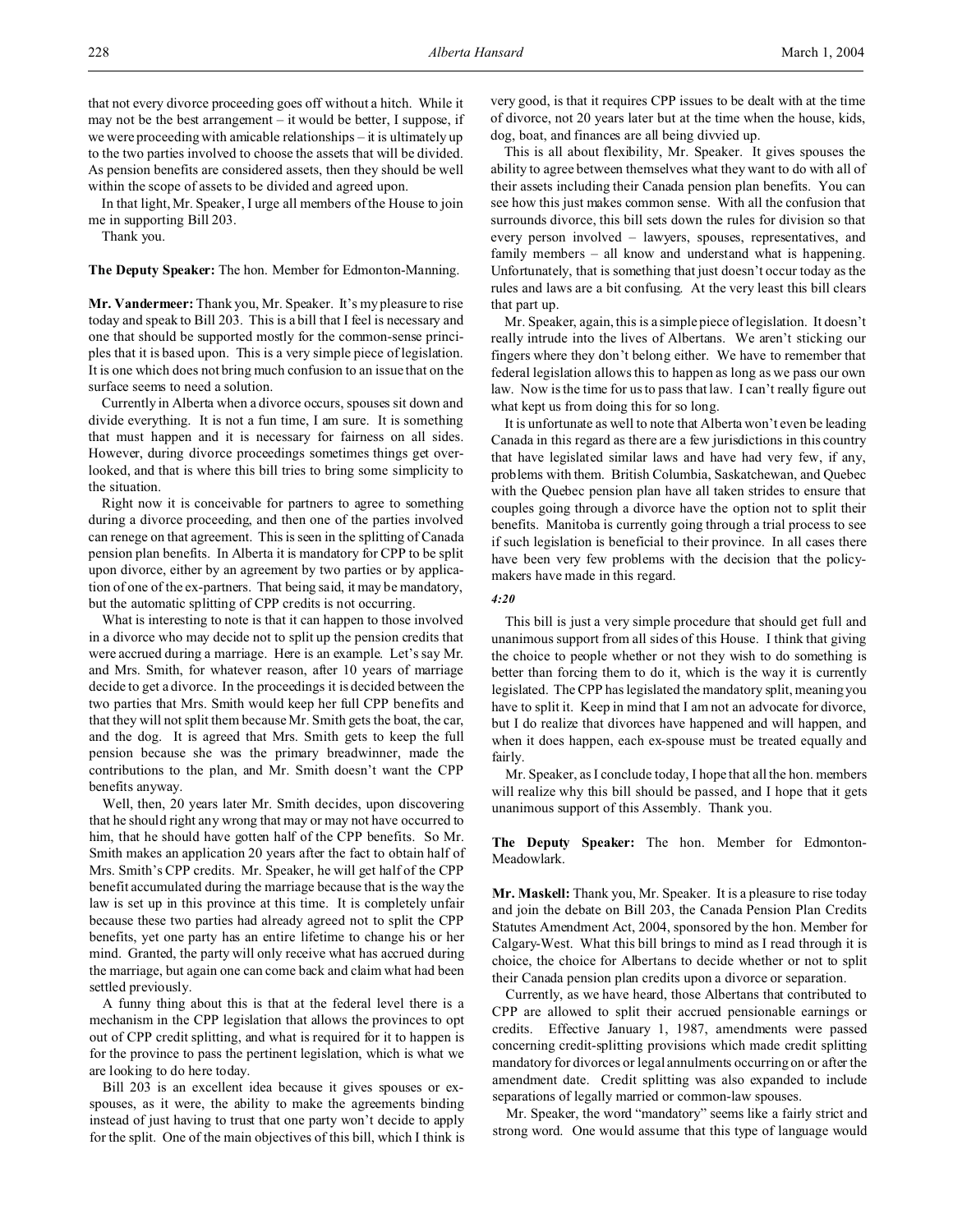imply that credit splitting is not an option and that it must be adhered to. This, however, is not necessarily the case. One of the problems with CPP credit splitting that needs to be discussed deals with documentation. Because credit splitting has become mandatory, neither spouse in a divorce situation should be required to submit an application. As I see it, that would take the mandatory out of the process.

However, it is necessary for the spouse requesting the division of pension credits to provide the required information and documentation to the federal minister responsible for the CPP. This is a main point of confusion for me, and it begs the question: what is the difference between submitting an application and submitting the required information and documentation? Isn't it feasible to assume that by submitting the required information and documentation, one would be applying for CPP credit splitting? As I see it, Mr. Speaker, should a couple not want to participate in the so-called mandatory credit splitting, then they would simply not submit the required information and documentation. In essence, they would not apply, although apparently submitting relevant information and documentation is completely different from the application process.

Mr. Speaker, I hope that the scenario sounds as convoluted to you as it does to me, but it does prove a good point, being that the CPP credit-splitting process as it is needs to be clarified and simplified. Bill 203 would do just that. It would put the credit-splitting process in the hands of the spouses involved, so they could decide their own financial future and not have to jump through the current maze of federal hoops.

To continue on with this scenario, a couple has come to a mutual agreement to not participate in the splitting of pension credits, and a number of years pass. One may think that after a while the window of opportunity to participate in credit splitting would be shut. This is not the case whatsoever. Should one of the spouses decide 15 or 20 years after the divorce or annulment has taken place that they would like a piece of the credit-splitting pie, they are more than welcome to it. All that is necessary is that they submit the proper information and documentation.

Mr. Speaker, if a couple signs an agreement on or after June 4, 1986, even if it says that they specifically gave up their right to split CPP pension credits, in most cases the CPP, as a third party to the agreement, is not bound to its provisions, and the Canada pension plan can still split the pension credits. The reason this can take place is because Alberta has not instituted provincial legislation. This is a serious predicament that can have substantial consequences for Albertans. The possible scenarios that could be hypothesized are endless, and few of them end with favourable results for both parties. What Bill 203 is suggesting is that we give Alberta's divorced and annulled couples the opportunity to make their own decisions on CPP credit splitting that are legal and can be upheld.

Mr. Speaker, what is being proposed, as I mentioned earlier, is a choice, one that appears to be present through the smoke and mirrors of federal legislation but, in reality, is only an illusion. There are exceptions to the federal CPP regulations. The federal legislation allows each province to enact its own legislation permitting the spouse to agree that the pension under the Canada pension plan will not be divided. Therefore, those critics that believe we may be stepping on federal toes by passing Bill 203 are incorrect. The federal legislation has opened a door for each province to accomplish what is proposed here today. I believe we should take full advantage of this opportunity.

Some provinces have already seized this opportunity and implemented legislation which allows couples specifically to agree not to split Canada pension plan credits. Currently this is the case in Saskatchewan, Quebec, and British Columbia. Therefore, if an agreement is signed in one of those provinces, the Canada pension plan cannot circumvent the federal legislation and split the credits anyway, a fine idea, if I do so say myself.

British Columbia produced a working paper late in 1990 concerning the division of pensions on marriage breakdown. Many points were made that I would like to share with the Assembly today. A point that favours this type of legislation is that of rights, and it can be said that a person who has rights is usually entitled to choose between asserting them or declining to do so. Again, we are reminded of choice and how important it is that all Albertans are provided that right, as they should be. This choice can involve some type of compensation or flexibility. Depending on the case, one spouse may wish to use the pension credits as a bargaining chip in the divorce settlement. This, of course, would be a binding agreement between the couple and the decisions they made concerning CPP credits at the time of the settlement.

A case in British Columbia provides a perfect example of the federal smoke-and-mirrors show. One of the spouses in the marriage was not aware that a waiver of rights under the Canada pension plan was ineffective. The other spouse, however, fully aware of the loophole, agreed to forgo those rights in exchange for other property and then applied for the Canada pension plan benefits at a later date. It was held up in court that under the circumstances the spouse was prohibited from applying for a division of the pension benefits. Thankfully, the court upheld the mutual agreement within the creditsplitting waiver, but this may not always be the case. I find it extremely important that Albertans unaware of such situations need to be protected from the harm that could result.

Mr. Speaker, the argument can also be raised concerning the valuable court time that has been used to bring resolution to such disputes. Valuable time and resources would not be required if the waiver was legally solid and undeniably enforceable within the courts instead of leaving the decision to the discretion of the judge. Bill 203 would take away these uncertainties, and the end result would be confidence and legitimacy in the decisions made between spouses at the time of their divorce. These decisions would then be upheld and respected by both parties, if not on a moral level then legally.

Mr. Speaker, a point that I believe cannot be stressed enough is the necessity just to protect spouses. It is evident through the example that there is a possibility that one spouse may be financially victimized by the other. Spouses should be afforded the choice of how their rights are to be affected by marriage breakdown. Bill 203 would allow for that choice by permitting a waiver of the right to a division of credits under the Canada pension plan.

Mr. Speaker, not only would we be protecting Albertans who could one day fall victim to the loopholes in the federal legislation, but we would be allowing Albertans the opportunity to take control of their finances during a divorce settlement.

I encourage all members to vote in favour of Bill 203, and I look forward to further debate on this issue. Thank you.

#### *4:30*

## **The Deputy Speaker:** The hon. Member for Vermilion-Lloydminster.

**Mr. Snelgrove:** Thank you, Mr. Speaker, for the opportunity to share my thoughts on Bill 203. We have before us a piece of legislation that deals with a very complicated and delicate issue, the aftermath of a failed long-term relationship. When two people commit to one another for a significant period of time, not only do emotions become entangled, but so do finances. People will spend years living and working together: buying a home, furnishing that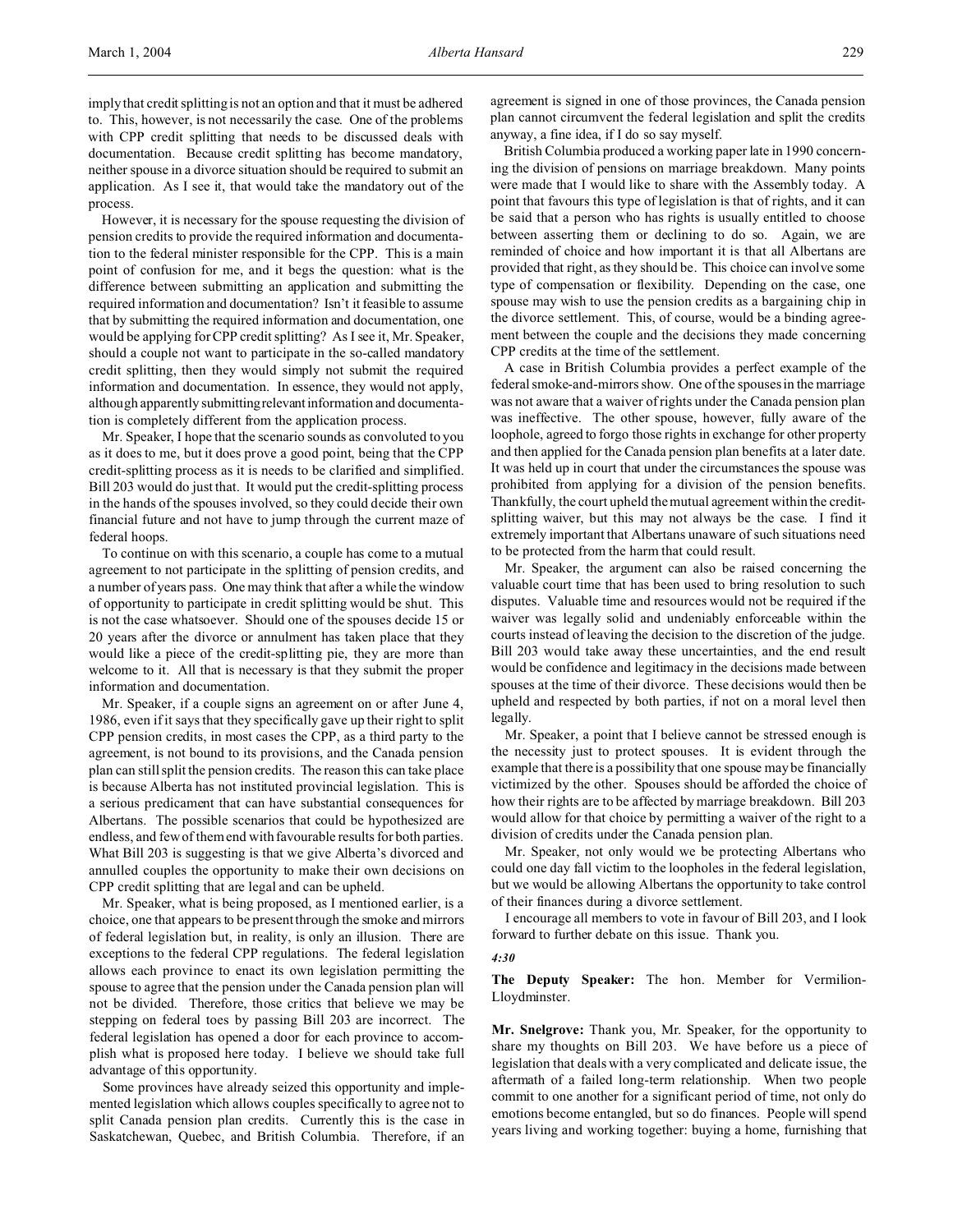This division of assets can come in many ways, either through selling all of the mutually owned items and splitting the proceeds or by merely dividing possessions or by any combination of these strategies. In this process partners will decide what will best help them in their future lives. They are the ones deciding how to divide their possessions because no one knows better what these people need than themselves. They managed their finances while they were together, and when they separate, they will direct the course of their finances on their own.

Mr. Speaker, in Alberta there exists legislation to ensure that marital assets are divided, but this does not exactly say how these assets are to be divided. It does not say that every asset and possession is to be split down the middle because it values the importance of personal responsibility and choice. Indeed, dividing assets in this manner could be extremely inefficient due to a multitude of circumstances. This is why the exact way in which the assets will be separated is left up to those involved, because they are in the best position to decide what will be most beneficial to them.

Governments allow those involved to make these choices with respect to every other asset when dealing with a divorce except in the case of the Canada pension plan. In this instance the federal government tells couples that they cannot decide how to separate their CPP credits. The couple must split the credits, regardless of any decision the couple has reached on their own. I feel that this is not the best way to deal with the division of a marital asset and that the people involved in these situations should be afforded the power to choose how they manage their own financial situation.

Mr. Speaker, as I see it, there are three main reasons why we should support Bill 203. The first and most important reason I've already mentioned: Albertans should be given the power to determine their own financial goals and needs instead of having the federal government choose for them. Secondly, the social climate in which mandatory credit splitting was introduced has greatly changed, and we need to take into account the fact that many more families are choosing to have both parents work outside the home. Finally, we need to implement a system that leaves no room for ambiguity. Under the present system people are uncertain as to the power that a prenuptial or divorce agreement has in regard to a spouse's CPP credits.

Additionally, while credit splitting is theoretically mandatory, in practice one of the partners must apply for the credits to be split. If neither of the parties involved applies for the credits to be split, then nothing happens. Most often the credits are not split because of the public's lack of knowledge about the program. Many people simply don't know that credit splitting is possible. Due to this, quite often the credit splitting happens long after the divorce has been settled when one of the parties realizes that this is a possibility. By passing Bill 203, we can end that ambiguity for Albertans. This will allow people to deal with all matters at the time of divorce clearly and without the possibility of future changes.

Mandatory credit splitting came about in 1987 in an attempt to ensure that a spouse who had chosen to work in the home would be assured of some level of retirement income. While I appreciate the intent of mandatory credit splitting, I would say that the circumstances have changed considerably since mandatory splitting was legislated. In particular, the makeup of the workforce in Canada has changed, and there are a larger number of families where both spouses are part of the workforce.

According to Stats Canada dual-income families have been on the rise for the past four decades and are now as common as singleincome families were in the '60s. That is to say that over 60 per cent of the census population is part of a dual-income family. Therefore, both family members are earning a wage outside the home, and both are contributing to the Canada pension plan, thereby ensuring a retirement income for both partners in the event that the marriage fails. Additionally, there is almost equal workforce participation on the part of both men and women.

In the past there was a greater trend to have one parent, usually the mother, work in the home. In this situation that parent would not be contributing to the CPP and, therefore, would not be accruing credits for retirement. This is simply no longer the case. Even if this remained a concern, this legislation does not forbid CPP credit splitting. It merely affords partners a choice as to whether they would like to split the credits or not. If they choose to split the credits, there is no reason that they would not be able to do so.

Bill 203 will allow Albertans to choose for themselves how they would like to manage their marital assets instead of having their CPP contributions controlled solely by the federal government. As I have stated before, this piece of legislation is about allowing partners to decide how to split their assets in the event of their relationship falling apart. It may be far more beneficial for one partner to not split the CPP credits and, instead, take an asset that will provide immediate help for that person to become independent. On the other hand, there is nothing stopping the person from splitting the CPP credits if they see that benefit as being the most beneficial path for them to take.

Mr. Speaker, when the CPP Act was amended in 1987, the federal government provided a way for provincial governments to opt out of mandatory credit splitting if they chose to do so. Why would the federal government allow for that provision if they did not see that there might be a problem with mandatory credit splitting? The CPP Act allows for provinces to alter the program in order to deal with problems that could be caused by its inflexibility.

Another revision that was made in 1987 was the length of time during which you could apply for CPP credit splitting. Previously the time limit to split credits was 36 months. Currently there is no time limit. It is possible to apply for credit splitting 10 or 15 years after the divorce. This can leave those who are involved in the divorce uncertain about their finances for years to come. For example, if a couple were to mutually decide to not split their credits, they would agree to this in the divorce proceedings. However, as it stands, there's nothing stopping one of the parties from applying for the credit splitting the next day or the next year or 10 years down the road, even after agreeing to not split the credits.

These agreements cannot be enforced unless the provincial government has passed opting-out legislation. The federal government does not recognize contracts concerning CPP credit splitting until this happens. What both partners thought was a legally binding contract and entered into in good faith means nothing unless there is provincial legislation in place to support this. There are currently people in Alberta that are realizing this the hard way when they receive a letter from the Canada pension plan saying that their exspouse has applied for and been automatically granted a splitting of CPP credits regardless of how long ago the divorce was or whether there was a signed agreement or not.

Mr. Speaker, the fact is that under the current legislation it is not possible for people to do as they choose with their own assets. They are entering into contracts in good faith that turn out to be completely invalid. This lack of clarity needs to be stopped, and we have before us the tool to end this ambiguity. Albertans deserve the right to decide how they will manage their finances. In no other area are there restrictions regarding how Albertans choose to divide marital assets, only when dealing with the Canada pension plan. This is a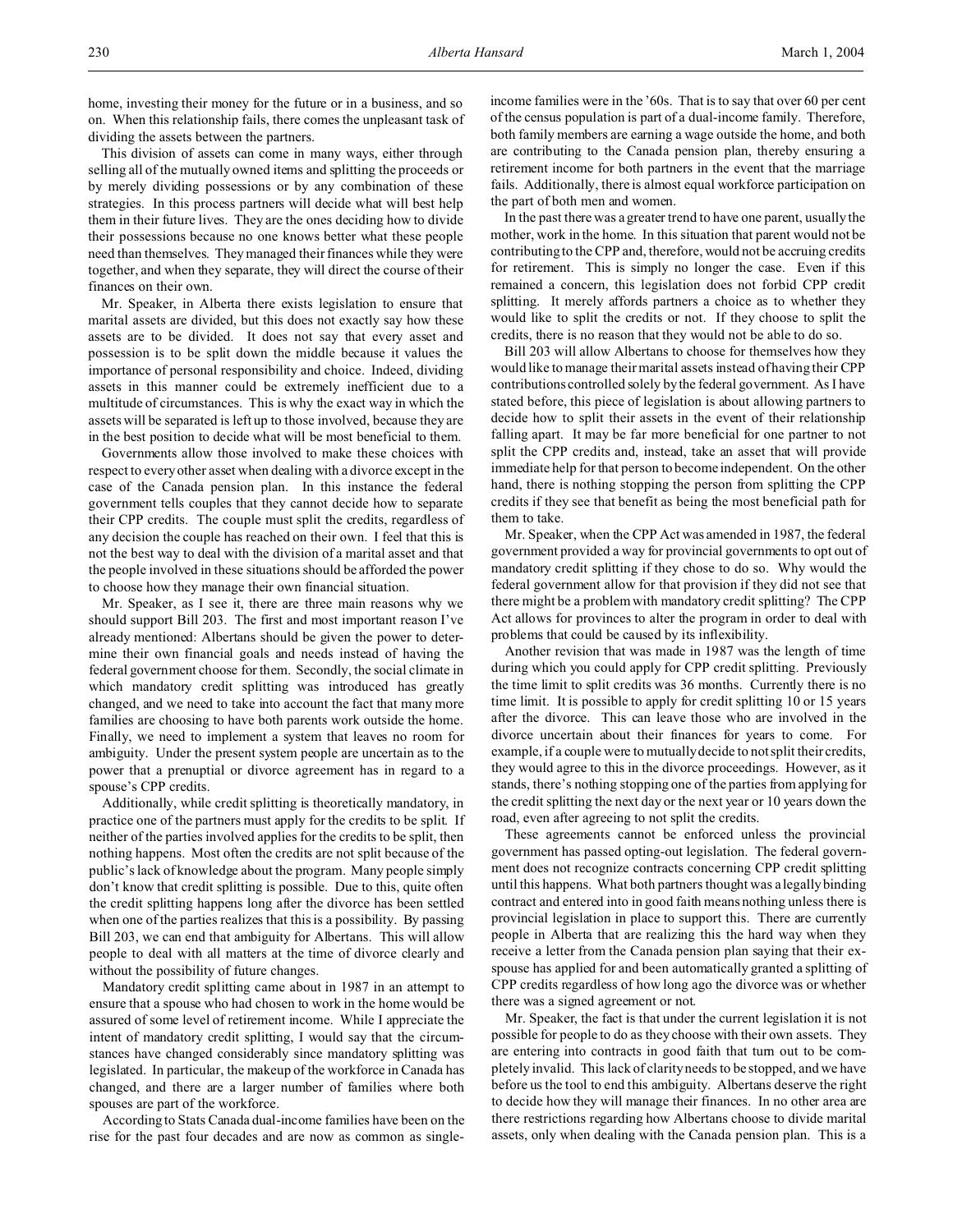pension like any other, and the two people involved should be allowed to choose how they want to divide all of their assets, not just most of them.

In conclusion, Mr. Speaker, I ask for all of your support for Bill 203. Thank you.

#### **The Deputy Speaker:** The hon. Member for Redwater.

**Mr. Broda:** Thank you very much, Mr. Speaker. I appreciate the opportunity to offer some of my thoughts on Bill 203, the Canada Pension Plan Credits Statutes Amendment Act, 2004, sponsored by my colleague from Calgary-West. My overall impression of Bill 203 is very positive. I believe that despite some of the concerns that have been raised with regard to this piece of legislation, Bill 203 has much merit and will allow this Assembly to remedy some of the current problems and issues associated with splitting CPP pension credits.

The federal CPP legislation stipulates that when a marriage between two individuals ends, the CPP pension credits that the couple collected during their time together must be split up equally between the two. In other words, unlike a car, house, or investment assets, CPP credits are currently not treated as unitary items, and as a result one party cannot end up being the sole possessor of the benefits. Bill 203 aims to add more choice to this equation by permitting individuals the option to split their CPP pension credits or to opt out of the credit-splitting process altogether. In other words, the new amendment will allow former couples to treat their common CPP benefits in the same manner as other items like the house, car, or financial assets.

#### *4:40*

From the fiscal and practical point of view, Mr. Speaker, allowing couples such an option does not sound like an unreasonable idea. This begs the question as to why CPP pension credits are currently being treated differently than other financial assets such as mutual investment holdings or even provincial employment pension benefits. Undoubtedly, there are numerous arguments that attempt to justify the dissimilarity between CPP credits and other financial assets and benefits. However, while some of these arguments were valid a few decades ago, I believe that the present realities have rendered them invalid or obsolete.

One of the main viewpoints against allowing ex-spouses to opt out of credit splitting argues that the Canadian pension plan is a social program designed to ensure that both parties receive the same amount of retirement income regardless of which party was making the majority of CPP contributions. Therefore, Mr. Speaker, if one of the spouses was employed while the other was not, both would receive exactly the same amount of CPP credits if their marriage came to an end. The rationale behind having this measure in place follows the logic that both partners are equal contributors to the relationship regardless of their financial or employment status, and as a result, if they choose to go their separate ways, they should receive equal compensation.

While this argument may promote fairness, I am afraid that it does not stand up to the present fiscal or practical realities. First of all, Mr. Speaker, while CPP pension credits are a source of ensuring that individuals enjoy a steady retirement income, in most cases these benefits are usually never large enough to provide for a comfortable retirement. Consequently, the average Albertan cannot live on a CPP pension alone and, as a result, must make sure that he or she is procuring income from other sources. With this in mind it makes no sense why ex-spouses are currently being forced to split their pension credits if at the end of the day these credits don't amount to a whole lot of money.

Furthermore, Mr. Speaker, I cannot see the benefit of splitting a

relatively small quantity of funds into two lesser but equal sums. To put it into more practical language, if retired individuals cannot live on a CPP pension alone, how can they possibly be expected to live on half of that amount? Consequently, by allowing ex-spouses to opt out of the credit-splitting process and permitting them to decide for themselves how their CPP benefits should be affected by their divorce, Bill 203 brings more options and more clarity to the table. In the end the bill would make it possible that at least one of the individuals would enjoy the full benefit of CPP retirement income, even though it does not amount to much, while the other would be equally compensated by another asset of their choice.

Now, Mr. Speaker, some may argue that by allowing couples to opt out of CPP credit splitting, Bill 203 opens up the possibility that one of the ex-spouses could potentially end up with an unfair settlement. In other words, if one party were to trade their benefits for other, less valuable assets, there is a possibility that they may be giving away more than they realize. As an example, if one were to trade their portion of their CPP credits for another item like a vehicle, which may not hold its value over a long period of time, then this person may end up with an unfair deal due to the depreciation of the vehicle's value. Also, apart from having a shrinking asset value, this individual will have no CPP retirement income, thus making his or her financial situation even worse. The only way this individual will enjoy steady retirement income is if he or she thought in advance and made appropriate financial choices and decisions.

While this may be an extreme scenario, Mr. Speaker, I would argue that Bill 203 offers couples enough choices to avoid unfair settlements that could result from the bargaining process. Firstly, as I have mentioned before, Bill 203 does not force couples to opt out of CPP credit splitting but, rather, gives them the option of pursuing this course of action if they so wish. This process operates on the principle of mutual agreement between both the individuals involved. Therefore, if for whatever reason an ex-spouse decides that he or she does not wish to opt out of credit splitting, then this process cannot be forced upon them.

Secondly, if during the post-divorce procedures one of the spouses or their legal representative believes that they may be getting the short end of the deal in relation to who gets to keep the CPP pension benefits, they have every right to refuse to agree to the settlement. This is a common practice when it comes to decisions affecting other mutual assets and possessions, and in situations where couples decide not to split the credits, it would apply to CPP benefits as well.

As you see, Mr. Speaker, apart from offering ex-spouses more options in relation to what happens to their CPP benefits, Bill 203 ensures that no agreement can be signed until both sides are content with its arrangements. Furthermore, the bill also makes certain that these issues are dealt with in a timely manner soon after divorce or split-up has taken place. Therefore, I believe that it would be unfair to characterize the provisions outlined in Bill 203 as unchecked and unbalanced since they provide ex-couples with more options and more security than ever before.

While I'm on the subject of legal procedures, I would like to point out that this piece of legislation would also help us remedy some of the inconsistencies associated with the current divorce procedures and the issue of the common CPP benefits. By this I'm referring to the issue of matrimonial property waivers and whether they preclude ex-spouses from claiming a credit split even after they have waived their rights to collect CPP benefits. As you have previously heard, Mr. Speaker, this inconsistency has enabled individuals to receive their portion of CPP benefits even though they agreed to waive their right to these benefits while compensated for an asset of equal value.

It appears that these waivers hold no legal backbone as they do not seem to be binding on a signatory. This is due to the fact that the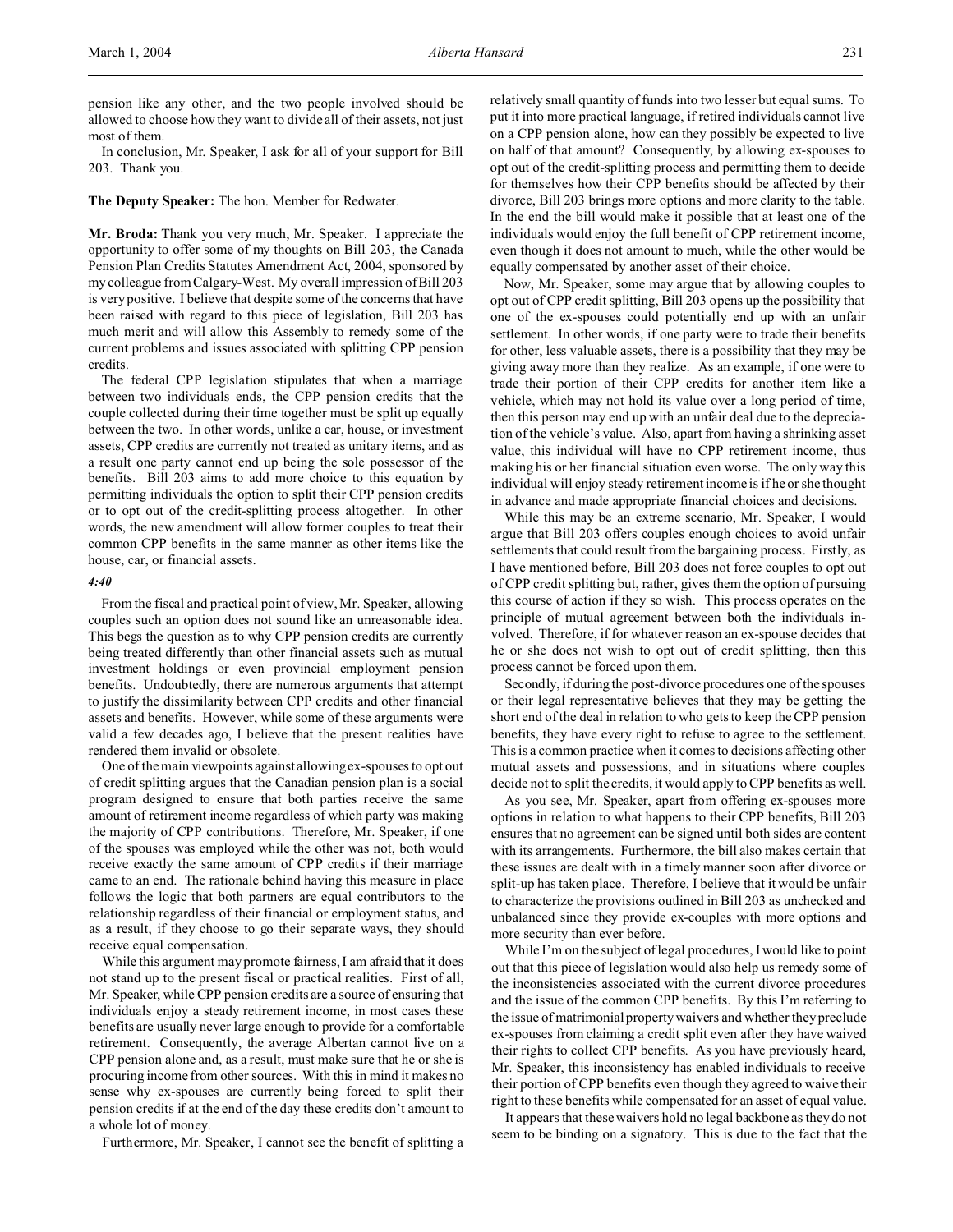federal CPP legislation states that in order for the credit splitting to take place, provinces must enact appropriate legislation.

As a result, a situation has developed where those who sign the waiver enjoy an unfair advantage as they can collect their CPP benefits and still keep all the assets gained from the divorce proceedings. Bill 203 would remedy this problem by offering exspouses a choice to split their CPP credits right away or to opt out of this process and deal with the credits as they would with other common assets. If they choose to opt out and in turn sign a mutual agreement to waive any future claims to each other's pension benefits, they would no longer be able to apply for a credit split.

Therefore, Mr. Speaker, I would urge all members of this Assembly to support this bill. Thank you.

**The Deputy Speaker:** The hon. Member for Clover Bar-Fort Saskatchewan.

**Mr. Lougheed:** Thank you, Mr. Speaker. It's a pleasure to join in the debate on Bill 203, the Canada Pension Plan Credits Statutes Amendment Act, 2004, brought forward by the Member for Calgary-West.

The hon. Member for Calgary-West has proposed a very interesting and important piece of legislation. As she stated, this bill creates the right for divorced couples to choose where their Canada pension plan credits go. Both the man and the woman play an important role in a marriage regardless of who earns the higher salary. In addition to working, couples raise their children, manage the finances, and take care of the home. As we all know, many of these tasks are shared. Therefore, both are entitled to CPP credits. This concept is consistent with the fundamental spirit behind the Canada pension plan.

The goal of Bill 203 is to give couples who face divorce a choice of sharing these credits or giving them all to one person. The credits earned while they were married or living common-law could be used in exchange for other equity gained during the time they were together.

### *4:50*

I support the right to choose, as do most members here, I believe from comments heard. I'm sure that most of the members in this Assembly also agree that a divorced couple should be given the opportunity to share pension credits or give them solely to one person. I think this legislation makes a lot of sense.

Passing Bill 203 could clean up some of the confusion regarding CPP credits in Alberta. Clients sign a waiver that settles financial agreements and allocates property to each party. Currently pension credits are listed as property along with other forms of equity. As previous speakers have pointed out, in some cases this waiver directs CPP credits to one person. However, this isn't always the end of the story. The person who forfeited the credits can attempt to reclaim them at a later date. Needless to say, this causes financial problems for the people who lose part of their pension. I would agree that something should be done to eliminate this legal glitch from happening in the future.

Although I support Bill 203, I would like to take this opportunity to present a few concerns I have with the proposed legislation. The strongest argument against Bill 203 is the philosophy behind the Canada pension plan. These credits were not meant to be bargaining chips. They are part of a federal policy to provide coverage for retired or disabled Canadians. Bill 203 creates a legal mechanism to take part of a public pension away from one person, and that's not consistent, Mr. Speaker, with one of Canada's oldest social programs.

Some may argue that these credits are property that should be on the table. These people may point out that other provinces have passed similar legislation and that Alberta should do the same. The problem is that CPP credits are seen as both a financial asset and an important pillar of a national social program. It's true that other provincial governments have passed legislation similar to Bill 203, but not every province believes that this is the best way to go.

Mr. Speaker, there's a precedent set by other provinces that helps legitimize Bill 203. There are also precedents set by provinces that feel that CPP credits should be shared to ensure that people have access to their public pension. The Alberta Law Reform Institute studied this issue in 1990, and the institute agreed that actions needed to be taken to eliminate any uncertainty around the division of CPP credits. It was agreed that the social value of assuring the income security of noncontributing spouses outweighs enacting the opt-out legislation.

The Ontario government has also chosen not to adopt the opt-out legislation and continues splitting CPP credits. The Ontario Law Reform Commission looked at the pros and cons of legislation similar to Bill 203 in 1995. The commission believes that the definition of net family property should be amended to specifically exclude benefits payable to a spouse under the Canada pension plan.

I would like to know how this amendment is working in other provinces. Has anyone challenged the perceived contradiction? Are people who gave up their CPP credits reconsidering their decision?

Bill 203 is taking away part of a pension that every Canadian is entitled to if both spouses agree to do so. This bill could help everyone involved in a divorce because it clears the way for a choice to decide whether or not to split CPP credits. However, this bill could also take money away from people when they are most vulnerable.

The CPP has always been a social program. Taking elements of a social program away from one person and awarding them to another for financial gain is not consistent with the mandate of a publicly funded pension.

One thing this Assembly needs to remember is that pension credits do not equal money. Although every Albertan contributes to the pension plan from every paycheque, the credits are part of a formula. The more credits you have, the more money you are entitled to when you retire or become disabled. The amount of credits will determine the entitlement, and some may not want this right to be taken away.

The CPP is a taxpayer-funded social institution. In hindsight, I'm not sure every Albertan believes that a social program should be a bargaining chip during a divorce. In fact, this may be part of the reason why people try to reclaim their credits. They may see an opportunity to claim something that they now know they should not have given up so easily.

Some believe that the CPP is doomed and barely provides coverage in its current structure. It's believed that the entire plan needs to be reformed to make it sustainable for Canada's large aging demographic. I don't know where the CPP will be in 20 or 30 years, but I do know that the federal government can make quick and drastic decisions. Creating a gun registry to reduce crime and accepting the Kyoto protocol, that may or may not help the environment, are things that come to mind.

I understand that the Canada Pension Plan Act currently allows the provinces to opt out of the credit-splitting program. On the other hand, what would happen if the federal government decided that credit splitting as proposed in Bill 203 was not consistent with the social values of the plan? Mr. Speaker, let's just look ahead a few years. A large number of Canadians may be looking at retirement options and sizing up their financial situations. A number of people who went through a divorce see the connection between the CPP Act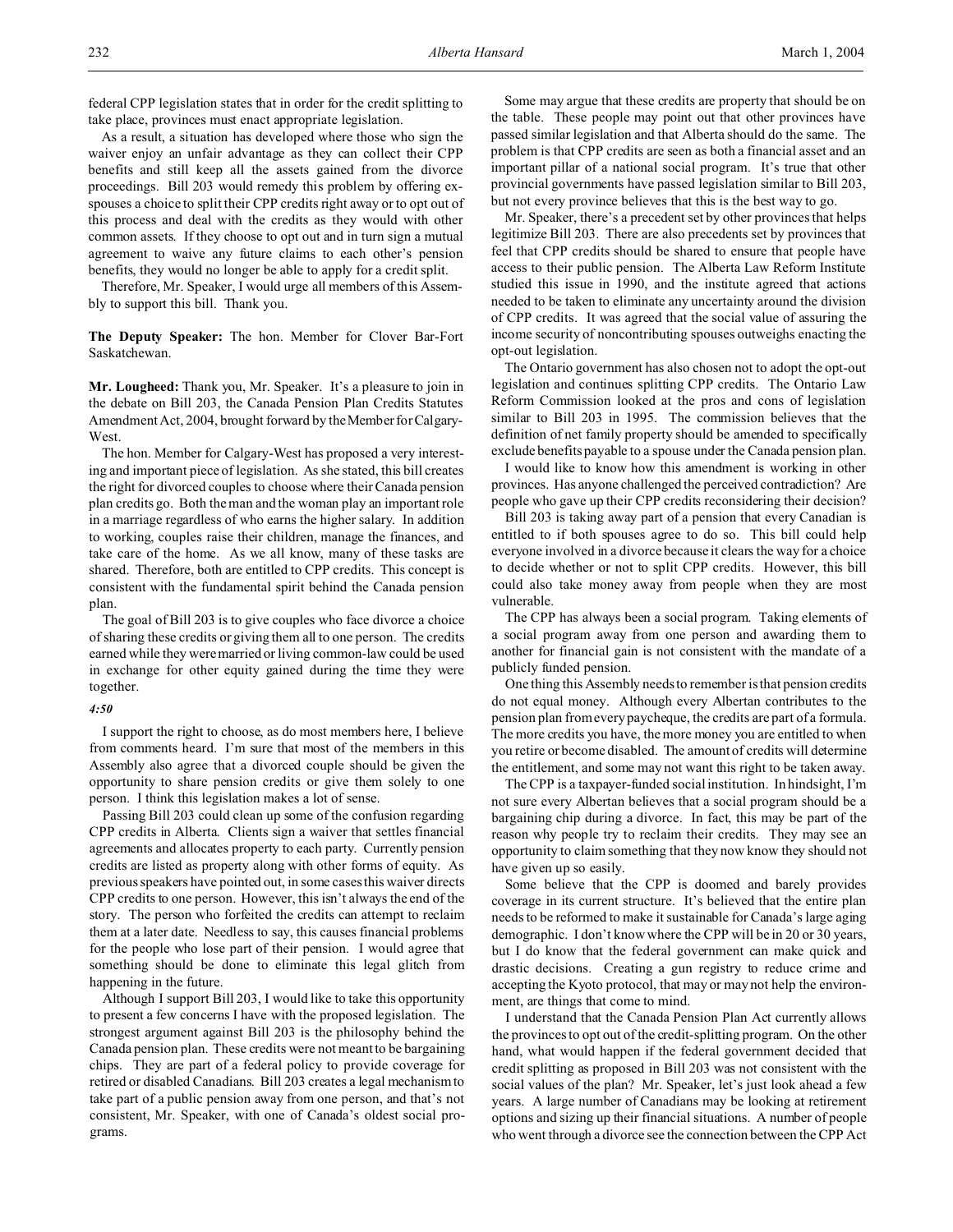and the social safety net and want their credits back. They could organize into one group and pressure the government to make changes to provide more protection.

Now, the federal government could see trouble in this with a sizable proportion of the voting electorate feeling this way and may decide to take some action. In haste perhaps the federal government could make sweeping changes to the CPP that would allow people to reclaim their lost CPP credits from their divorce settlement. I realize that this might be a highly unlikely scenario to some people, but some of us in this Assembly didn't think that the federal government would launch on to some of their programs like the Kyoto protocol either.

Deciding where CPP credits go is a provincial jurisdiction. This is clearly stated within the Canada Pension Plan Act, and my concern is with the predictability of the federal government because we're working with that federal legislation. Perhaps the sponsor of this bill can clarify this question in her closing comments.

Some may argue that the easiest solution may be to remove CPP credits from the waiver in divorce proceedings. This would ensure that the credits remain shared equally between the two parties. Keeping the credit split eliminates any chance of surprise well after the divorce is settled.

However, most people aren't aware of the additional paperwork to split CPP credits equally. As it stands now, the federal minister responsible for the Canada pension plan must receive the correct documentation before credit splitting can occur. Therefore, I don't believe that the current program is an effective way to provide retirement income for both spouses.

I support choice, so I do support Bill 203. I also believe that Bill 203 provides awareness and clarity to the CPP credit-splitting issue. As mentioned before, CPP credits aren't even divided equally in the first place without proper documentation in the hands of the federal minister responsible for the act.

Thank you, Mr. Speaker.

**The Deputy Speaker:** The hon. Member for St. Albert.

**Mrs. O'Neill:** Thank you very much, Mr. Speaker. I'm pleased to be here this afternoon and to be able to join the debate on Bill 203, the Canada Pension Plan Credits Statutes Amendment Act, 2004.

As we have heard, Bill 203 would allow Albertans in the process of divorcing or separating to take control of their finances by giving them the choice with regard to how their assets are to be divided. Assuming for the sake of argument that pension plan credits represent assets that can and should be as divisible as, for instance, stocks and bonds, vehicles, and household furnishings, Bill 203 operates on the premise that spouses would be in the best position to make decisions about the division of their property. What to do with benefits earned under the Canada pension plan, then, would under Bill 203 be but one of several agreements into which the divorcing spouses will enter. Such spousal agreements are a sensible and a preferred way of allowing parties to resolve their differences, particularly so in what can often be a very emotional and tensionladen situation.

#### *5:00*

What Bill 203 proposes, then, is to amend the Matrimonial Property Act and the Adult Interdependent Relationships Act to allow spouses to opt out of the Canada pension plan's credit-splitting program. By amending both pieces of legislation, Bill 203 will apply to married and common-law spouses.

My initial reaction to Bill 203 was that it seems like a rather fair and a very sensible idea. What gave rise to that initial impression was the fact that as things stand now, not being able to opt out of the credit-splitting program raises the possibility of a divorce or separation that's not quite finalized.

Contrary to the spirit of joint agreements on who gets the car or who gets the house or any other mutual agreement, when it comes to splitting the credits earned under the provisions of the Canada pension plan, only one of the ex-spouses or ex-partners needs to apply for the split. The consent of the other half of the nowcollapsed relationship is neither mandatory nor necessary. What's more, the credits will be split even if the nonapplicant objects to the division of the benefits.

Whether one has experienced a divorce or not, we all know that they can be quite painful. Love, hope, and a shared future have been torn asunder and in their stead are now sadness, anger, and sometimes countless other emotions. Arriving at mutual decisions may be very difficult under such circumstances but obviously not impossible since many spouses do manage to do so. However, that only one spouse or, as it were, ex-spouse needs to apply for the split in order for it to take place seems unfair.

Under a set of circumstances so unsettling, it would seem obvious that every effort should be made to level the playing field, to use a popular expression, but here quite the opposite seems to be at work. The one saving grace of this predicament is that this inequality is not available exclusively to one spouse and not the other. Rather, it seems more a matter of who first takes advantage of this glaring omission and thus quite literally gets to cash in on it. Of course, it does depend on which spouse has been paying into the pension plan during the relationship. One would be remiss for not clarifying that. In any event, Mr. Speaker, this is a situation that ought to be rectified sooner rather than later.

Getting back to the outset of my remarks here today, this is what gave rise to such a favourable impression of what may be accomplished were Bill 203 to pass this House. It would seem to me that among all the things divorcing spouses seek to realize as part of the divorce, closure is at or near the top of the list. To be able to put an end once and for all to a very difficult time is what is desired.

Under current circumstances, however, it would seem that such closure may be somewhat elusive or at the very least subject to change. A person may be under the impression that a previous marriage had been relegated to the past when all of a sudden his or her ex-spouse files an application for pension credit splitting. Since there is no longer any restriction on the maximum length of time that can pass for such an application to be filed, this may force spouses to revisit what both of them thought was a closed chapter, indeed, to continue the literary metaphor, what they thought was a long since finished book.

However, the deciding factor for me is whether we can or for that matter should treat Canada pension plan credits like any other goods or piece of property. In short, are pension plan credits really ours to barter with as we see fit regardless of the situation? I suggest that they are not, and this is the conclusion I have come to after considering Bill 203 from a variety of perspectives. As much as it would be desirable to put an end to the one-sided and unequal nature of the credit splitting as it currently exists, Bill 203 is, from my point of view, simply not the proper mechanism to effect such a change.

This is one of those situations where the means do not justify the ends. Why do I say this? Simply put, it is everything to do with the very reasons why credit splitting is an option for divorcing spouses: ensuring that retirement income is available to noncontributing or lower contributing spouses, particularly women. This is not a gender issue. I'm not seeking to put this on a gender plane. However, when it comes to earned pension plan credits, many women are at a disadvantage compared to men. This is undisputable.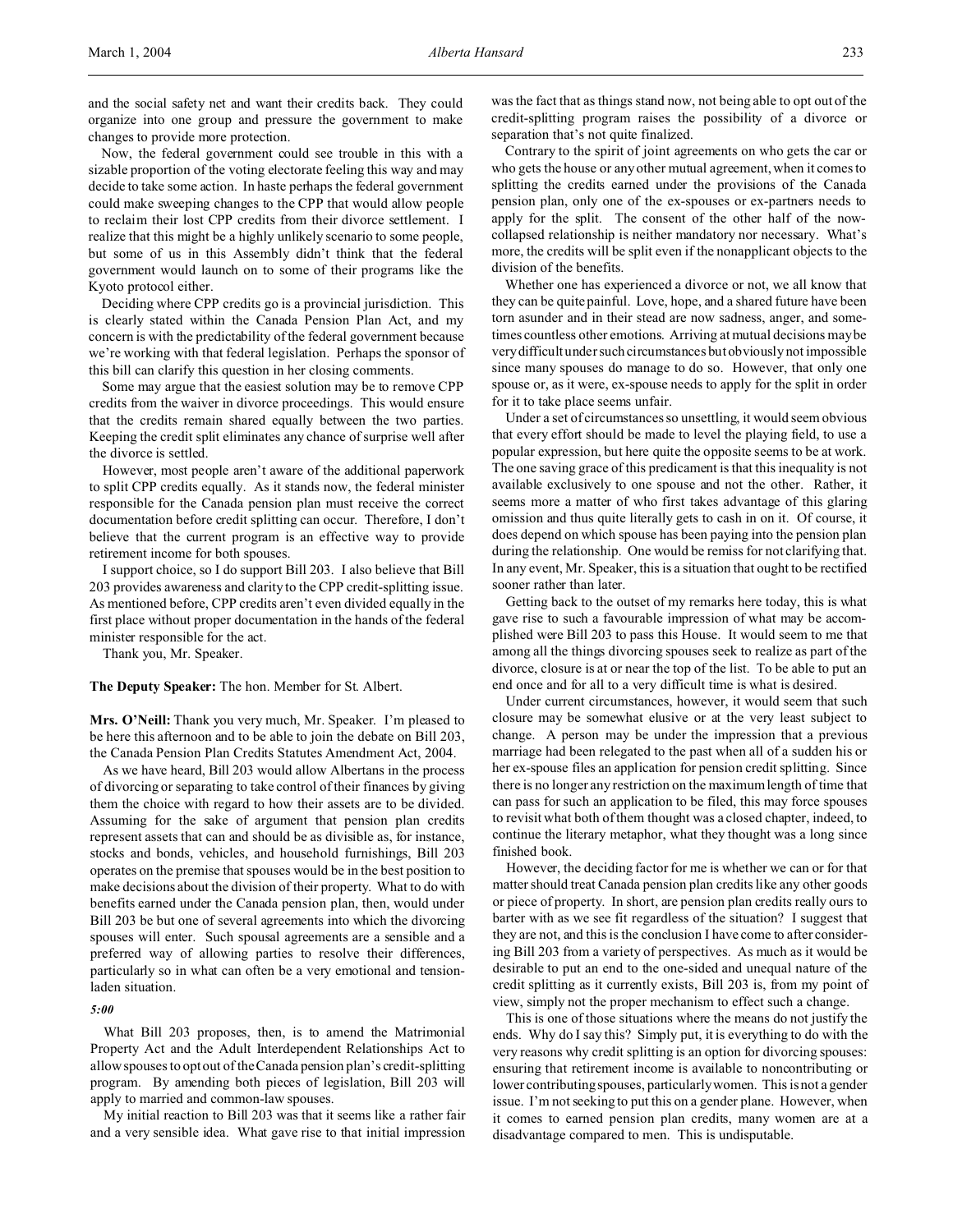Why is this so? After all, hasn't the economic position of women, both in Alberta as well as throughout the country, improved over the years? Absolutely. Generally speaking, today's women are in a much stronger economic position than women were just a decade ago.

Having said that, however, women generally remain the primary caregivers of children, and women have a significantly greater tendency than men do to work inside the home. As a result, women are less likely to pay into a pension plan, and consequently women are less likely to have a secured retirement income. To mitigate against such an outcome, the Canada pension plan credit-splitting policy was created in order to ensure that both parties will have a retirement income.

Now, suppose that we were to opt out of the credit-splitting policy, much like Saskatchewan, Quebec, and British Columbia have done. What might be on the horizon if we were to do that? Well, Mr. Speaker, for instance, for those with low or even moderate incomes relinquishing credits earned under the Canada pension plan may in the future create a dependency on various retirement income support programs such as the guaranteed income supplement and the Alberta seniors' benefit.

No amount of planning can ever prepare us completely for what the future may bring. This is true under most every set of circumstances and is certainly true here. It is important to not lose sight of the fact that beyond a 30-day appeal period the decision to opt out of credit splitting would be final and binding. No matter how carefully one plans and seeks to factor in every foreseeable variable when making the decision to opt out, an individual's financial situation may change drastically at a later date. Assuming that the current conditions remain in place, the ex-spouse who chose to forgo his or her credits will have passed the point of no return.

On a final note, I find the notion of treating pension plan credits like any other piece of property somewhat unbalanced. Given the purpose for which the Canada pension plan was created, it would seem like a step in the wrong direction to take an entitlement program like this and turn it into a bargaining chip.

I am reminded of the coupons one sometimes gets in a store or in the mail offering 35 cents off here or a dollar there. If you read the fine print carefully, it often says that this coupon has no cash value. If that is a guiding principle for a coupon that entitles you to get a can of peas for a few nickels and dimes less, it ought to be a guiding principle for how to treat a program that may very well provide a significant portion of one's income at a time in an individual's life when his or her prime earning years are in the past.

For these reasons, Mr. Speaker, I find it difficult to support Bill 203.

### **The Deputy Speaker:** The hon. Member for Calgary-Buffalo.

**Mr. Cenaiko:** Thank you, Mr. Speaker. I'm honoured to have the opportunity to address the Assembly regarding Bill 203, the Canada Pension Plan Credits Statutes Amendment Act, 2004. I'd like to commend the hon. Member for Calgary-West for her vision and attempt to give Albertans more flexibility and choice when it comes to managing their Canadian pension plan credits after a divorce.

While I believe government has an important role to play in the decision-making process for the province on behalf of Albertans, I also firmly believe that individual citizens need and deserve the freedom to make decisions that pertain to themselves. Freedom of choice in our society is fundamental in maintaining the democracy we enjoy as Albertans. Bill 203 is about choice. It's about instilling power in the individual. Albertans have the ability to make the decisions that are best for them, and they should be afforded the opportunity to make such decisions.

### *5:10*

Like many other federal laws and institutions the CPP creditsplitting legislation as it currently stands isn't in the best interest of Albertans. Unlike other federal impositions like gun control, the Canadian Wheat Board, and the Kyoto protocol we are in a situation that allows us to opt out, as other provinces have, of this mandatory CPP credit-splitting process. Section 55.2 of the CPP Act allows provinces to opt out of the credit-splitting program. We would be so lucky if all flawed federal legislation that is imposed on Albertans granted us the option to pull ourselves out from Ottawa's intrusive thumb.

Mr. Speaker, I will base my comments on two key areas. First, Bill 203 will allow more options for those working out a divorce settlement, and second, this bill brings CPP benefits to the forefront of discussion during divorce proceedings. This will prevent situations where either a party is unaware that a credit split is taking place or situations where a CPP benefit split is applied for well after the two parties have come to a perceived agreement.

Mr. Speaker, on my first point, as it stands now, CPP credits are automatically split after a divorce in provinces that have not legislated a change in the federal government's policy. This is done whether one partner paid into the system or not. The decision to automatically split credits was made with good intentions in mind. Automatically splitting credits provides a safeguard for a spouse who may have not paid into the program through a profession but contributed to the household in other ways, like caring for young children.

While the rationale of split CPP credits after marriage was meant to provide an automatic equity between partners, benefits are not always split because an application form isn't always submitted immediately after separation. Credit splitting occurs in less than 15 per cent of divorces. Obviously credit-splitting legislation does not work the way it was intended to. Alberta should adopt a more effective approach by opting out of the current CPP credit-splitting process.

It's also important to note, Mr. Speaker, that Albertans are finding new ways to prepare for their future. For some Albertans their livelihood after retirement doesn't necessarily hinge on whether they are a part of the CPP plan or not. Many contribute to other plans through investment agents. Others have invested savings in a manner where the return is greater than what the CPP offers. Some Albertans also fear that the CPP program will not have the necessary funds to support them through their retirement. Many have backup plans. They contribute to RRSPs and savings bonds.

The point I am trying to make here, Mr. Speaker, is that there are other options available, and it is appropriate to treat CPP credits as a monetary value in reaching a settlement between parties. It is unnecessary to automatically split CPP benefits to reach an amiable solution between a recently divorced couple. Money or other assets can be exchanged in lieu of splitting CPP benefits to reach an equitable settlement. There may be those who have made other arrangements for themselves and are willing to forgo their share of a CPP plan in order to obtain an asset of equal value.

I believe it's important to point out that Bill 203 maintains credit splitting as an option. Many times it would be the ideal solution to resolve differing opinions when it comes to dividing an estate. Bill 203 allows both parties more flexibility in resolving a dispute associated with marital assets, and flexibility is an important asset that helps achieve an agreement between spouses.

The period of time following a divorce is often a trying emotional time period for all involved, even more so if there are children involved. Flexibility becomes key in allowing parties to reach an important agreement and move on with their lives. We can make it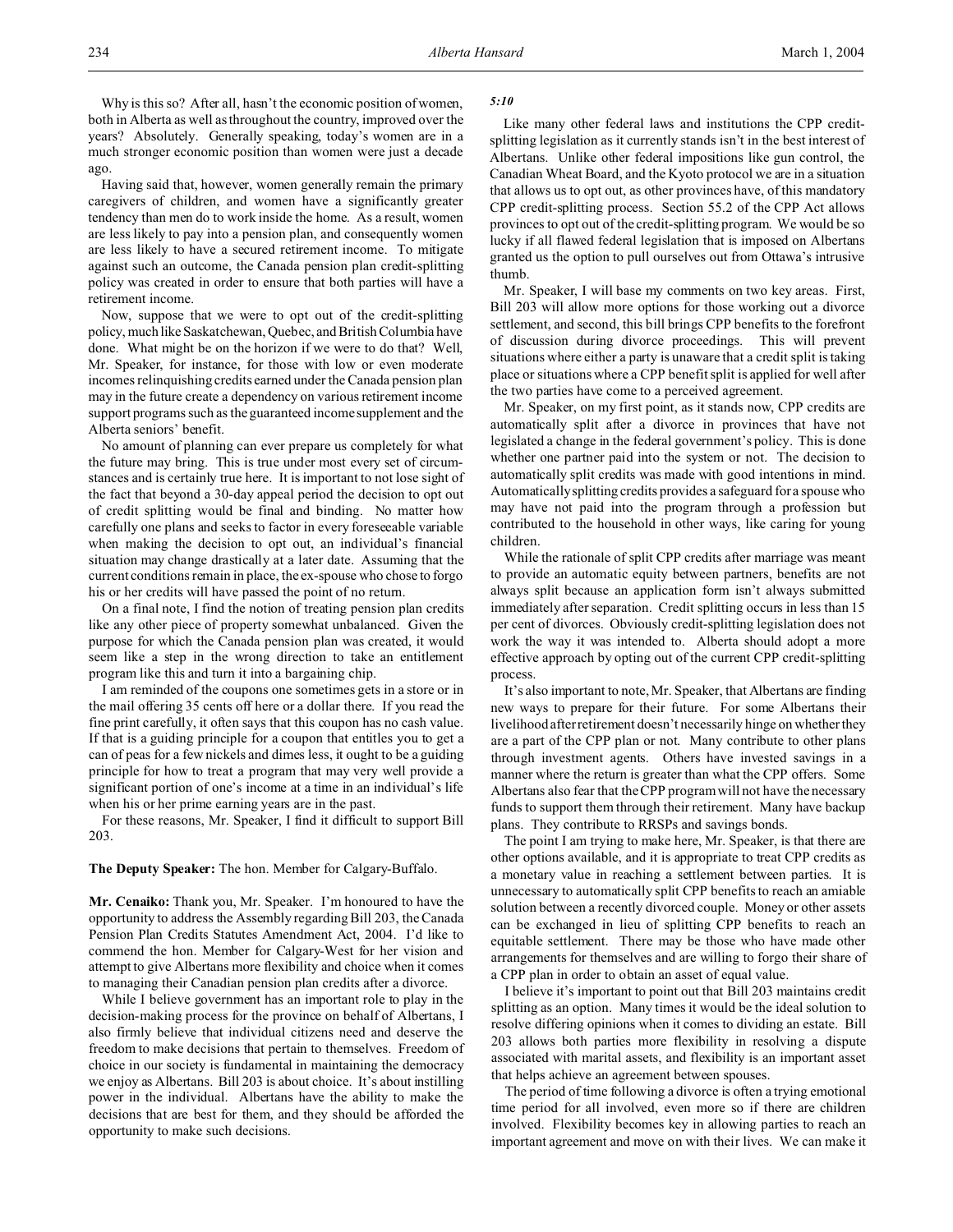easier for couples to come to an agreement by increasing the number of options available in the system. Other jurisdictions like Saskatchewan, Quebec, and British Columbia have already recognized what good legislation of this nature can have on these uncomfortable situations. I believe Alberta should follow suit.

On my second point, Mr. Speaker, by opting out of the mandatory credit-splitting clause in the CPP Act, Albertans would have a better chance of dealing with issues surrounding their CPP benefits at the time of the divorce. One of the problems with the CPP program as it stands now is that spouses are able to file for a portion of the benefits at a later date and there are no current time restrictions. This can draw out a divorce process that may have been considered completed months or even years before.

Even though opting-out legislation has not been passed, spouses sometimes include CPP benefits in the general waiver or divorce agreement. These waivers and decisions reached about CPP benefits are not recognized by the federal government, and some spouses enter into these agreements knowing that they can collect CPP benefits at a later date. This practice would be eliminated as such waivers would be recognized if Alberta opted out of the practice of mandatory credit splitting. These practices, while not necessarily commonplace, can be corrected through the passing of Bill 203. Opting-out legislation would make such waivers valid and would in effect eliminate the practice of going back on an agreement that has already been reached.

Also, under the federal program mutual consent is not required of both parties in order to split CPP credits. This means that one-half of a divorced couple can have his or her CPP credits split without input or even knowledge of the process taking place. Bill 203 would prevent an ex-spouse from starting the credit-splitting process without the other party's consent, especially in the case of a mutually signed agreement. I believe that it is important for both parties to at least be aware that an application is being put forward, especially when the results can have such a dramatic effect on the long-term financial situation of one of the people involved.

This legislation would do much to create a less hostile environment between ex-spouses. Trust is obviously key to successful discussions of this nature, and participants in this process should not have to fear a future claim when a settlement was thought to have been reached.

Mr. Speaker, Bill 203 does not eliminate the ability to split CPP credits after a divorce. I think we can agree that in some instances a credit split may be the right thing for a couple to do. This bill allows more flexibility between parties, and it will help divorcing couples arrive at a fair split of their overall assets. We should not look at this bill as taking away credits from a deserving party. By passing Bill 203, we would be adding a tool to help fix the financial problem that exists between a couple in the process of going separate ways.

Bill 203 also creates a more transparent method of dealing with the issue of CPP benefits, which puts more trust in the discussions revolving around the splitting of assets after a failed marriage. I believe that this allows all parties involved the ability to get on with their lives in a more expedient manner.

I urge all of my colleagues in the Legislative Assembly to pass Bill 203 and give Albertans more freedom over their finances. Thank you very much, Mr. Speaker.

**The Deputy Speaker:** The hon. Member for Calgary-Currie.

**Mr. Lord:** Thank you, Mr. Speaker. It's my pleasure to rise in the Assembly this afternoon and offer my remarks on Bill 203, the Canada Pension Plan Credits Statutes Amendment Act, 2004,

sponsored by the Member for Calgary-West. Mr. Speaker, as we have already heard this afternoon, this bill would allow Albertans the choice of entering into spousal agreements guiding the distribution of their CPP benefits. This option would be afforded to a relationship breakdown of both marital spouses and common-law couples in order to keep consistent with the current provisions outlined in the Canada pension plan credit-splitting program. The CPP program permits pension benefits to be split for common-law partners and marital spouses; therefore, this legislation has extended the opt-out to both types of relationships.

I would like to take a moment to clear up a misconception surrounding this piece of legislation. Bill 203 would not force exspouses or ex-partners to opt out of the CPP credit-splitting program. This legislation would give the province the authority to uphold spousal agreements entered into and agreed to by parties who decide to not split their credits. Therefore, Albertans could still choose to split their CPP credits if they do not enter into these agreements.

Mr. Speaker, quite simply, this bill offers Albertans choice. Parties can agree not to split the credits or decide that the division would be in their best interests. This bill does not force Albertans to opt out of the program. Instead, it puts forth flexibility and an option for Albertans to take control of their finances while making decisions that are relevant to their individual situations. This legislation provides ex-spouses or ex-partners flexibility in determining how their equity is divided upon the breakdown of a relationship, rather than letting the federal government dictate the outcome.

Mr. Speaker, I believe options in making these decisions are crucial. The dissolution of a marriage is difficult enough without not having the ability to make decisions based on personal circumstances. I question: does it not seem logical that spouses should be able to waive rights in a particular piece of equity, especially when the waiver is in exchange for something of more or less the same value? Are not these individuals in the best position to make decisions about their own financial futures, and if this isn't the case, who is in a better position: the federal government?

I believe that more problems can arise from inflexibility in these proceedings. The current federal legislation holds authority over how pension benefits are to be split. However, what if it is in the couple's mutual disadvantage to do so? Should they be forced to divide the pension? As the law stands, they would be required to split and would not have the option to choose for themselves as to how their rights are affected by a marriage breakdown. The lack of flexibility may interfere with sensible or practical resolutions of equity issues between the parties.

#### *5:20*

Mr. Speaker, I would like to offer an example to highlight this situation. Let's say that during a marriage one of the spouses worked outside the home and paid into the CPP plan while the other spouse stayed at home to raise the children. The couple is now seeking a divorce, unfortunately. The spouse that stayed at home does not wish to collect any of the CPP benefits. The children have since left home, and this individual is now working and paying into an employee pension plan. This person has also secured other means of providing retirement income through investments such as RRSPs. Therefore, it has become beneficial for that spouse to retain other equity such as the house. Perhaps the spouse that paid into the CPP has not paid into an employee pension plan and has no other means of securing retirement income. In this situation it would work against both parties' interests to have to split the CPP credits. It is beneficial for the spouse that paid into the CPP plan to keep all of his or her credits because he or she has no other source of retirement savings.